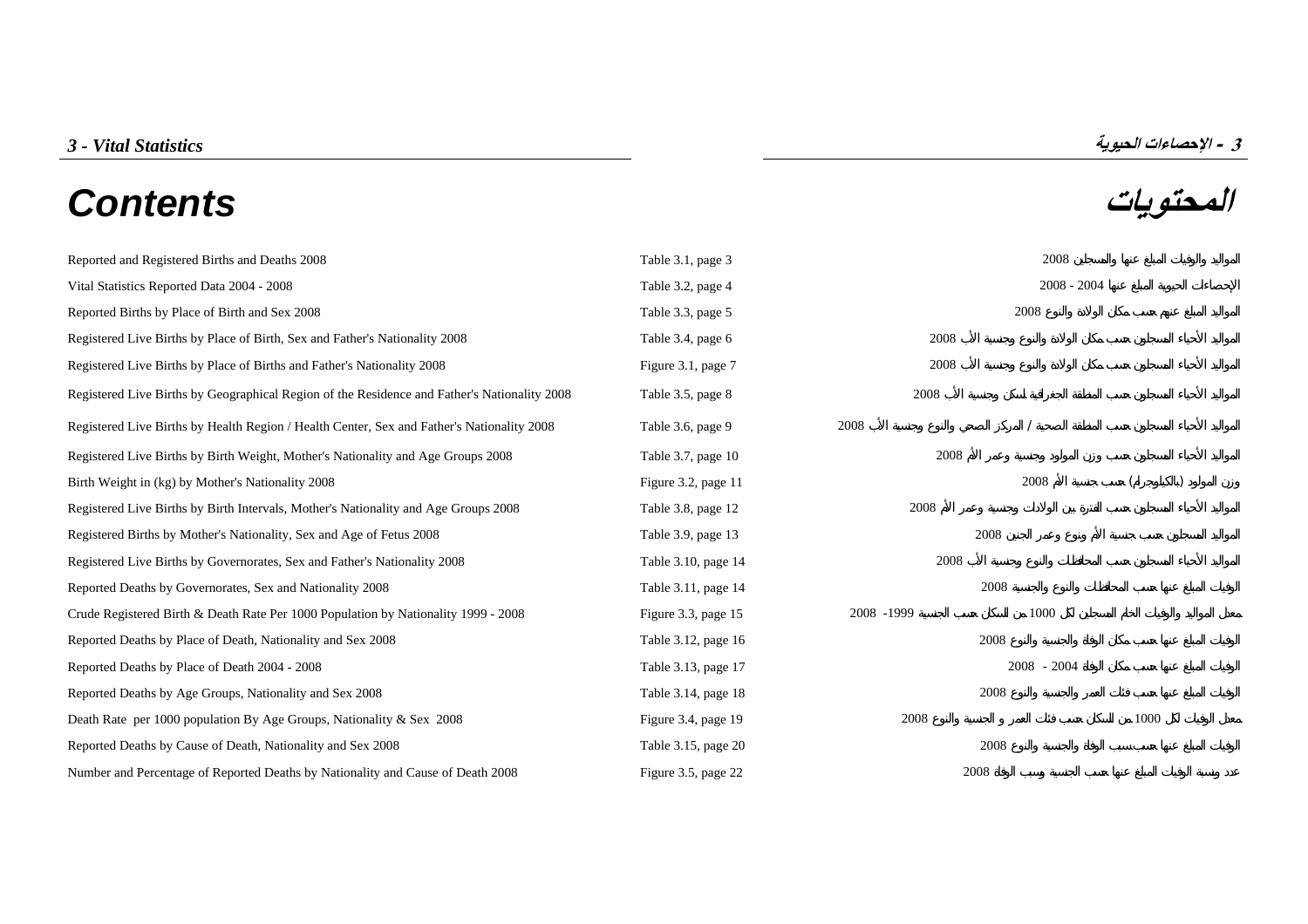# *3 - Vital Statistics … (cont'd)* **(تابع (....الحيوية الإحصاءات - <sup>3</sup>** [Reported Deaths by Geographical Region and Age Groups 2008 Table 3.16, page 23 2008](#page-23-0) [Reported Deaths by Health Region / Health Center and Age Groups 2008 Table 3.17, page 24 2008](#page-24-0) 2008 / [Reported Deaths by Cause of Death and Age Groups 2008 Table 3.18, page 25 2008](#page-25-0) Table 3.18, page 25 [Reported Deaths by Geographical Region and Cause of Death 2008 Table 3.19, page 27 2008](#page-27-0) [Death Rates Per 100,000 Population by Cause of Death and Nationality 2004 - 2008 Table 3.20, page 29 2008](#page-29-0) - 2008 - 2004 100,000 2008 - 2004 [The Top Ten Leading Causes of Death Per 100,000 Population 2004 - 2008 Table 3.21, page 31 2008](#page-31-0) - 2008 - 2004 100,000 [The Top Ten Leading Causes of Death Rates Per 100,000 Population 2004 - 2008 Figure 3.6, page 32 2008](#page-32-0) - 2008 - 2004 100,000 [The Top Ten Leading Causes of Death by Principal Diagnosis, Nationality and Sex 2008 Table 3.22, page 35 2008](#page-35-0) [Infant Top Ten Leading Causes of Death by Principal Diagnosis, Nationality and Sex 2008 Table 3.23, page 36 2008](#page-36-0)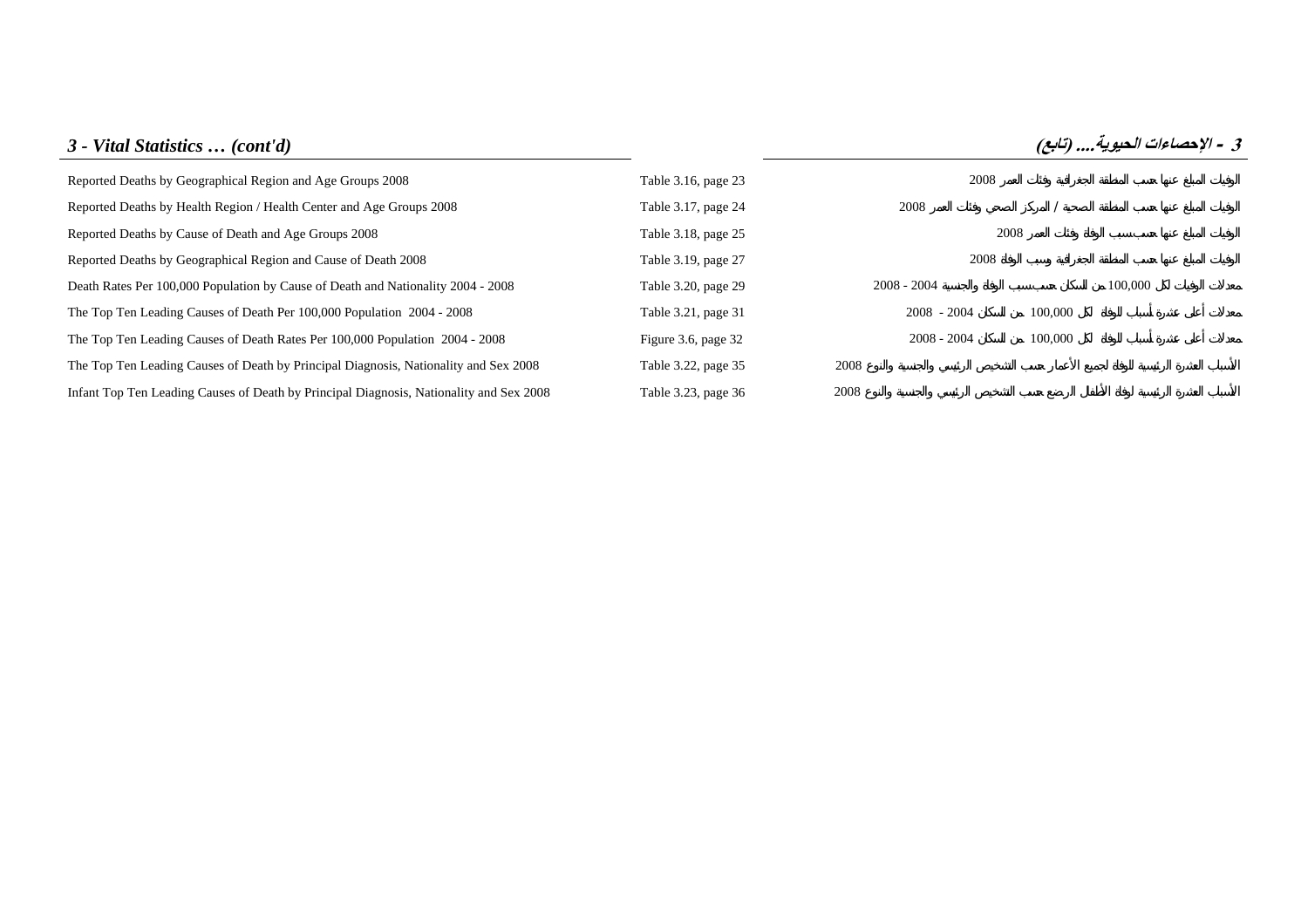# **الإصطلاحات** *Conventions*

*Reported Births*: are births notified by Maternity hospitals in the Kingdom without issuing Birth certificate.

*Registered Births:* are births registered at Births & Deaths Registration Office at Public Health Directorate when a birth certificate is sought for a child. This is all births in the year including those that took place in the year and were registered during the 1<sup>st</sup> three months of the following year.

Total reported births figure is used in calculating births rates. .

Three auditing studies were conducted on Infant Mortality to review 2004 data, and accordingly the data was reviewed and modified.

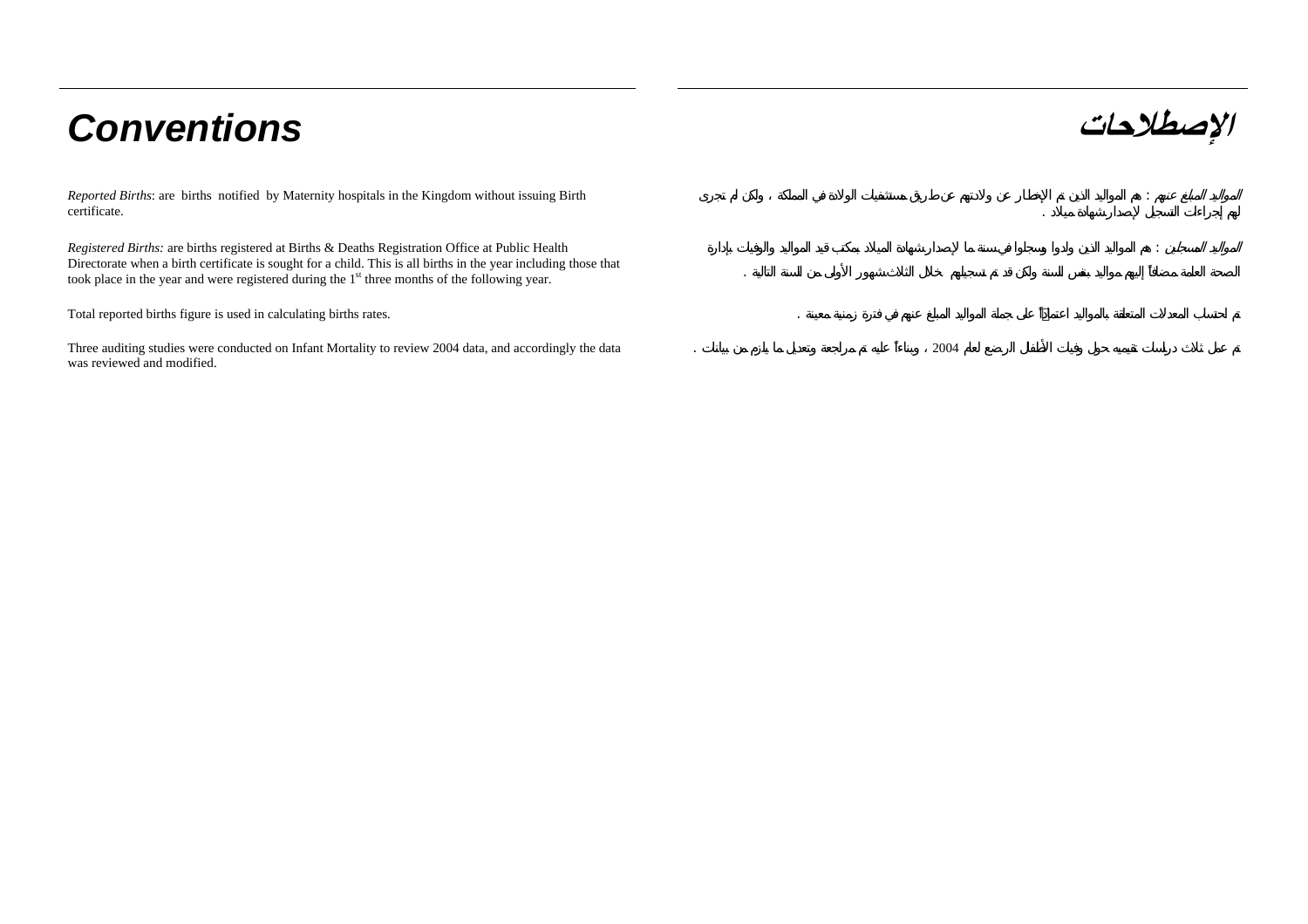## **2008 Reported and Registered Births and Deaths 2008**

<span id="page-3-0"></span>

|               |                   | Registered   |        |             | Reported     |        |       |
|---------------|-------------------|--------------|--------|-------------|--------------|--------|-------|
|               | <b>Indicators</b> |              |        |             |              |        |       |
|               |                   | <b>Total</b> | Female | <b>Male</b> | <b>Total</b> | Female | Male  |
|               | Live              | 17,022       | 8,345  | 8,677       | 16,975       | 8,314  | 8,661 |
| <b>Births</b> | <b>Still</b>      | 17           | 5      | 12          | 112          | 50     | 62    |
|               | <b>Total</b>      | 17,039       | 8,350  | 8,689       | 17,087       | 8,364  | 8,723 |
|               |                   |              |        |             |              |        |       |
| Deaths        |                   | 2,302        | 881    | 1,421       | 2,390        | 921    | 1,469 |

*Note: Reported Births excluding born abroad .* . :

*Latest analysis done on 26th April 2009 .* . *<sup>2009</sup>* إبريل *<sup>26</sup>*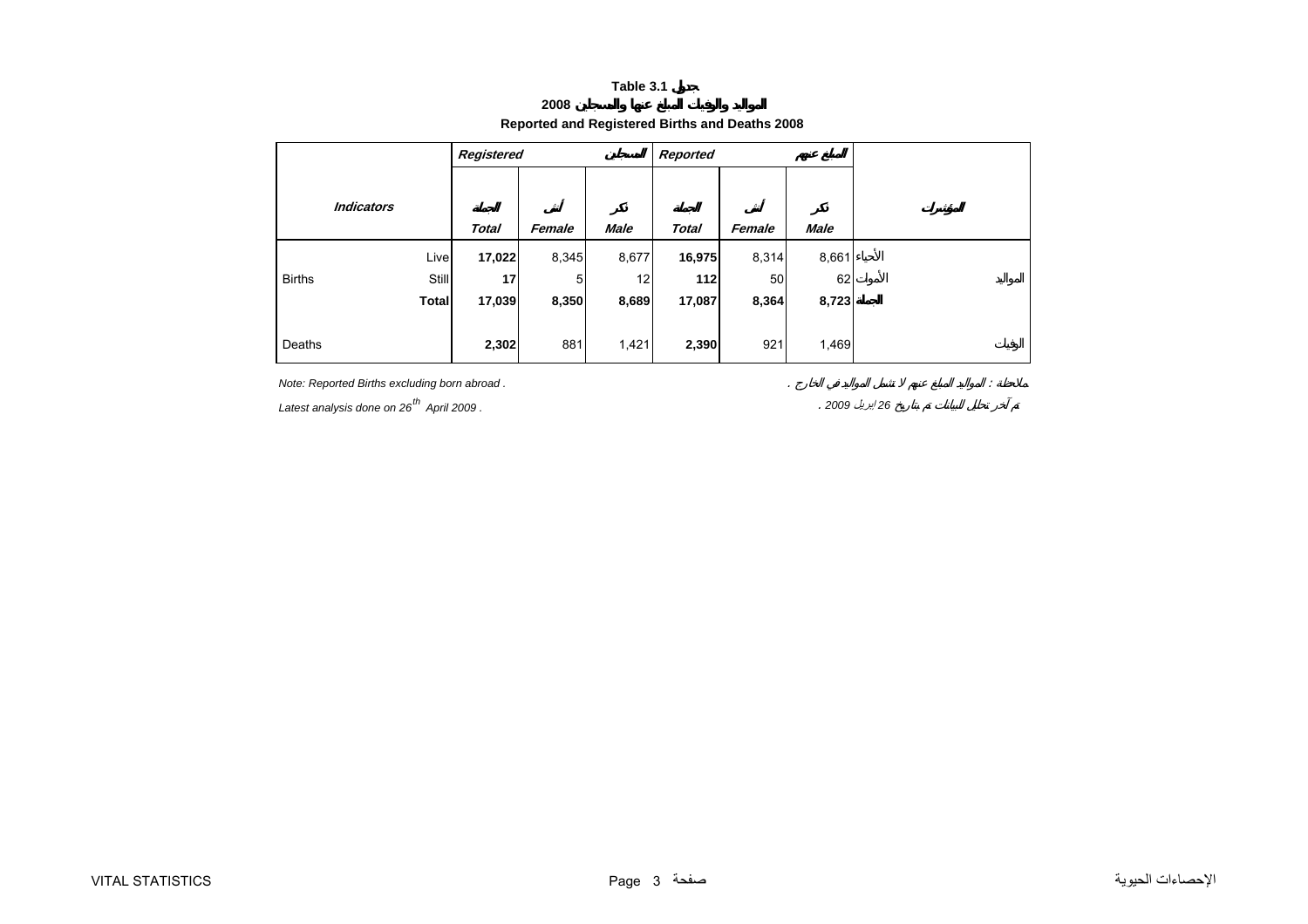**2008 - 2004**

**Vital Statistics Reported Data 2004 - 2008** 

<span id="page-4-0"></span>

| <b>Indicator</b>                             | 2008   | 2007   | 2006           | 2005   | 2004   |   |      |                       |  |
|----------------------------------------------|--------|--------|----------------|--------|--------|---|------|-----------------------|--|
| <b>Number</b>                                |        |        |                |        |        |   |      |                       |  |
| Live births                                  | 16,975 | 15,968 | 15,034         | 15,123 | 14,915 |   |      |                       |  |
| Still births                                 | 112    | 109    | 94             | 112    | 124    |   |      |                       |  |
| Total births (live & still births)           | 17,087 | 16,077 | 15,128         | 15,235 | 15,039 |   |      |                       |  |
| Premature births                             | 1,948  | 1,757  | 1,542          | 1,489  | 1,617  |   |      |                       |  |
| Deaths among children < 5 Years              |        |        |                |        |        |   |      |                       |  |
| < 7 days                                     | 38     | 53     | 34             | 43     | 54     |   |      |                       |  |
| 7 days to $<$ 4 wks                          | 15     | 26     | 22             | 33     | 31     | 4 |      |                       |  |
| 4 wks to $<$ 1 yr                            | 74     | 54     | 59             | 58     | 50     |   | 4    |                       |  |
| $< 1$ yr                                     | 127    | 133    | 115            | 134    | 135    |   |      |                       |  |
| $1-4$ yrs                                    | 33     | 32     | 37             | 31     | 26     | 4 |      |                       |  |
| $< 5$ yrs                                    | 160    | 165    | 152            | 165    | 161    | 5 |      |                       |  |
| Maternal deaths                              |        | 3      | $\overline{c}$ | 1      | 3      |   |      |                       |  |
| <b>Total deaths</b>                          | 2,390  | 2,270  | 2,317          | 2,221  | 2,215  |   |      |                       |  |
| <b>Rates</b>                                 |        |        |                |        |        |   |      |                       |  |
| Crude birth rate/1000 population             | 15.3   | 15.4   | 20.2           | 20.9   | 21.1   |   |      | 1000                  |  |
| Still birth rate/1000 births                 | 6.6    | 6.8    | 6.2            | 7.4    | 8.2    |   |      | 1000                  |  |
| Premature birth rate/1000 live births        | 114.8  | 110.0  | 102.6          | 98.5   | 108.4  |   |      | 1000                  |  |
| Sex ratio at birth : Male / (per 100 Female) | 104.2  | 103.6  | 102.6          | 103.8  | 100.5  |   | 100  | ) /<br>$\ddot{\cdot}$ |  |
| Mean of life expectancy at birth             | 74.8   | 74.8   | 74.8           | 74.8   | 73.8   |   |      |                       |  |
| Prenatal mortality rate/1000 births          | 8.8    | 10.1   | 8.5            | 10.2   | 11.8   |   | 1000 |                       |  |
| Neonatal mortality rate/1000 live births     | 3.1    | 4.9    | 3.7            | 5.0    | 5.7    |   | 1000 |                       |  |
| Postneonatal mortality rate/1000 live births | 4.4    | 3.4    | 3.9            | 3.8    | 3.4    |   | 1000 |                       |  |
| Infant mortality rate/1000 live births       | 7.5    | 8.3    | 7.6            | 8.9    | 9.1    |   |      | 1000                  |  |
| Under 5 yrs mortality/1000 live births       | 9.4    | 10.3   | 10.1           | 10.9   | 10.8   |   | 1000 | 5                     |  |
| Under 5 yrs mortality/1000 child<5yrs old    | 2.0    | 2.2    | 2.4            | 2.7    | 2.6    | 5 |      | 5                     |  |
| Maternal mortality rate/100,000 live births  | 17.7   | 18.8   | 13.3           | 6.6    | 20.1   |   |      | 100,000               |  |
| Crude death rate/1000 population             | 2.2    | 2.2    | 3.1            | 3.1    | 3.1    |   |      | 1000                  |  |

*Note: a) All data excluding abroad births.* . ( :

 *b) Deaths include some visitors.* . (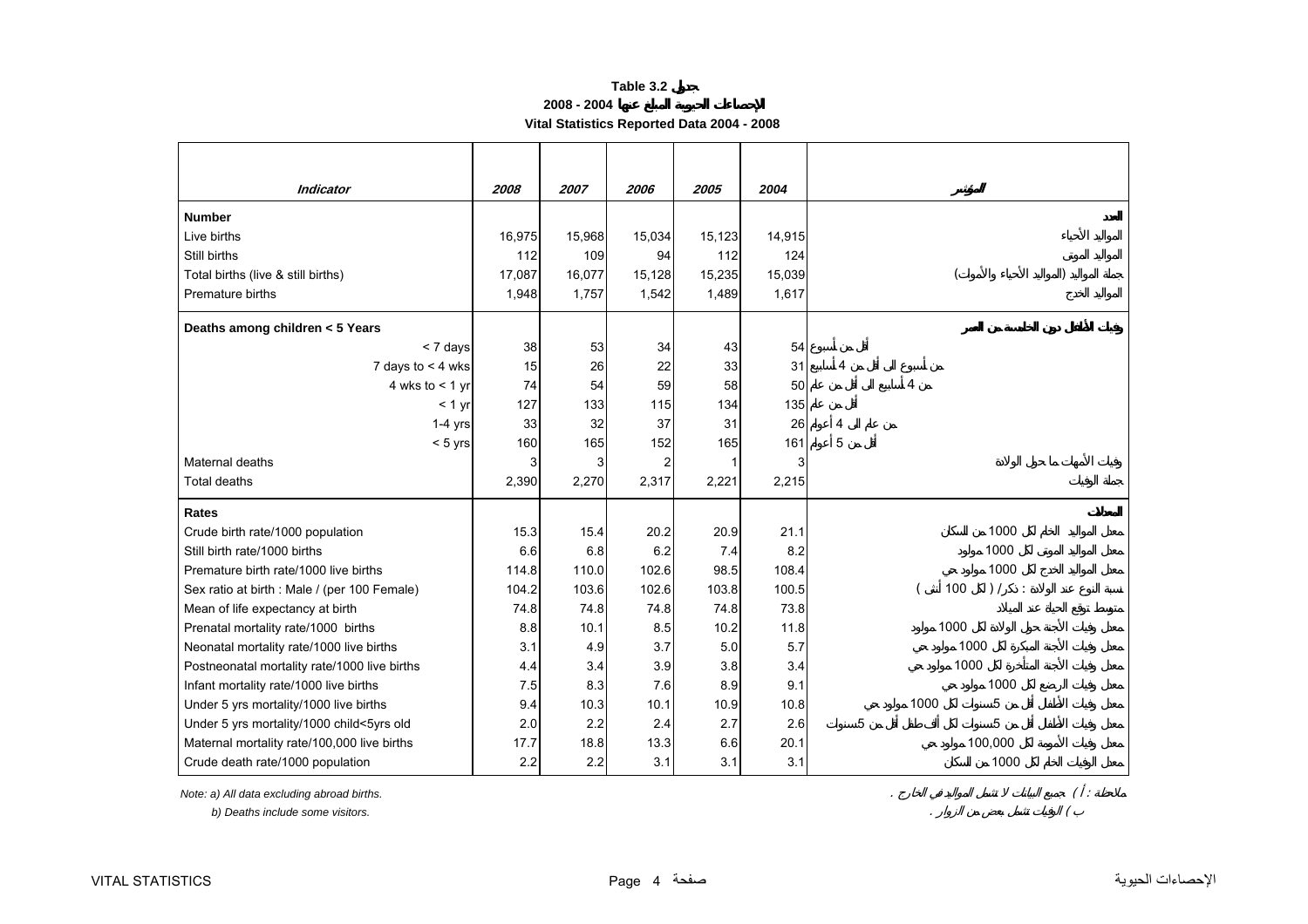**2008**

# **Reported Births by Place of Birth and Sex 2008**

<span id="page-5-0"></span>

|                                    | <b>Multiple Births</b> |                        |                 |              | <b>Total Births</b> |        |             | <b>Still Births</b> |             | <b>Live Births</b> |             |         |
|------------------------------------|------------------------|------------------------|-----------------|--------------|---------------------|--------|-------------|---------------------|-------------|--------------------|-------------|---------|
|                                    |                        |                        |                 |              |                     |        |             |                     |             |                    |             |         |
|                                    |                        |                        |                 |              |                     |        |             |                     |             |                    |             |         |
| <b>Place of Birth</b>              |                        | Sextuplets Quadruplets | <b>Triplets</b> | <b>Twins</b> | <b>Total</b>        | Female | <b>Male</b> | Female              | <b>Male</b> | Female             | <b>Male</b> |         |
| <b>MOH Hospitals</b>               |                        |                        | 15              | 167          | 10,981              | 5,319  | 5,662       | 32                  | 47          | 5,287              | 5,615       |         |
| Salmaniya Medical Complex          |                        |                        | 15              | 156          | 6,171               | 2,950  | 3,221       | 24                  | 37          | 2,926              | 3,184       |         |
| Muharraq Maternity Hospital        |                        |                        |                 |              | 1,174               | 561    | 613         |                     | 2           | 560                | 611         |         |
| Jidhafs Maternity Hospital         |                        |                        |                 | 10           | 3,598               | 1,791  | 1,807       |                     |             | 1,784              | 1,799       |         |
| Sitra Maternity Hospital           |                        |                        |                 |              | 23                  | 12     | 11          |                     |             | 12                 | 11          |         |
| Western Region Maternity Hospital  |                        |                        |                 |              |                     |        |             |                     |             |                    |             |         |
| Riffa Maternity Hospital           |                        |                        |                 |              |                     |        |             |                     |             |                    |             |         |
| <b>Military Hospital</b>           |                        |                        |                 | 52           | 4,053               | 2,005  | 2,048       | 13                  | 13          | 1,992              | 2,035       |         |
| <b>Private Hospitals</b>           |                        |                        |                 | 32           | 1,946               | 972    | 974         |                     | 2           | 969                | 972         |         |
| International Hospital of Bahrain  |                        |                        |                 |              | 303                 | 145    | 158         |                     |             | 145                | 158         |         |
| American Mission Hospital          |                        |                        |                 |              | 644                 | 318    | 326         |                     |             | 318                | 325         |         |
| Awali Hospital                     |                        |                        |                 |              | 142                 | 78     | 64          |                     |             | 77                 | 64          |         |
| Ibn Al-Nafees Hospital             |                        |                        |                 |              | 202                 | 108    | 94          |                     |             | 108                | 94          |         |
| <b>Bahrain Specialist Hospital</b> |                        |                        |                 | 12           | 558                 | 269    | 289         |                     |             | 267                | 288         |         |
| Noor Specialist Hospital           |                        |                        |                 |              | 36                  | 19     | 17          |                     |             | 19                 | 17          |         |
| Al-Hilal Hospital                  |                        |                        |                 |              | 61                  | 35     | 26          |                     |             | 35                 | 26          |         |
| At Home and On Route to Hospital   |                        |                        |                 |              | 107                 | 68     | 39          |                     |             | 66                 | 39          |         |
| Total *                            |                        | 3                      | 16              | 251          | 17,087              | 8,364  | 8,723       | 50                  | 62          | 8,314              | 8,661       | $\star$ |

*\** لا تشمل المواليد في الخارج . *. abroad born Excluding\**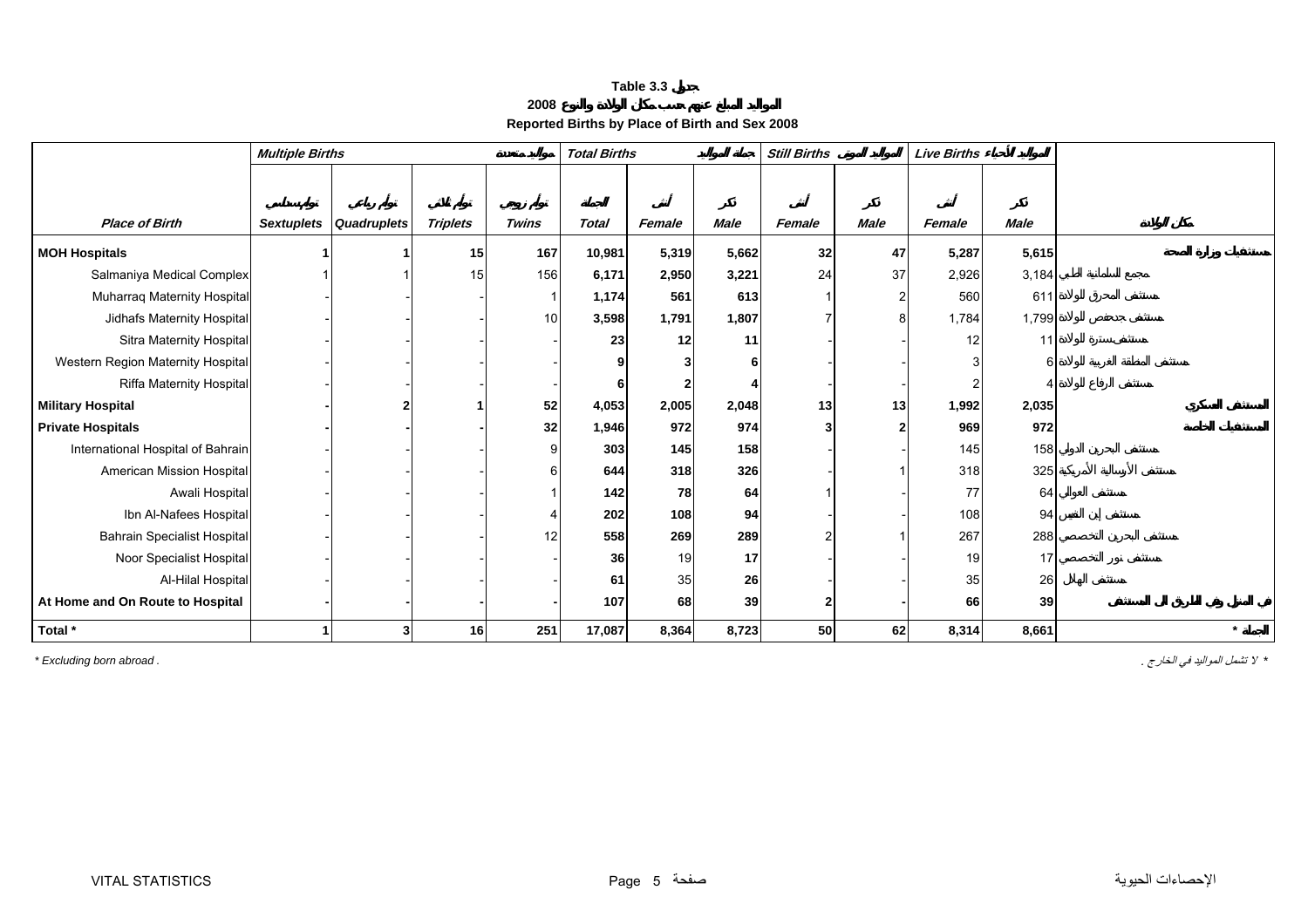## **2008 Registered Live Births by Place of Birth, Sex and Father's Nationality 2008**

<span id="page-6-0"></span>

|                                              | <b>Total</b> |        |                | Non-Bahraini |                |             | <b>Bahraini</b> |        |             |  |
|----------------------------------------------|--------------|--------|----------------|--------------|----------------|-------------|-----------------|--------|-------------|--|
|                                              |              |        |                |              |                |             |                 |        |             |  |
|                                              |              |        |                |              |                |             |                 |        |             |  |
| <b>Place of Birth</b>                        | <b>Total</b> | Female | <b>Male</b>    | <b>Total</b> | Female         | <b>Male</b> | <b>Total</b>    | Female | <b>Male</b> |  |
| <b>Ministry of Health</b>                    | 10,689       | 5,205  | 5,484          | 1,947        | 931            | 1,016       | 8,742           | 4,274  | 4,468       |  |
| Salmaniya Medical Complex                    | 5,937        | 2,861  | 3,076          | 953          | 447            | 506         | 4,984           | 2,414  | 2,570       |  |
| <b>Muharraq Maternity</b>                    | 1,159        | 559    | 600            | 372          | 186            | 186         | 787             | 373    | 414         |  |
| Jidhafs Maternity                            | 3,553        | 1,766  | 1,787          | 617          | 295            | 322         | 2,936           | 1,471  | 1,465       |  |
| Sitra Maternity                              | 23           | 12     | 11             |              |                |             | 22              | 11     | 11          |  |
| Western Region Maternity                     | 9            | 3      | 6              |              |                |             | g               |        | 6           |  |
| <b>Riffa Maternity</b>                       | 8            |        |                |              | 2              | 2           |                 |        |             |  |
| <b>Military Hospital</b>                     | 3,995        | 1,981  | 2,014          | 1,354        | 672            | 682         | 2,641           | 1,309  | 1,332       |  |
| <b>Private Hospitals</b>                     | 1,913        | 955    | 958            | 772          | 379            | 393         | 1,141           | 576    | 565         |  |
| International Hospital of Bahrain            | 300          | 142    | 158            | 67           | 30             | 37          | 233             | 112    | 121         |  |
| American Mission Hospital                    | 629          | 310    | 319            | 362          | 175            | 187         | 267             | 135    | 132         |  |
| Awali Hospital                               | 140          | 78     | 62             | 55           | 28             | 27          | 85              | 50     | 35          |  |
| Ibn Al-Nafees Hospital                       | 200          | 107    | 93             | 54           | 29             | 25          | 146             | 78     | 68          |  |
| <b>Bahrain Specialist Hospital</b>           | 549          | 264    | 285            | 193          | 92             | 101         | 356             | 172    | 184         |  |
| Noor Specialist Hospital                     | 35           | 19     | 16             | 3            | 3              |             | 32              | 16     | 16          |  |
| Al-Hilal Hospital                            | 60           | 35     | 25             | 38           | 22             | 16          | 22              | 13     | 9           |  |
| At Home and on Route to Hospital             | 62           | 37     | 25             | 11           | $\overline{7}$ | 4           | 51              | 30     | 21          |  |
| <b>Born Abroad (Bahraini only)</b>           | 363          | 167    | 196            | <b>NA</b>    | <b>NA</b>      | <b>NA</b>   | 363             | 167    | 196         |  |
| Other Countries of Gulf Co-operation Council | 214          | 105    | 109            | <b>NA</b>    | <b>NA</b>      | <b>NA</b>   | 214             | 105    | 109         |  |
| <b>Other Arabic Countries</b>                | 94           | 40     | 54             | <b>NA</b>    | <b>NA</b>      | <b>NA</b>   | 94              | 40     | 54          |  |
| <b>Asian Countries</b>                       | 15           | 4      | 11             | <b>NA</b>    | <b>NA</b>      | <b>NA</b>   | 15              |        | 11          |  |
| <b>European Countries</b>                    | 23           | 11     | 12             | <b>NA</b>    | <b>NA</b>      | <b>NA</b>   | 23              | 11     | 12          |  |
| <b>American Countries</b>                    | 11           | 3      | 8              | <b>NA</b>    | <b>NA</b>      | <b>NA</b>   | 11              |        | 8           |  |
| <b>Other Countries</b>                       | $6 \mid$     |        | $\overline{2}$ | <b>NA</b>    | <b>NA</b>      | <b>NA</b>   | 6 <sup>1</sup>  |        | 2           |  |
| <b>Total</b>                                 | 17,022       | 8,345  | 8,677          | 4,084        | 1,989          | 2,095       | 12,938          | 6,356  | 6,582       |  |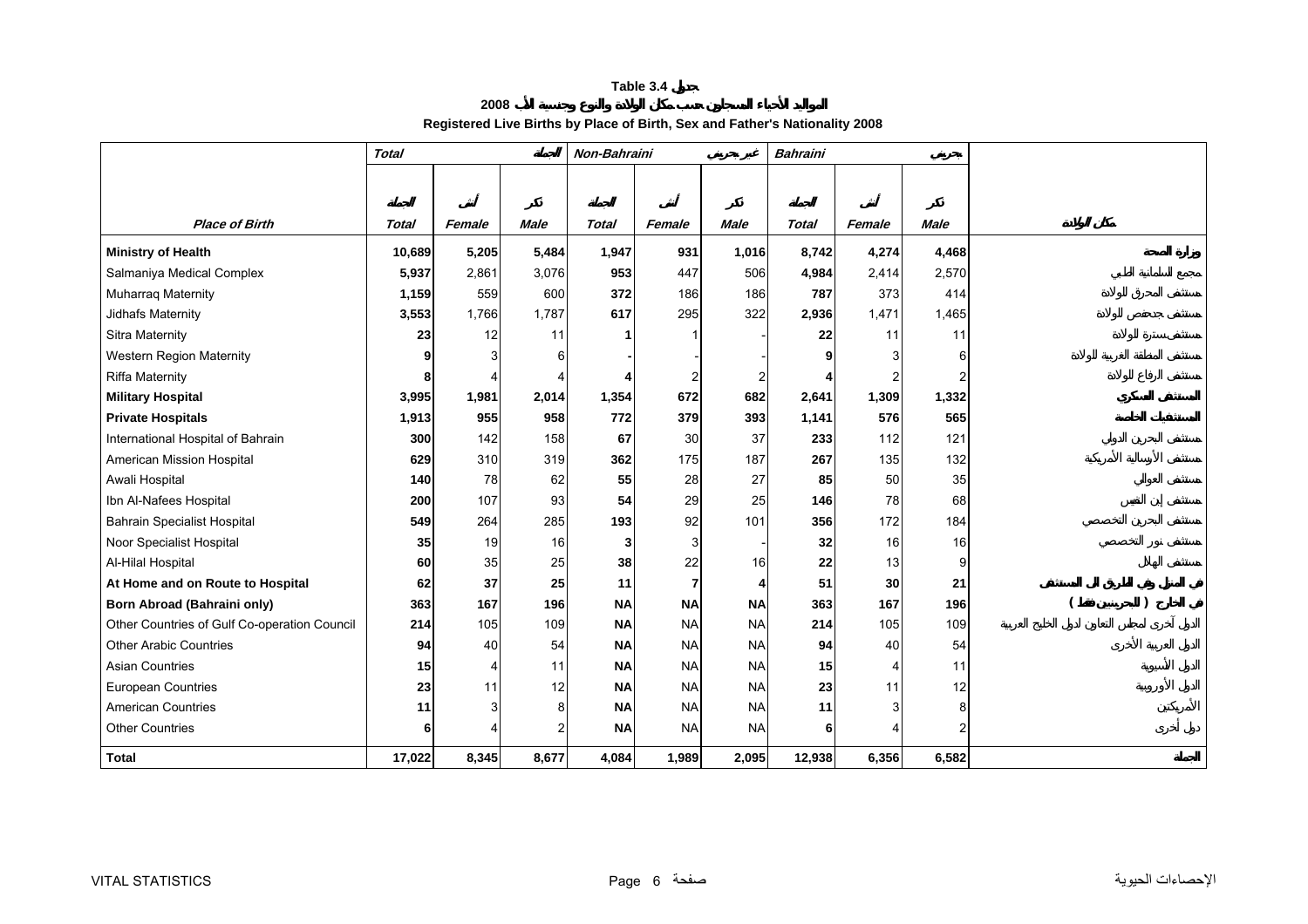# **Figure 3.1**



<span id="page-7-0"></span>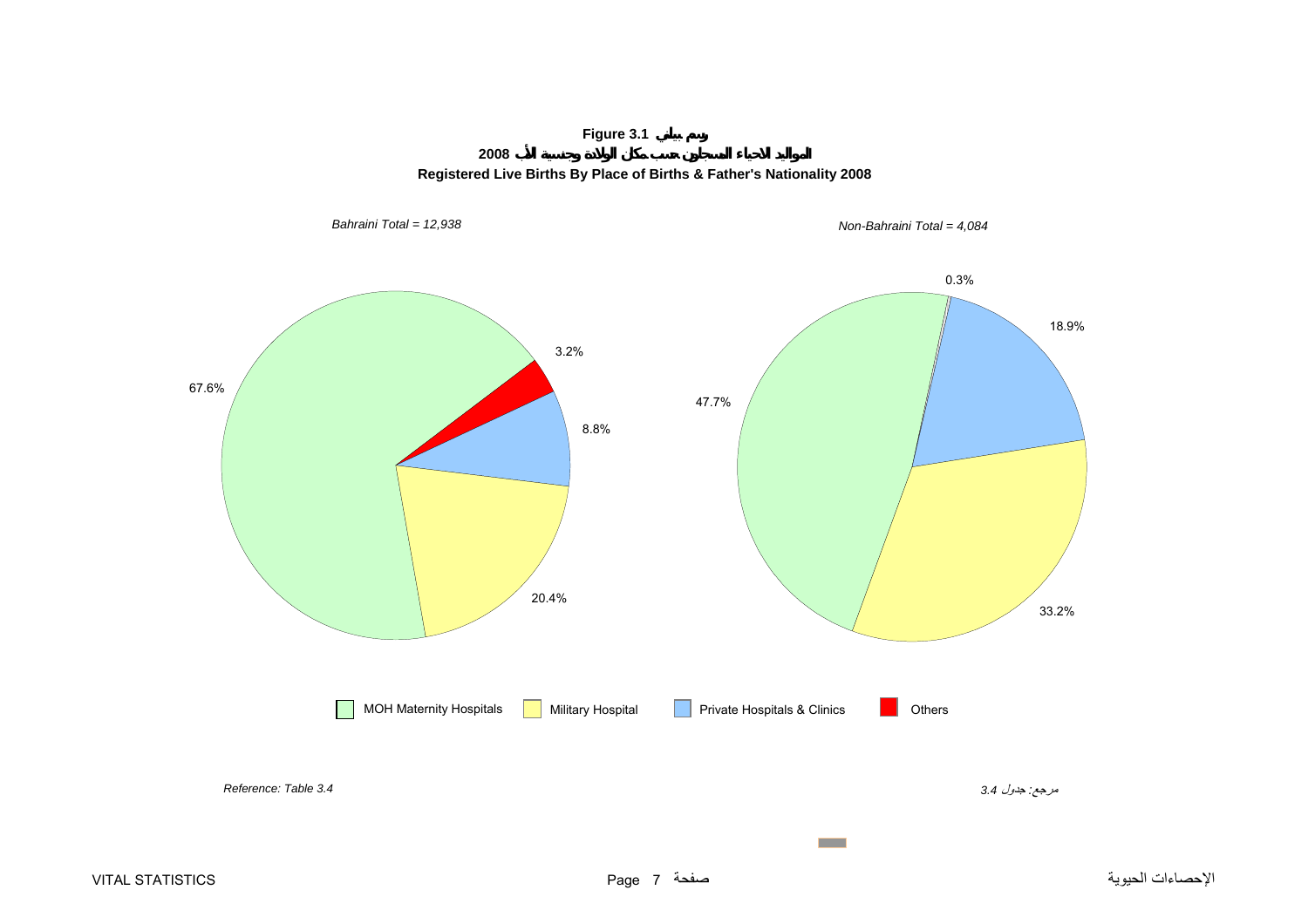## **2008 Registered Live Births by Geographical Region of the Residence and Father's Nationality 2008**

<span id="page-8-0"></span>

|                                  |              | <b>Geographical Region</b> |              |           |                |                 |                |                |                 |           |           |                 |             |  |
|----------------------------------|--------------|----------------------------|--------------|-----------|----------------|-----------------|----------------|----------------|-----------------|-----------|-----------|-----------------|-------------|--|
|                                  |              |                            |              |           |                |                 |                |                |                 |           |           |                 |             |  |
|                                  |              |                            |              |           |                |                 |                |                |                 |           |           |                 |             |  |
|                                  | <b>Total</b> |                            | <b>Hamad</b> |           |                |                 |                |                |                 |           |           |                 |             |  |
| <b>Place of Birth</b>            |              | <b>Southern</b>            | Town         | Western   | Riffa          | <b>Isa Town</b> | <b>Central</b> | <b>Sitra</b>   | <b>Northern</b> | Jidhafs   |           | Manama Muharraq | <b>Hidd</b> |  |
| <b>Bahraini</b>                  |              |                            |              |           |                |                 |                |                |                 |           |           |                 |             |  |
| <b>Govermnent Hospitals</b>      | 11,383       | 48                         | 1122         | 824       | 1295           | 754             | 1192           | 1030           | 981             | 1352      | 985       | 1602            | 198         |  |
| Private Hospitals                | 1,141        | 5                          | 55           | 32        | 135            | 73              | 155            | 45             | 103             | 126       | 182       | 193             | 37          |  |
| At Home and On route to Hospital | 51           |                            | 6            | 10        | 3              | 3               | 61             | 8              |                 |           | 4         | ⊿               |             |  |
| <b>Born Abroad</b>               | 363          | 3 <sup>1</sup>             | 41           | 13        | 80             | 29              | 19             | $\overline{7}$ | 25              | 11        | 57        | 67              | 11          |  |
| <b>Total</b>                     | 12,938       | 56                         | 1,224        | 879       | 1,513          | 859             | 1,372          | 1,090          | 1,111           | 1,494     | 1,228     | 1,866           | 246         |  |
| Non-Bahraini                     |              |                            |              |           |                |                 |                |                |                 |           |           |                 |             |  |
| <b>Govermnent Hospitals</b>      | 3,301        | 20                         | 133          | 60        | 862            | 95              | 85             | 31             | 87              | 53        | 1159      | 640             | 76          |  |
| Private Hospitals                | 772          |                            | 5            | 17        | 49             | 5               | 33             | 5              | 105             | 37        | 445       | 56              | 15          |  |
| At Home and On route to Hospital | 11           |                            |              |           |                |                 |                |                |                 |           |           | ⊿               |             |  |
| <b>Born Abroad</b>               | <b>NA</b>    | <b>NA</b>                  | <b>NA</b>    | <b>NA</b> | <b>NA</b>      | <b>NA</b>       | <b>NA</b>      | <b>NA</b>      | <b>NA</b>       | <b>NA</b> | <b>NA</b> | <b>NA</b>       | <b>NA</b>   |  |
| <b>Total</b>                     | 4,084        | 20                         | 138          | 77        | 912            | 100             | 118            | 37             | 193             | <b>90</b> | 1,608     | 700             | 91          |  |
| <b>Total</b>                     |              |                            |              |           |                |                 |                |                |                 |           |           |                 |             |  |
| <b>Govermnent Hospitals</b>      | 14,684       | 68                         | 1,255        | 884       | 2,157          | 849             | 1,277          | 1,061          | 1,068           | 1,405     | 2,144     | 2,242           | 274         |  |
| Private Hospitals                | 1,913        | 5 <sub>5</sub>             | 60           | 49        | 184            | 78              | 188            | 50             | 208             | 163       | 627       | 249             | 52          |  |
| At Home and On route to Hospital | 62           |                            | 6            | 10        | $\overline{4}$ | 3               | 61             | 9              |                 |           | 8         | 8               |             |  |
| Born Abroad (Bahraini only)      | 363          | 3 <sup>1</sup>             | 41           | 13        | 80             | 29              | 19             | 7              | 25              | 11        | 57        | 67              | 11          |  |
| <b>Total</b>                     | 17,022       | 76                         | 1,362        | 956       | 2,425          | 959             | 1,490          | 1,127          | 1,304           | 1,584     | 2,836     | 2,566           | 337         |  |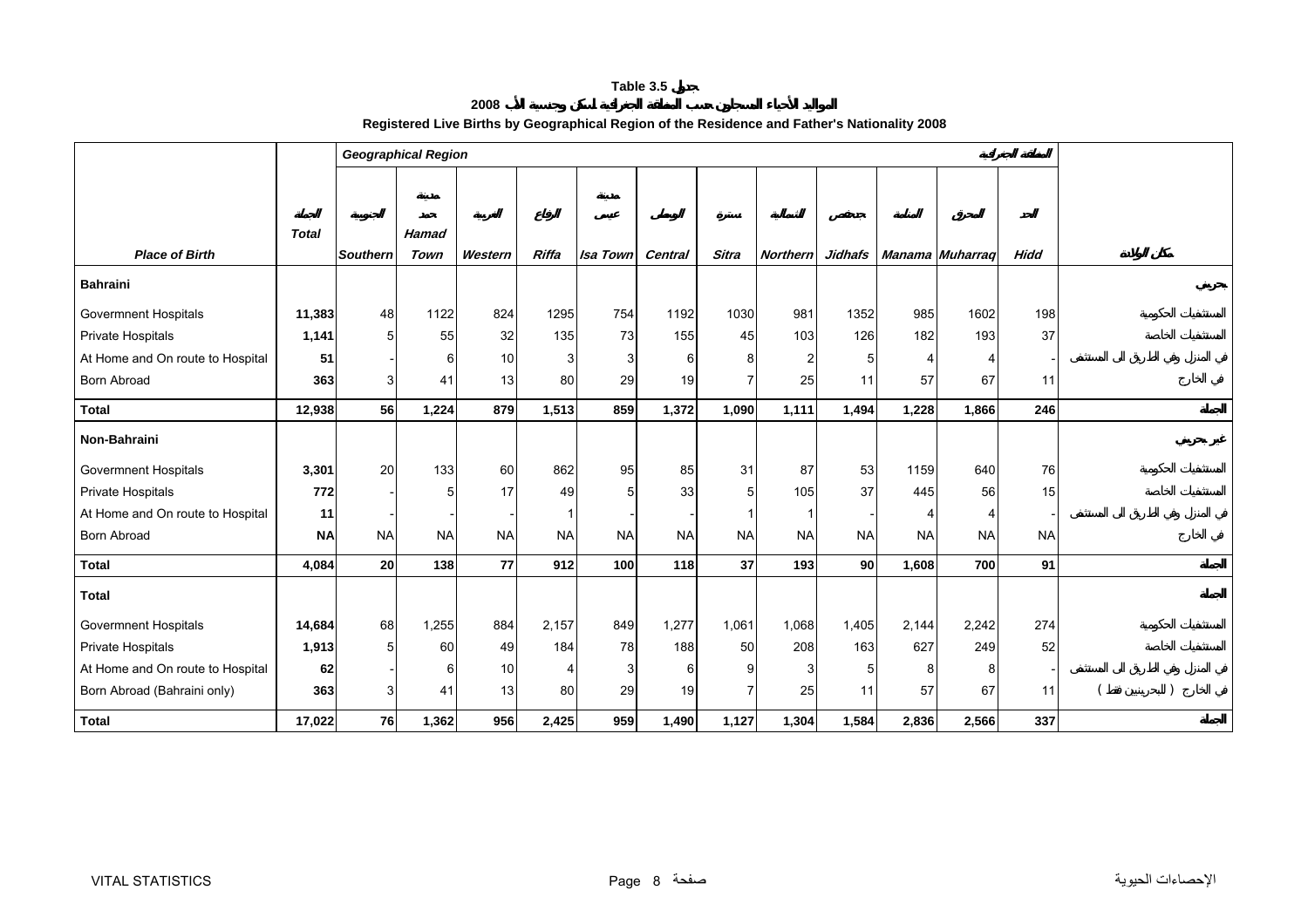# **2008 / Registered Live Births by Health Region / Health Center, Sex and Father's Nationality 2008**

<span id="page-9-0"></span>

|                                      | <b>Total</b> |           |           | Non-Bahraini |           |           | <b>Bahraini</b> |           |           |                        |
|--------------------------------------|--------------|-----------|-----------|--------------|-----------|-----------|-----------------|-----------|-----------|------------------------|
|                                      |              |           |           |              |           |           |                 |           |           |                        |
|                                      |              |           |           |              |           |           |                 |           |           |                        |
| <b>Health Region / Health Center</b> | Total        | Female    | Male      | <b>Total</b> | Female    | Male      | Total           | Female    | Male      | Ι                      |
| <b>Health Region I</b>               | 2,898        | 1,426     | 1,472     | 788          | 396       | 392       | 2,110           | 1,030     | 1,080     | المنطقة الصحية الأولى  |
| Muharraq                             | 905          | 452       | 453       | 356          | 175       | 181       | 549             | 277       | 272       |                        |
| Sh.Salman                            | 788          | 396       | 392       | 289          | 156       | 133       | 499             | 240       | 259       |                        |
| National Bank of Bahrain - Arad      | 733          | 335       | 398       | 114          | 47        | 67        | 619             | 288       | 331       |                        |
| National Bank of Bahrain - Dair      | 472          | 243       | 229       | 29           | 18        | 11        | 443             | 225       | 218       |                        |
| <b>Health Region II</b>              | 2,489        | 1,206     | 1,283     | 1,582        | 767       | 815       | 907             | 439       | 468       | المنطقة الصحية الثانية |
| Naim                                 | 766          | 402       | 364       | 482          | 250       | 232       | 284             | 152       | 132       |                        |
| Ibn Sinna                            | 473          | 230       | 243       | 344          | 160       | 184       | 129             | 70        | 59        |                        |
| Sh.Sabah Al Salem                    | 760          | 345       | 415       | 405          | 192       | 213       | 355             | 153       | 202       |                        |
| Hoora                                | 490          | 229       | 261       | 351          | 165       | 186       | 139             | 64        | 75        |                        |
| <b>Health Region III</b>             | 5,679        | 2,792     | 2,887     | 526          | 247       | 279       | 5,153           | 2,545     | 2,608     | المنطقة الصحية الثالثة |
| Isa Town                             | 1,712        | 839       | 873       | 192          | 97        | 95        | 1,520           | 742       | 778       |                        |
| <b>Jidhafs</b>                       | 1,442        | 754       | 688       | 84           | 38        | 46        | 1,358           | 716       | 642       |                        |
| Budaiya                              | 1,305        | 609       | 696       | 195          | 85        | 110       | 1,110           | 524       | 586       |                        |
| <b>Bilad Al Kadeem</b>               | 481          | 221       | 260       | 31           | 16        | 15        | 450             | 205       | 245       |                        |
| A'Ali                                | 739          | 369       | 370       | 24           | 11        | 13        | 715             | 358       | 357       |                        |
| <b>Health Region IV</b>              | 5,956        | 2,921     | 3,035     | 1,188        | 579       | 609       | 4,768           | 2,342     | 2,426     | المنطقة الصحية الرابعة |
| <b>Hamad Town</b>                    | 822          | 405       | 417       | 83           | 45        | 38        | 739             | 360       | 379       |                        |
| Sitra                                | 1,127        | 532       | 595       | 36           | 18        | 18        | 1,091           | 514       | 577       |                        |
| Hamad Kanoo                          | 1,212        | 610       | 602       | 405          | 206       | 199       | 807             | 404       | 403       |                        |
| East Riffa                           | 1,305        | 635       | 670       | 536          | 250       | 286       | 769             | 385       | 384       |                        |
| Kuwait                               | 731          | 351       | 380       | 32           | 15        | 17        | 699             | 336       | 363       |                        |
| Mohammad Jassim Kanoo *              | 667          | 342       | 325       | 60           | 26        | 34        | 607             | 316       | 291       | $\star$                |
| Zallaq                               | 92           | 46        | 46        | 36           | 19        | 17        | 56              | 27        | 29        |                        |
| Jaw & Asker Clinic *                 | <b>NA</b>    | <b>NA</b> | <b>NA</b> | <b>NA</b>    | <b>NA</b> | <b>NA</b> | <b>NA</b>       | <b>NA</b> | <b>NA</b> |                        |
| <b>Total</b>                         | 17,022       | 8,345     | 8,677     | 4,084        | 1,989     | 2,095     | 12,938          | 6,356     | 6,582     |                        |

*\* Jaw and Asker Clinic Births registered at Mohammed Jassim Kanoo Health Center. .* آانو جاسم محمد بمرآز وعسكر جو عيادة مواليد تسجيل تم*\**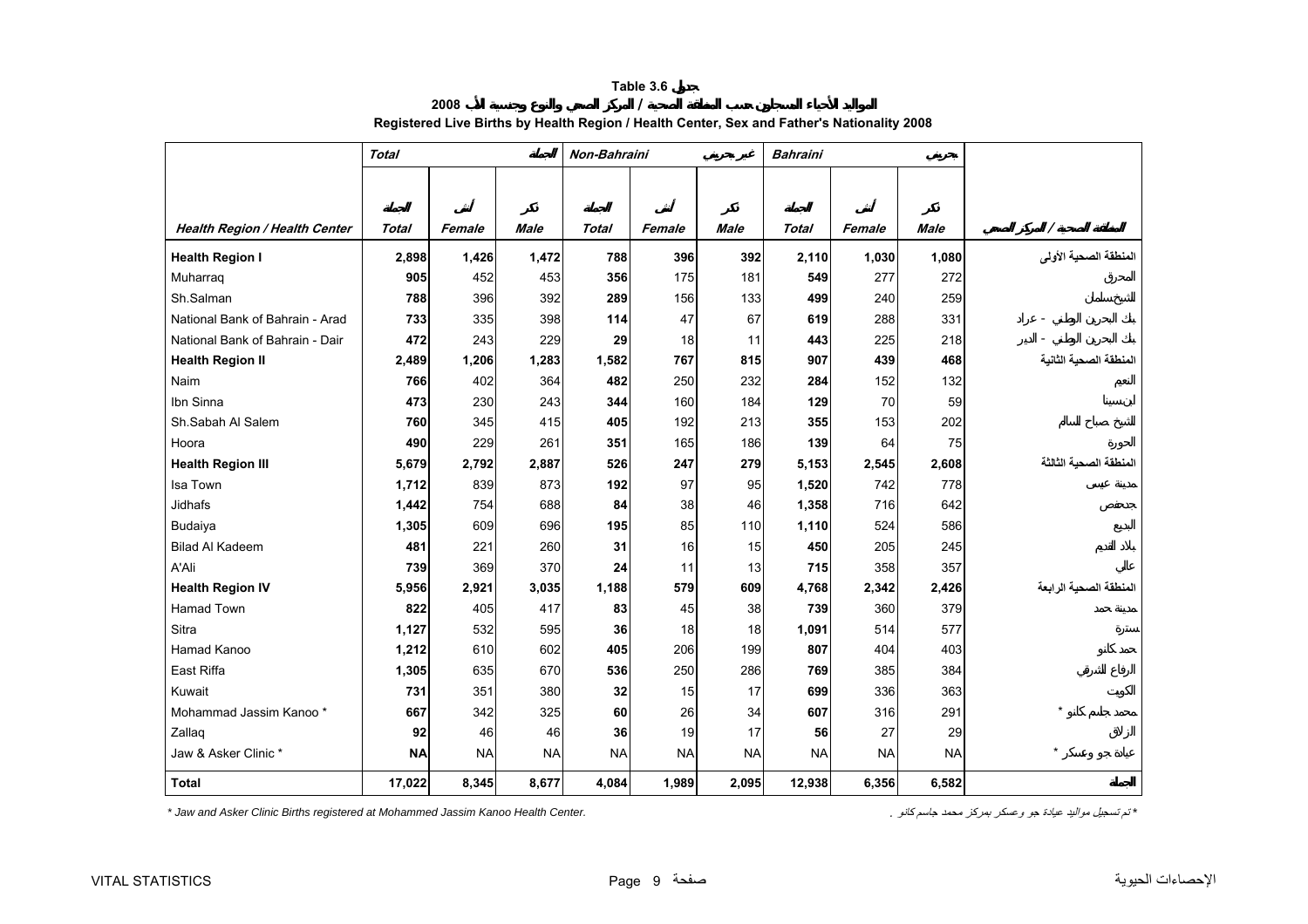**2008**

<span id="page-10-0"></span>

|              | Birth weight (kg) |                           |              |        | <b>Mother</b> |                         |        |        |                  |                    |                   |
|--------------|-------------------|---------------------------|--------------|--------|---------------|-------------------------|--------|--------|------------------|--------------------|-------------------|
| <b>Total</b> | Undete-<br>rmined | $4.5+$                    | $4.0+$       | $3.5+$ | $3.0+$        | $2.5+$                  | $2.0+$ | $1.5+$ | Less than<br>1.5 | <b>Nationality</b> | <b>Age Groups</b> |
| $\mathbf 2$  |                   |                           |              |        |               | 1                       |        |        |                  | -Bah               | less than 15      |
| $\bf 2$      |                   |                           |              |        |               | $\mathbf{1}$            |        |        |                  | -Non-Bah           |                   |
| 259          | 1                 |                           | 4            | 38     | 89            | 106                     | 14     | 3      |                  | 3 Bah              | $15-19$           |
| 174          | 12                |                           | 3            | 34     | 61            | 49                      | 13     | 1      |                  | 1 Non-Bah          |                   |
| 2,659        | 6                 | $\overline{2}$            | 70           | 429    | 1100          | 783                     | 205    | 37     |                  | 27 Bah             | $20 - 24$         |
| 1,024        | 37                | $\ensuremath{\mathsf{3}}$ | 33           | 191    | 416           | 270                     | 53     | 13     |                  | 8 Non-Bah          |                   |
| 3,801        | 19                | 23                        | 134          | 725    | 1578          | 992                     | 238    | 59     |                  | 33 Bah             | 25-29             |
| 1,791        | 55                | 10                        | 84           | 383    | 692           | 436                     | 88     | 20     |                  | 23 Non-Bah         |                   |
| 2,859        | 21                | 16                        | 159          | 636    | 1110          | 662                     | 158    | 58     |                  | 39 Bah             | 30-34             |
| 1,508        | 39                | 9                         | 94           | 337    | 593           | 334                     | 77     | 12     |                  | 13 Non-Bah         |                   |
| 1,514        | 8                 | 12                        | 87           | 376    | 561           | 337                     | 92     | 24     |                  | 17 Bah             | 35-39             |
| 622          | 21                | 8                         | 35           | 147    | 232           | 141                     | 22     | 8      |                  | 8 Non-Bah          |                   |
| 576          | 9                 | 6                         | 43           | 137    | 207           | 122                     | 30     | 11     |                  | 11 Bah             | 40-44             |
| 159          | 11                | 3                         | 11           | 39     | 56            | 27                      | 6      | 3      |                  | 3 Non-Bah          |                   |
| 39           |                   |                           | $\mathbf{1}$ | 14     | 11            | 10                      | 3      |        |                  | -Bah               | 45-49             |
| 22           | 3                 |                           | 3            | 3      | 4             | 6                       | 3      |        |                  | -Non-Bah           |                   |
| $\mathbf 2$  |                   |                           |              |        |               | $\overline{\mathbf{c}}$ |        |        |                  | - Bah              | $50+$             |
| 4            |                   |                           |              |        | 3             | $\mathbf{1}$            |        |        |                  | -INon-Bah          |                   |
| 5            | 5                 |                           |              |        |               |                         |        |        |                  | -Bah               | Unknown           |
|              |                   |                           |              |        |               |                         |        |        |                  | -Non-Bah           |                   |
| 11,716       | 69                | 60                        | 498          | 2,355  | 4,657         | 3,015                   | 740    | 192    |                  | 130 Bah            |                   |
| 5,306        | 178               | 33                        | 263          | 1,134  | 2,058         | 1,265                   | 262    | 57     |                  | 56 Non-Bah         | <b>Total</b>      |
| 17,022       | 247               | 93                        | 761          | 3,489  | 6,715         | 4,280                   | 1,002  | 249    |                  | 186 Total          |                   |

# **Registered Live Births by Birth Weight, Mother's Nationality and Age Groups 2008**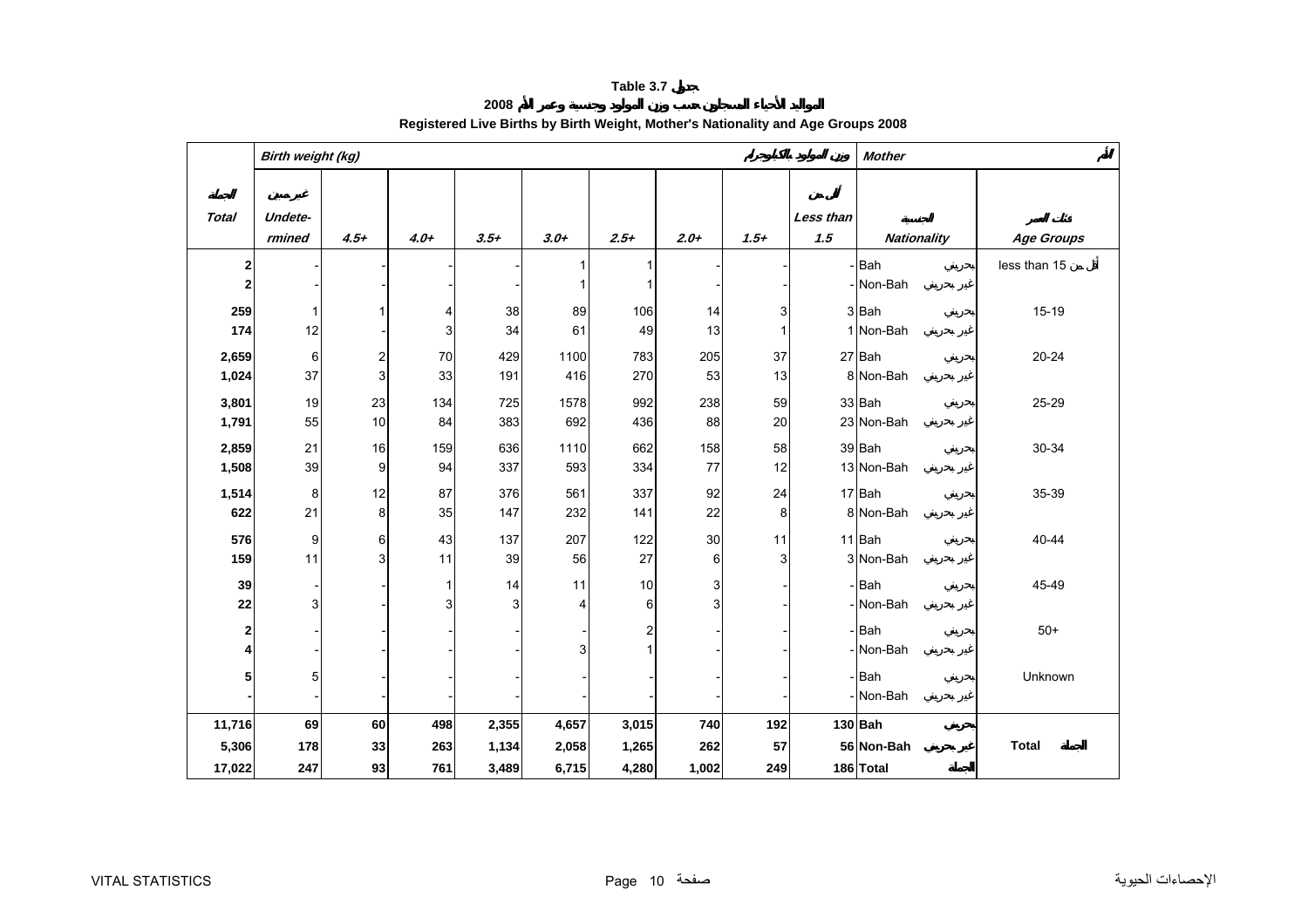# **Figure 3.2 <sup>2008</sup> ( ) Births Weight (kg) By Mother's Nationality 2008**

# *Note:*

*- Low birth weight: Less than 2500 g (up to and including 2499 g).*

- *Very low birth weight:*
- *Less than 1500 g (up to and including 1499 g).*

3.4

*Undetermined*

*- Extremely low birth weight:* 

0.6

5.0

21.4

*<1.5 <2.0 <2.5 <3.0 <3.5 <4.0 <4.5 <5.0*

38.8

23.8

4.9

*Non-Bahraini*

 *Less than 1000 g (up to and including 999 g).*

<span id="page-11-0"></span>

*Cumulative Percentage*





1.1

*0*

*10*

*20*

*30*

*40*

*50*

*Percentage*

1.1



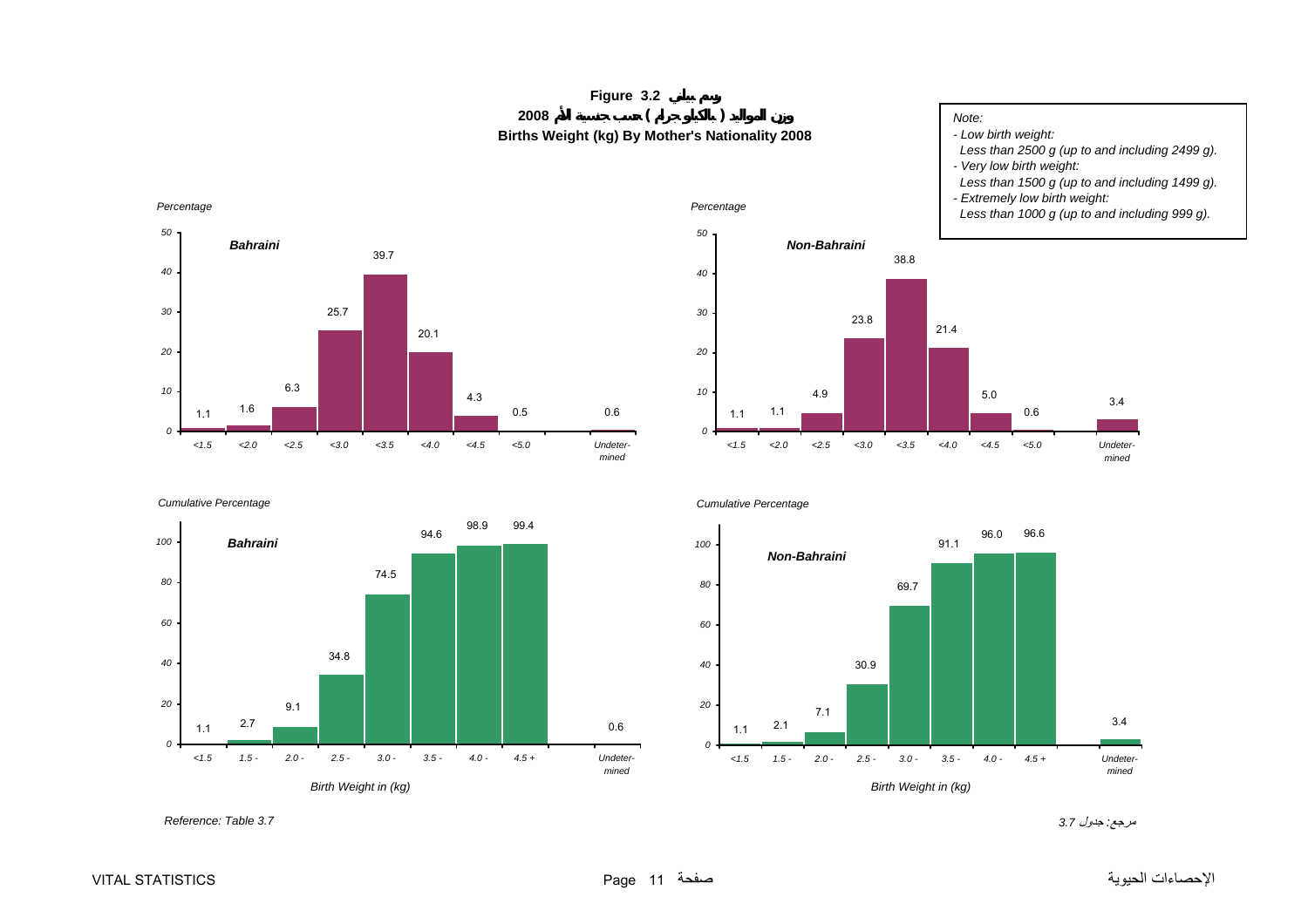**2008**

<span id="page-12-0"></span>

|                |         |       | Interval between current delivery and previous pregnancy |              | <b>Mother</b>  |                         |                |           |                       |           |                    |                   |
|----------------|---------|-------|----------------------------------------------------------|--------------|----------------|-------------------------|----------------|-----------|-----------------------|-----------|--------------------|-------------------|
|                |         |       |                                                          |              |                |                         |                |           |                       |           |                    |                   |
| <b>Total</b>   | Undete- |       |                                                          |              |                |                         |                |           | Less than             |           |                    |                   |
|                | rmined  | $7+$  | $6+$                                                     | $5+$         | $4+$           | $3+$                    | $2+$           | $1+$      | $\boldsymbol{\prime}$ | <b>NA</b> | <b>Nationality</b> | <b>Age Groups</b> |
| $\mathbf{2}$   |         |       |                                                          |              |                |                         |                |           |                       |           | $2$ Bah            | less than 15      |
| $\mathbf{2}$   |         |       |                                                          |              |                |                         |                |           |                       |           | 2 Non-Bah          |                   |
| 259            |         |       |                                                          |              |                | 4                       | 6              | 22        |                       |           | $225$ Bah          | $15-19$           |
| 174            |         |       |                                                          | $\mathbf 1$  |                | 3                       | $\overline{7}$ | 27        | 3                     |           | 133 Non-Bah        |                   |
| 2,659          | 23      | 1     | 8                                                        | 25           | 87             | 195                     | 292            | 342       | 16                    | 1,670 Bah |                    | $20 - 24$         |
| 1,024          | 4       | 3     | 6                                                        | 15           | 33             | 77                      | 148            | 205       | $\overline{7}$        |           | 526 Non-Bah        |                   |
| 3,801          | 28      | 76    | 93                                                       | 194          | 425            | 640                     | 757            | 514       | 20                    | 1,054 Bah |                    | 25-29             |
| 1,791          | 8       | 52    | 45                                                       | 77           | 154            | 244                     | 323            | 274       | 9                     |           | 605 Non-Bah        |                   |
| 2,859          | 31      | 271   | 175                                                      | 279          | 404            | 478                     | 525            | 372       | 7                     |           | 317 Bah            | 30-34             |
| 1,508          | 10      | 171   | 81                                                       | 115          | 151            | 221                     | 259            | 209       | 6                     |           | 285 Non-Bah        |                   |
|                |         | 314   | 136                                                      | 177          | 201            |                         | 204            |           |                       |           | $100$ Bah          | 35-39             |
| 1,514<br>622   | 6<br>3  | 146   | 52                                                       | 50           | 63             | 215<br>75               | 90             | 159<br>78 | 2<br>$\overline{c}$   |           | 63 Non-Bah         |                   |
|                |         |       |                                                          |              |                |                         |                |           |                       |           |                    |                   |
| 576            |         | 191   | 64                                                       | 53           | 75<br>16       | 69                      | 63<br>22       | 37        |                       |           | 24 Bah             | 40-44             |
| 159            |         | 38    | 12                                                       | 17           |                | 22                      |                | 14        |                       |           | 18 Non-Bah         |                   |
| 39             |         | 14    | 5                                                        | $\mathbf{1}$ | 3              | 3                       | 7              | 1         |                       |           | 4 Bah              | 45-49             |
| 22             |         | 6     | 4                                                        | 3            | $\overline{c}$ |                         | 2              | 4         |                       |           | 1 Non-Bah          |                   |
| $\mathbf{2}$   |         | 1     |                                                          |              |                |                         | 1              |           |                       |           | -Bah               | $50+$             |
| $\overline{4}$ |         |       |                                                          |              |                | $\overline{\mathbf{c}}$ |                |           |                       |           | - Non-Bah          |                   |
| 5 <sub>l</sub> |         |       |                                                          |              |                |                         |                |           |                       |           | 5Bah               | Unknown           |
|                |         |       |                                                          |              |                |                         |                |           |                       |           | - Non-Bah          |                   |
| 11,716         | 90      | 868   | 481                                                      | 729          | 1,196          | 1,604                   | 1,855          | 1,447     | 45                    | 3,401 Bah |                    |                   |
| 5,306          | 25      | 416   | 201                                                      | 278          | 420            | 644                     | 851            | 811       | 27                    |           | 1,633 Non-Bah      | <b>Total</b>      |
| 17,022         | 115     | 1,284 | 682                                                      | 1,007        | 1,616          | 2,248                   | 2,706          | 2,258     | 72                    |           | 5,034 Total        |                   |

# **Registered Live Births by Birth Intervals, Mother's Nationality and Age Groups 2008**

*NA (Not Applicable) indicates 1st Delivery .* . *(NA)*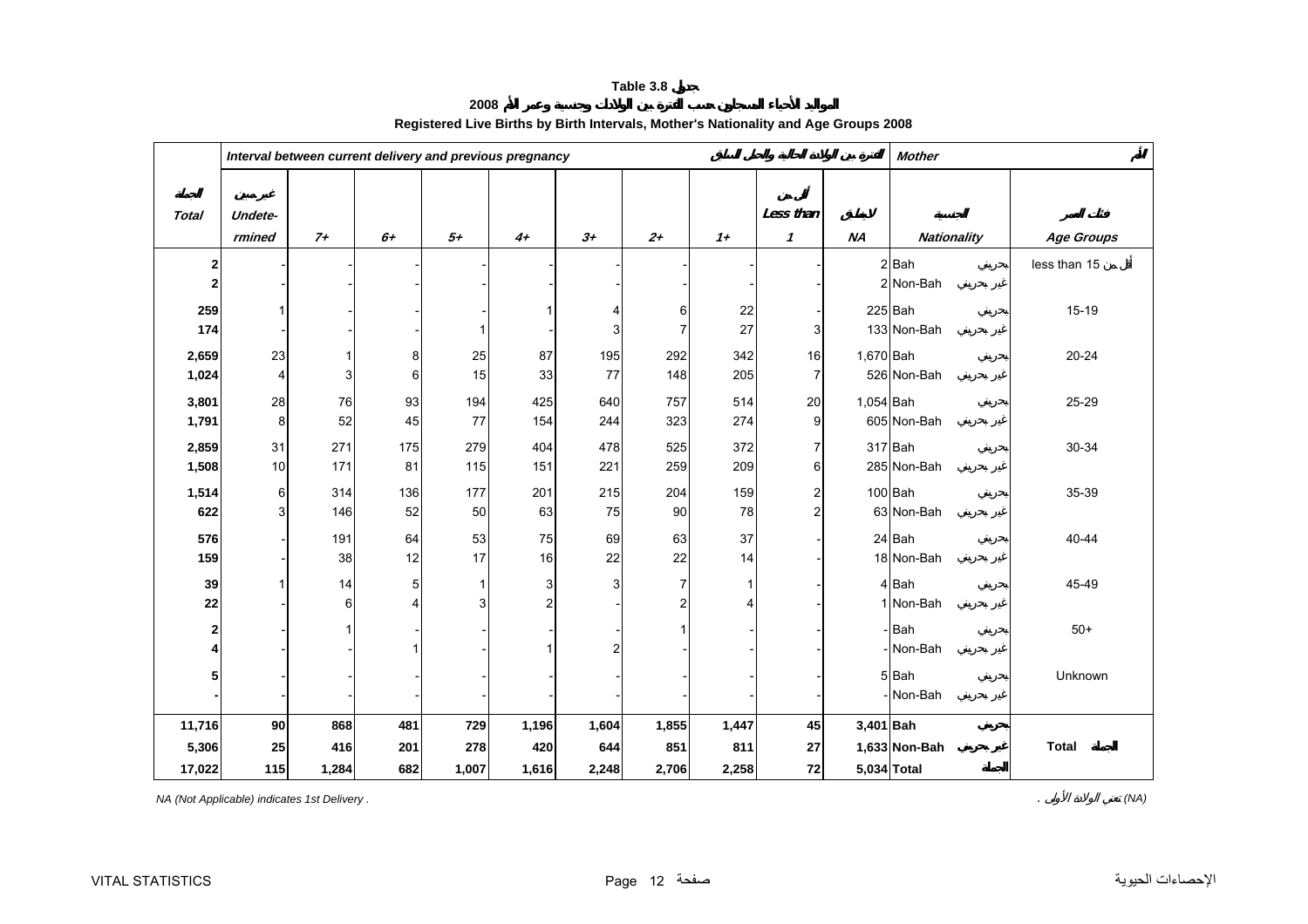## **2008 Registered Births by Mother's Nationality, Sex and Age of Fetus 2008**

<span id="page-13-0"></span>

| <b>Total</b> |        |             | Non-Bahraini |        |             | <b>Bahraini</b> |        |       |                      |
|--------------|--------|-------------|--------------|--------|-------------|-----------------|--------|-------|----------------------|
| <b>Total</b> | Female | <b>Male</b> | <b>Total</b> | Female | <b>Male</b> | <b>Total</b>    | Female | Male  | Age of Fetus (weeks) |
| 398          | 192    | 206         | 256          | 121    | 135         | 142             | 71     | 71    | less than 28 weeks   |
| 18           | 9      | 9           | 3            |        | 3           | 15              | 9      | 6     | 28                   |
| 29           | 13     | 16          | 4            |        | 3           | 25              | 12     | 13    | 29                   |
| 31           | 14     | 17          | 8            | 5      | 3           | 23              | 9      | 14    | 30                   |
| 64           | 30     | 34          | 18           | 7      | 11          | 46              | 23     | 23    | 31                   |
| 86           | 37     | 49          | 21           | 11     | 10          | 65              | 26     | 39    | 32                   |
| 104          | 44     | 60          | 18           | 6      | 12          | 86              | 38     | 48    | 33                   |
| 149          | 67     | 82          | 45           | 14     | 31          | 104             | 53     | 51    | 34                   |
| 264          | 129    | 135         | 66           | 33     | 33          | 198             | 96     | 102   | 35                   |
| 805          | 398    | 407         | 239          | 111    | 128         | 566             | 287    | 279   | 36                   |
| 1,901        | 912    | 989         | 528          | 242    | 286         | 1,373           | 670    | 703   | 37                   |
| 3,432        | 1,625  | 1,807       | 1,093        | 521    | 572         | 2,339           | 1,104  | 1,235 | 38                   |
| 4,314        | 2,110  | 2,204       | 1,294        | 634    | 660         | 3,020           | 1,476  | 1,544 | 39                   |
| 5,427        | 2,765  | 2,662       | 1,713        | 867    | 846         | 3,714           | 1,898  | 1,816 | 40 & over            |
| 17,022       | 8,345  | 8,677       | 5,306        | 2,573  | 2,733       | 11,716          | 5,772  | 5,944 | <b>Total</b>         |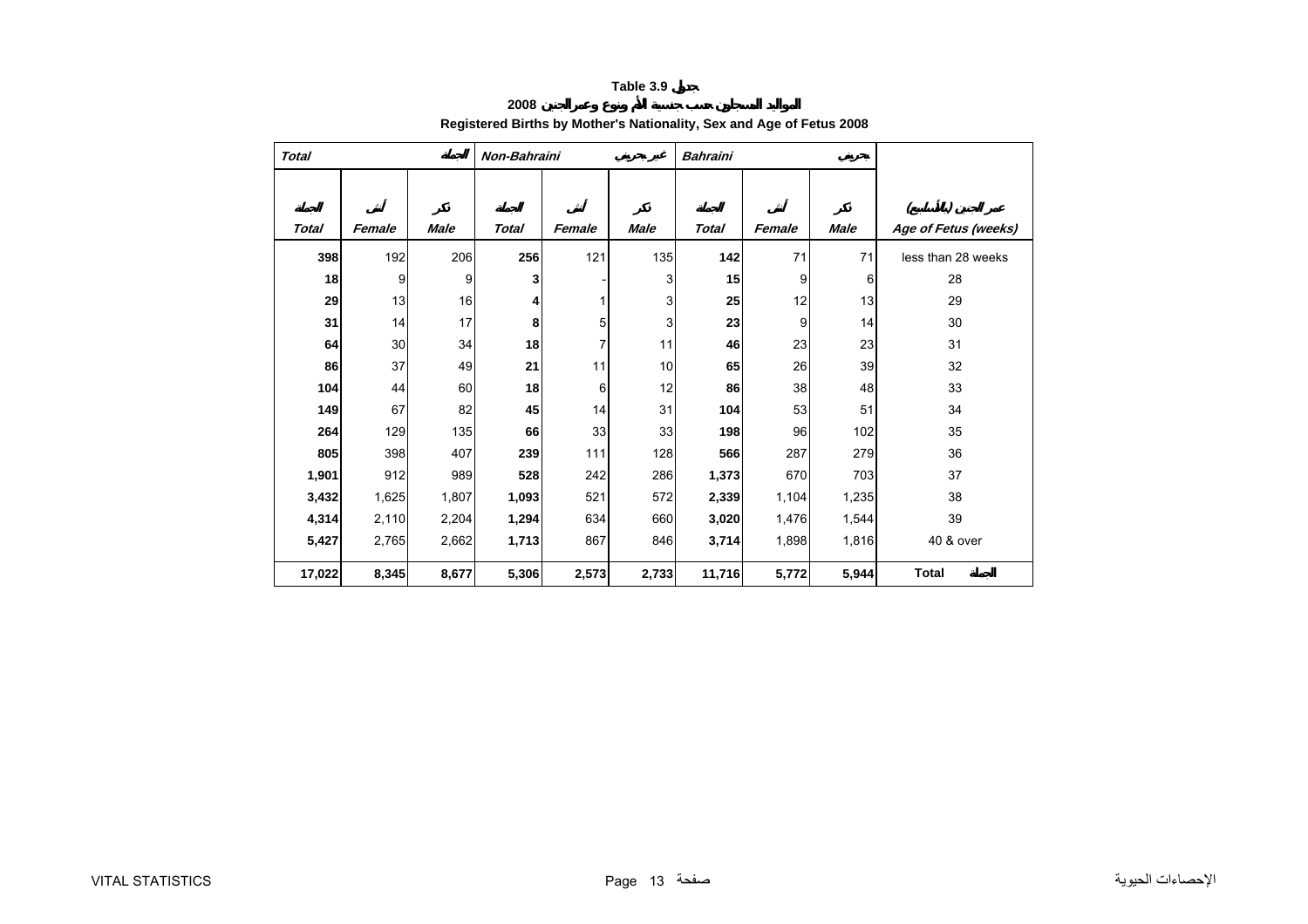## **جدول 3.10 Table**

# <span id="page-14-0"></span>**Total Non-Bahraini Bahraini Governorate Total Female Male Total Female Male Total Female Male** Capital **2,970** 1,427 1,543 **1,613** 783 830 **1,357** 644 713 Muharraq **2,898** 1,426 1,472 **788** 396 392 **2,110** 1,030 1,080 Northern **4,967** 2,461 2,506 **454** 209 245 **4,513** 2,252 2,261 **Central 3,578** 1,740 1,838 **252** 126 126 **3,326** 1,614 1,712 Southern **2,609** 1,291 1,318 **977** 475 502 **1,632** 816 816  **Total 17,022 8,345 8,677 4,084 1,989 2,095 12,938 6,356 6,582**

## **Registered Live Births by Governorates, Sex and Father's Nationality 2008**

# **جدول 3.11 Table**

**2008**

**2008**

## **Reported Deaths by Governorates, Sex and Nationality 2008**

|              | <b>Total</b> |        |             | Non-Bahraini |                |             | <b>Bahraini</b> |        |             |  |  |
|--------------|--------------|--------|-------------|--------------|----------------|-------------|-----------------|--------|-------------|--|--|
|              |              |        |             |              |                |             |                 |        |             |  |  |
| Governorate  | <b>Total</b> | Female | <b>Male</b> | <b>Total</b> | Female         | <b>Male</b> | <b>Total</b>    | Female | <b>Male</b> |  |  |
| Capital      | 556          | 189    | 367         | 212          | 35             | 177         | 344             | 154    | 190         |  |  |
| Muharraq     | 460          | 196    | 264         | 53           | 15             | 38          | 407             | 181    | 226         |  |  |
| Northern     | 548          | 226    | 322         | 50           | 12             | 38          | 498             | 214    | 284         |  |  |
| Central      | 533          | 201    | 332         | 86           | 9 <sup>1</sup> | 77          | 447             | 192    | 255         |  |  |
| Southern     | 293          | 109    | 184         | 83           | 24             | 59          | 210             | 85     | 125         |  |  |
| <b>Total</b> | 2,390        | 921    | 1,469       | 484          | 95             | 389         | 1,906           | 826    | 1,080       |  |  |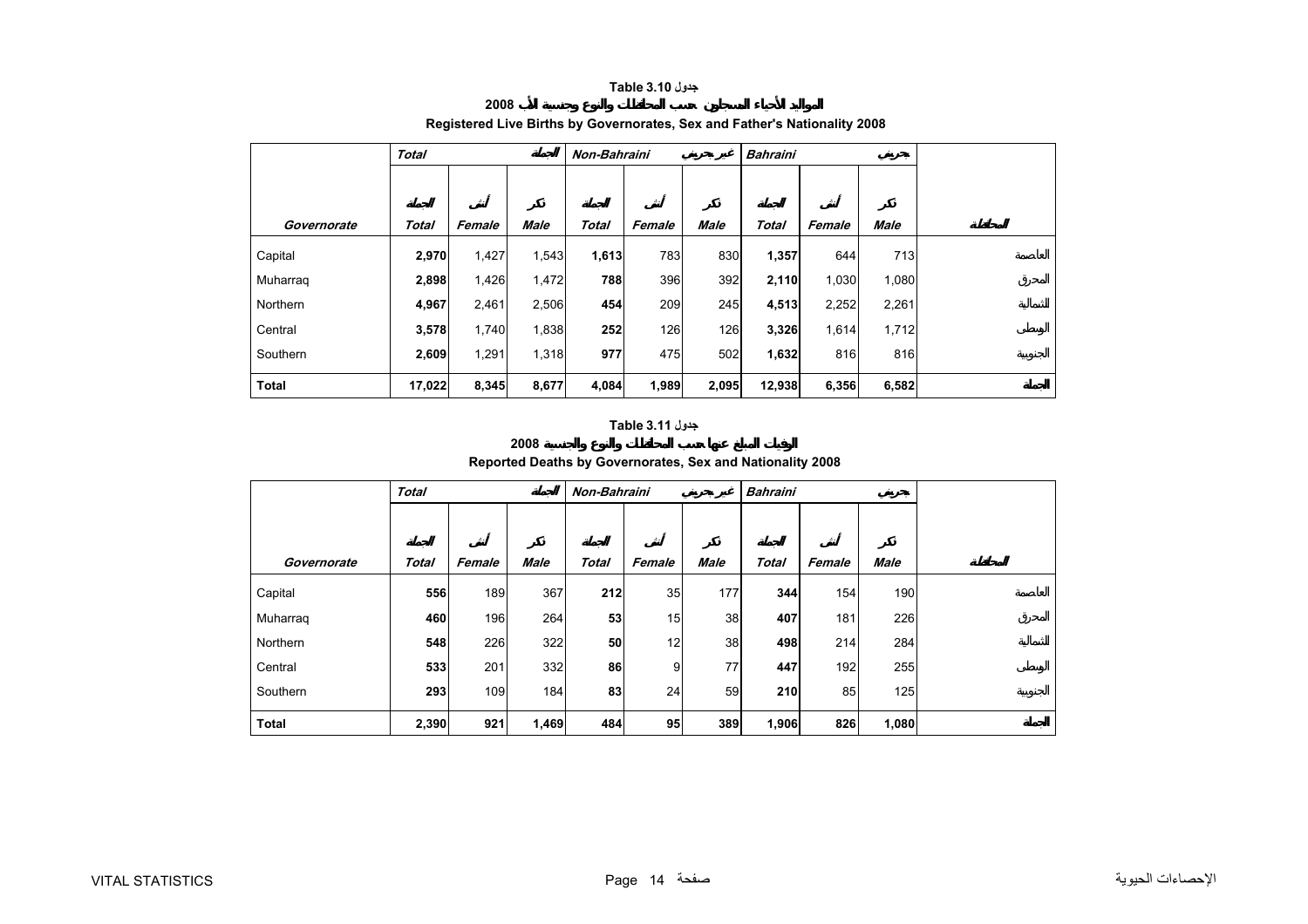<span id="page-15-0"></span>

**Figure 3.3 2008 - 1999 1000 Crude Registered Birth & Death Rate Per 1000 Population by Nationality 1999 - 2008**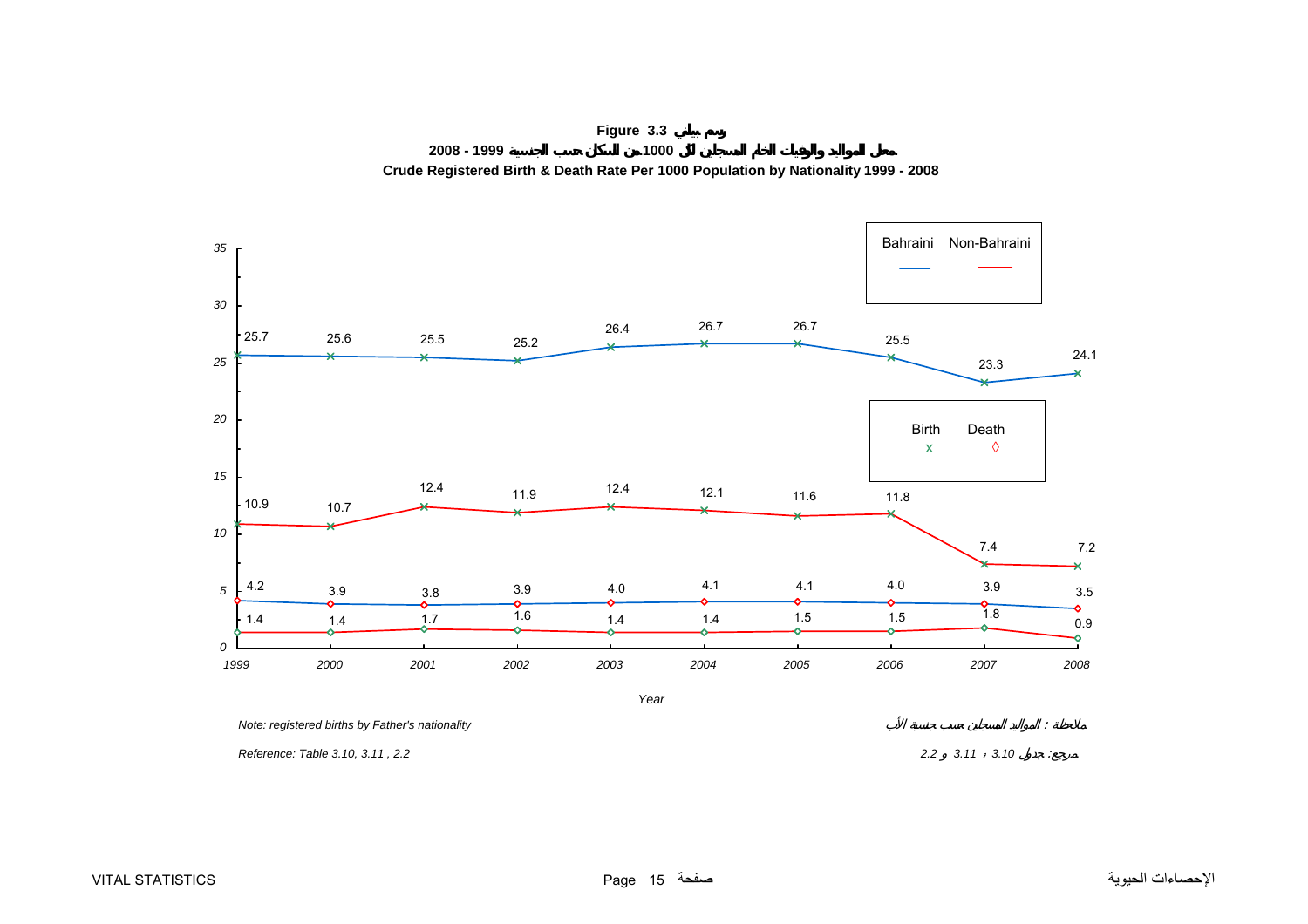## **2008 Reported Deaths by Place of Death, Nationality and Sex 2008**

<span id="page-16-0"></span>

|                                              | <b>Total</b> |        |             | Non-Bahraini |              |             | <b>Bahraini</b> |                 |             |  |
|----------------------------------------------|--------------|--------|-------------|--------------|--------------|-------------|-----------------|-----------------|-------------|--|
|                                              |              |        |             |              |              |             |                 |                 |             |  |
| <b>Place of Death</b>                        | <b>Total</b> | Female | <b>Male</b> | <b>Total</b> | Female       | <b>Male</b> | <b>Total</b>    | Female          | <b>Male</b> |  |
| <b>Ministry of Health Hospitals</b>          | 1,188        | 542    | 646         | 158          | 44           | 114         | 1,030           | 498             | 532         |  |
| Salmaniya Medical Complex                    | 1,152        | 528    | 624         | 154          | 43           | 111         | 998             | 485             | 513         |  |
| Psychiatric Hospital                         |              |        |             |              |              |             |                 |                 |             |  |
| Jidhafs Maternity Hospital                   |              |        |             |              |              |             |                 |                 |             |  |
| Muharraq Maternity Hospital                  |              |        |             |              |              |             |                 |                 |             |  |
| Muharraq Geriatrics Hospital                 | 17           |        | 10          |              |              |             | 17              |                 | 10          |  |
| <b>Health Centers</b>                        | 15           | 3      | 12          | 3            |              |             | 12              |                 | 9           |  |
| <b>Other Government Hospitals</b>            | 316          | 132    | 184         | 52           | 17           | 35          | 264             | 115             | 149         |  |
| <b>Military Hospital</b>                     | 309          | 130    | 179         | 52           | 17           | 35          | 257             | 113             | 144         |  |
| Directorate of Health & Social Affairs       |              |        |             |              |              |             |                 |                 |             |  |
| <b>Essa Town Geriatric</b>                   | 3            | 2      |             |              |              |             |                 |                 |             |  |
| Muharraq Social Care Center                  | 3            |        | 3           |              |              |             |                 |                 |             |  |
| <b>Private Sector</b>                        | 28           | 12     | 16          |              | 2            |             | 19              | 10              |             |  |
| Private Clinics & Polyclinics                |              |        |             |              |              |             |                 |                 |             |  |
| American Mission Hospital                    |              |        |             |              |              |             |                 |                 |             |  |
| Awali Hospital                               |              |        |             |              |              |             |                 |                 |             |  |
| International Hospital of Bahrain            |              |        |             |              | 2            |             |                 |                 |             |  |
| Ibn Al-Nafees Hospital                       |              |        |             |              |              |             |                 |                 |             |  |
| <b>Bahrain Specialist Hospital</b>           | 11           |        |             |              |              |             |                 |                 |             |  |
| Al-Hilal Hospital                            |              |        |             |              |              |             |                 |                 |             |  |
| International Medical City Hospital          | $\mathbf{2}$ |        |             |              |              |             |                 |                 |             |  |
| Home                                         | 482          | 168    | 314         | 101          | 14           | 87          | 381             | 154             | 227         |  |
| <b>Other Places in Bahrain</b>               | 277          | 37     | 240         | 164          | 18           | 146         | 113             | 19              | 94          |  |
| <b>Born Abroad (Bahraini only)</b>           | 99           | 30     | 69          |              |              |             | 99              | 30              | 69          |  |
| Other Countries of Gulf Co-operation Council | 36           | 14     | 22          |              |              |             | 36              | 14              | 22          |  |
| <b>Other Arabic Countries</b>                | 32           | 7      | 25          |              |              |             | 32              | $\overline{7}$  | 25          |  |
| <b>Asian Countries</b>                       | 20           | 5      | 15          |              |              |             | 20              | 5               | 15          |  |
| European Countries                           |              |        |             |              |              |             |                 |                 |             |  |
| American Countries                           |              |        |             |              |              |             |                 |                 |             |  |
| <b>Other Countries</b>                       | 3            |        |             |              |              |             |                 |                 |             |  |
| <b>Total</b>                                 | 2,390        | 921    | 1,469       | 484          | 95           | 389         | 1,906           | 826             | 1,080       |  |
| Before the Law                               | 6            | 5      |             |              | 1            |             | 5               |                 |             |  |
| Within the Law                               | 49           | 34     | 15          | 12           | 8            |             | 37              | 26              | 11          |  |
| <b>Total</b>                                 | 55           | 39     | 16          | 13           | $\mathbf{g}$ | 4           | 42              | 30 <sup>°</sup> | 12          |  |

*Note: Deaths include some visitors .* . :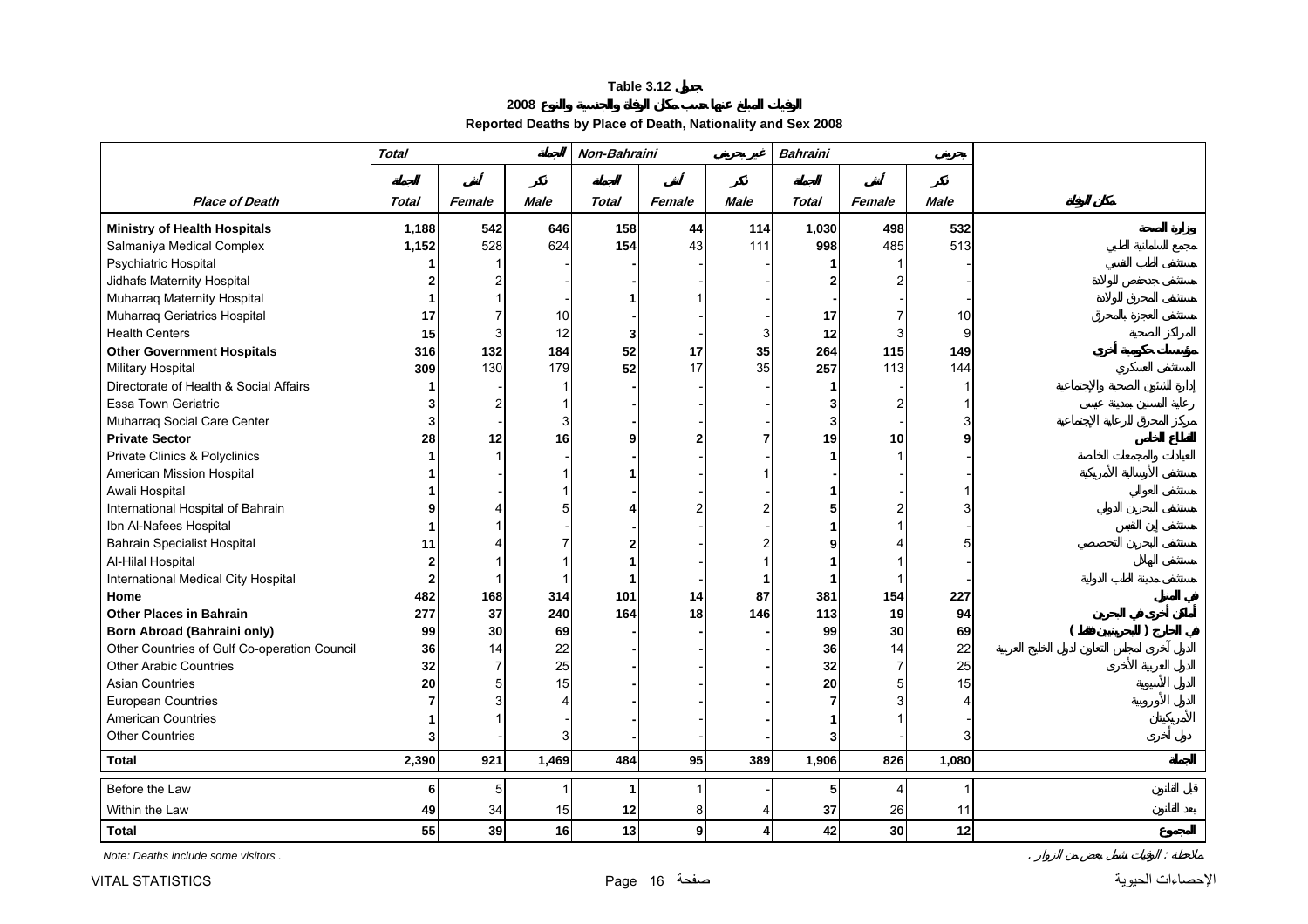## **2008 - 2004 Reported Deaths by Place of Death 2004 - 2008**

<span id="page-17-0"></span>

| <b>Place of Death</b>                        | 2008  | 2007      | 2006           | 2005           | 2004                    |  |
|----------------------------------------------|-------|-----------|----------------|----------------|-------------------------|--|
| <b>Ministry of Health Hospitals</b>          | 1,188 | 1,161     | 1,228          | 1,228          | 1,183                   |  |
| Salmaniya Medical Complex                    | 1,152 | 1,133     | 1,200          | 1,191          | 1,150                   |  |
| Psychiatric Hospital                         |       |           |                |                | 3                       |  |
| Jidhafs Maternity Hospital                   | 2     |           |                |                |                         |  |
| Sitra Maternity Hospital                     |       |           |                |                |                         |  |
| Muharraq Geriatrics Hospital                 | 17    | 18        | 18             | 21             | 20                      |  |
| Muharraq Maternity Hospital                  |       |           |                |                |                         |  |
| <b>Health Centers</b>                        | 15    | 6         | 9              | 12             | 9                       |  |
| <b>Other Government Hospitals</b>            | 316   | 293       | 253            | 244            | 229                     |  |
| Military Hospital                            | 309   | 285       | 244            | 241            | 226                     |  |
| Directorate of Health & Social Affairs       |       |           |                |                |                         |  |
| <b>Essa Town Geriatric</b>                   | 3     |           | 4              | 3              | 3                       |  |
| Muharraq Social Care Center                  | 3     |           | 5              |                |                         |  |
| <b>Private Sector</b>                        | 28    | 40        | 32             | 37             | 33                      |  |
| Private Clinics & Polyclinics                |       |           | 3              | $\overline{2}$ | $\overline{\mathbf{c}}$ |  |
| American Mission Hospital                    |       |           | 4              | 5              | 9                       |  |
| Awali Hospital                               |       | 5         | $\overline{c}$ | 3              | 3                       |  |
| International Hospital of Bahrain            | 9     | 16        | 11             | 12             | 10                      |  |
| Ibn Al-Nafees Hospital                       |       |           |                |                | 1                       |  |
| <b>Bahrain Specialist Hospital</b>           | 11    | 9         | 11             | 15             | 8                       |  |
| Al-Hilal Hospital                            | 2     |           | <b>NA</b>      | <b>NA</b>      | <b>NA</b>               |  |
| Noor Specialist Hospital                     |       |           |                |                |                         |  |
| International Medical City Hospital          | 2     | <b>NA</b> | <b>NA</b>      | <b>NA</b>      | <b>NA</b>               |  |
| Home                                         | 482   | 459       | 479            | 467            | 503                     |  |
| <b>Other Places in Bahrain</b>               | 277   | 229       | 253            | 186            | 181                     |  |
| Abroad (Bahraini only)                       | 99    | 88        | 72             | 59             | 86                      |  |
| Other Countries of Gulf Co-operation Council | 36    | 38        | 38             | 19             | 27                      |  |
| <b>Other Arabic Countries</b>                | 32    | 31        | 12             | 16             | 30                      |  |
| <b>Asian Countries</b>                       | 20    | 16        | 15             | 15             | 15                      |  |
| European Countries                           | 7     |           | 5              | 3              | 8                       |  |
| American Countries                           |       |           |                |                |                         |  |
| <b>Other Countries</b>                       | 3     |           |                | Բ              | 6                       |  |
| <b>Total</b>                                 | 2,390 | 2,270     | 2,317          | 2,221          | 2,215                   |  |

*Note: Deaths include some visitors .* . :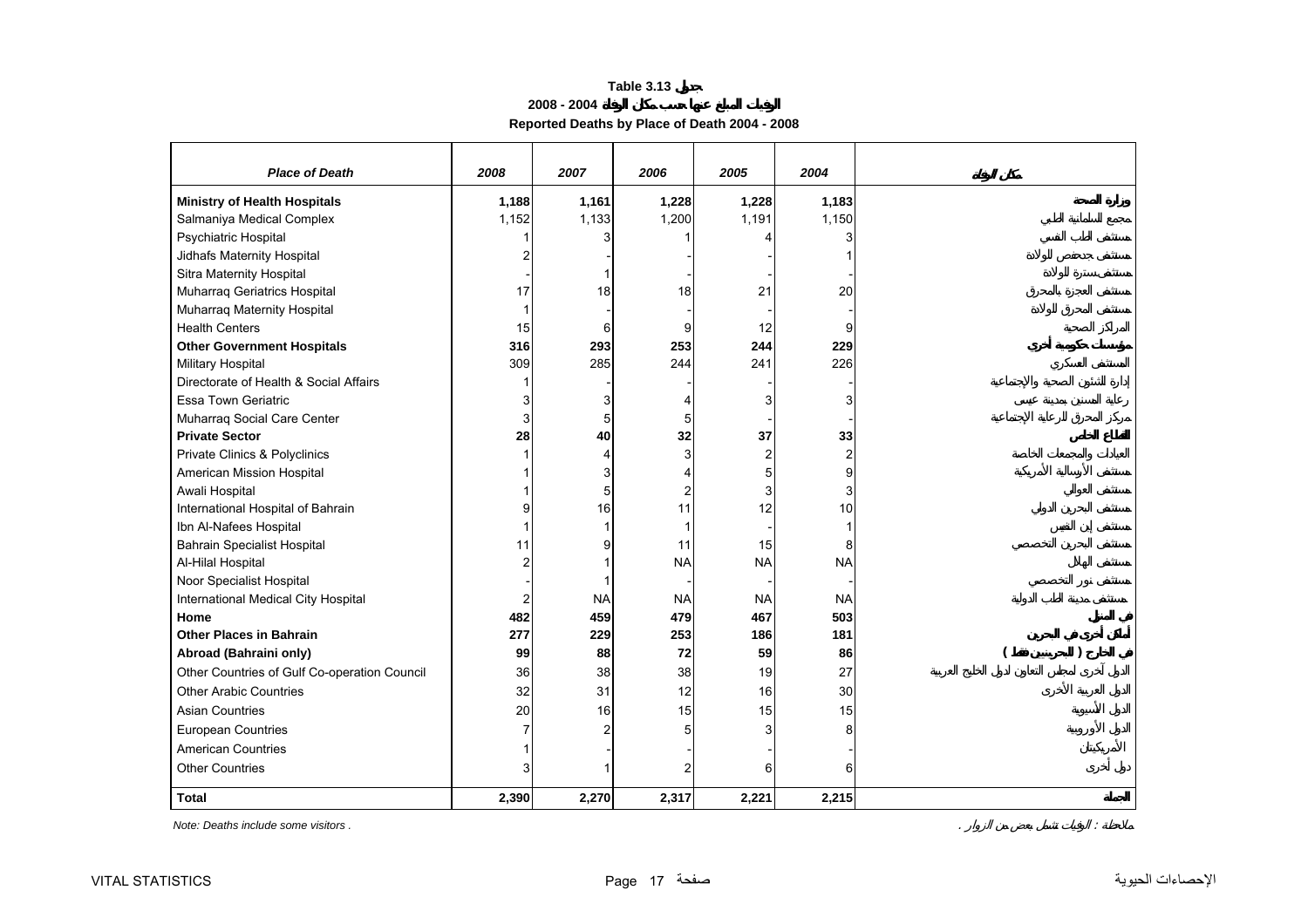## **2008 Reported Deaths by Age Groups, Nationality and Sex 2008**

<span id="page-18-0"></span>

| <b>Total</b> |              |        |                | Non-Bahraini |                |                |                | <b>Bahraini</b> |              |        |             |                          |
|--------------|--------------|--------|----------------|--------------|----------------|----------------|----------------|-----------------|--------------|--------|-------------|--------------------------|
|              |              |        |                |              |                |                |                |                 |              |        |             |                          |
|              |              |        |                |              |                |                |                |                 |              |        |             |                          |
| %            | <b>Total</b> | Female | <b>Male</b>    | %            | <b>Total</b>   | Female         | <b>Male</b>    | %               | <b>Total</b> | Female | <b>Male</b> | Age Groups (Years)       |
| 1.6          | 38           | 20     | 18             | 1.9          | 9              | 5              | 4              | 1.5             | 29           | 15     | 14          | $< 1$ week               |
| 0.6          | 15           | 7      | 8 <sup>1</sup> | 1.2          | 6              | 2              |                | 0.5             | 9            | 5      |             | 7 days to $<$ 4 wks<br>4 |
| 3.1          | 74           | 31     | 43             | 3.7          | 18             | 9              | 9              | 2.9             | 56           | 22     | 34          | 4 wks to $<$ 1 yr        |
| 1.4          | 33           | 15     | 18             | 0.6          | 3              | $\overline{2}$ |                | 1.6             | 30           | 13     | 17          | $1 - 4$                  |
| 0.9          | 21           |        | 14             | 0.4          | 2              |                |                | 1.0             | 19           | 6      | 13          | $5 - 9$                  |
| 0.6          | 15           | 4      | 11             | 0.2          |                |                |                | 0.7             | 14           | 4      | 10          | $10 - 14$                |
| 1.6          | 39           | 11     | 28             | 0.4          | $\overline{2}$ |                | 2              | 1.9             | 37           | 11     | 26          | $15 - 9$                 |
| 2.8          | 68           | 15     | 53             | 5.6          | 27             | 9              | 18             | 2.2             | 41           | 6      | 35          | $20 - 24$                |
| 3.8          | 91           | 14     | 77             | 9.9          | 48             | 5              | 43             | 2.3             | 43           | 9      | 34          | $25 - 29$                |
| 3.8          | 91           | 22     | 69             | 11.8         | 57             | 9              | 48             | 1.8             | 34           | 13     | 21          | $30 - 34$                |
| 3.0          | 72           | 21     | 51             | 7.6          | 37             | 8              | 29             | 1.8             | 35           | 13     | 22          | $35 - 39$                |
| $5.0$        | 120          | 35     | 85             | 12.6         | 61             | 8              | 53             | 3.1             | 59           | 27     | 32          | $40 - 44$                |
| 5.2          | 125          | 32     | 93             | 9.1          | 44             |                | 40             | 4.2             | 81           | 28     | 53          | $45 - 49$                |
| 6.2          | 149          | 38     | 111            | 12.6         | 61             | $\overline{2}$ | 59             | 4.6             | 88           | 36     | 52          | $50 - 54$                |
| 6.6          | 158          | 55     | 103            | 7.2          | 35             | 6              | 29             | 6.5             | 123          | 49     | 74          | $55 - 59$                |
| 5.2          | 125          | 39     | 86             | 2.9          | 14             | 2              | 12             | 5.8             | 111          | 37     | 74          | $60 - 64$                |
| 8.6          | 206          | 86     | 120            | 3.1          | 15             | 3              | 12             | 10.0            | 191          | 83     | 108         | $65 - 69$                |
| 11.5         | 274          | 150    | 124            | 2.7          | 13             | 6              | $\overline{7}$ | 13.7            | 261          | 144    | 117         | $70 - 74$                |
| 28.3         | 676          | 319    | 357            | 6.4          | 31             | 14             | 17             | 33.8            | 645          | 305    | 340         | $75+$                    |
| 100.0        | 2,390        | 921    | 1,469          | 100.0        | 484            | 95             | 389            | 100.0           | 1,906        | 826    | 1,080       | <b>Total</b>             |

*Note : Deaths include some visitors .* . :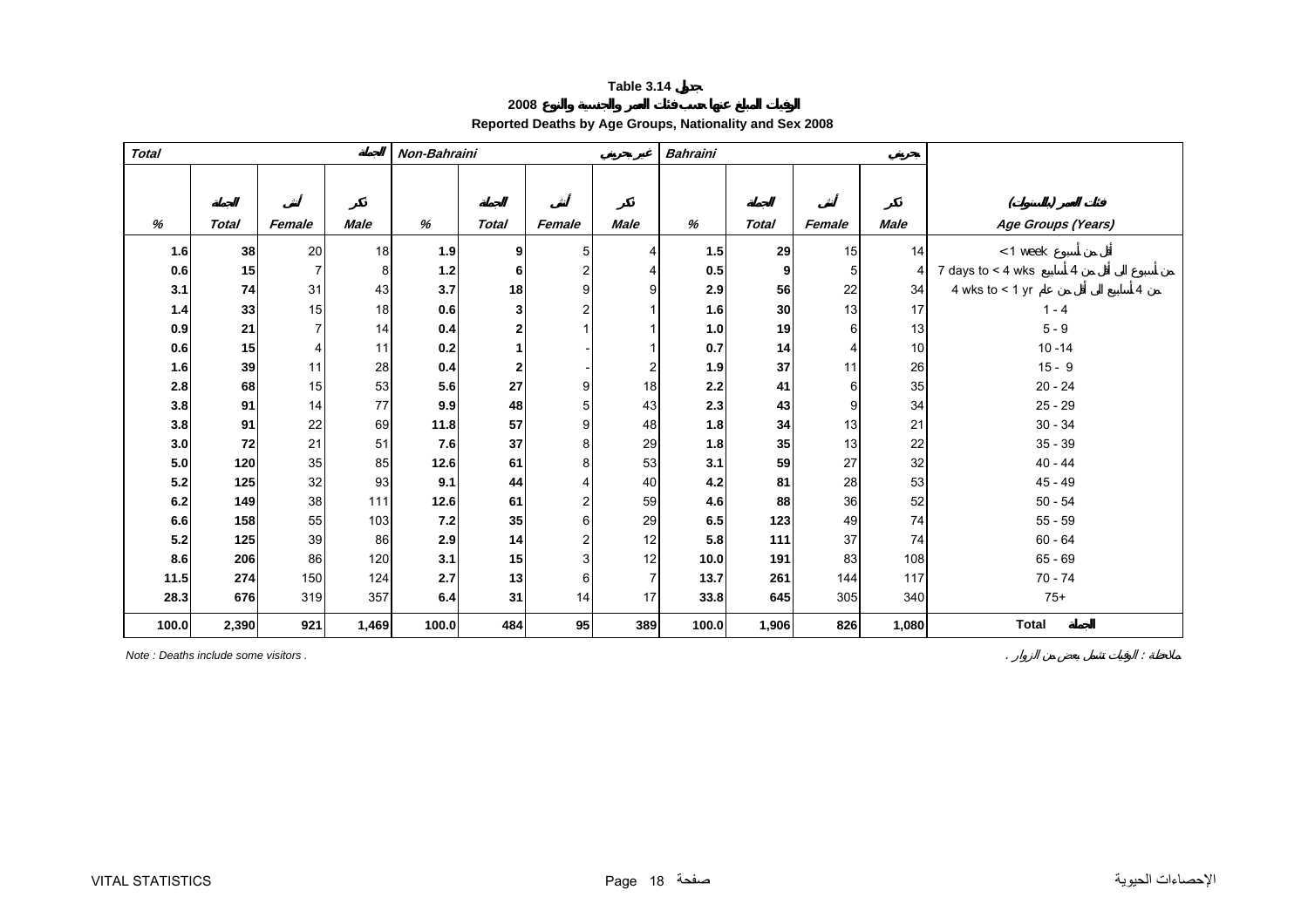

<span id="page-19-0"></span>

*,2.2 3.14 Table :Reference* 

مرجع*:* جدول *3.14* <sup>و</sup> *2.2*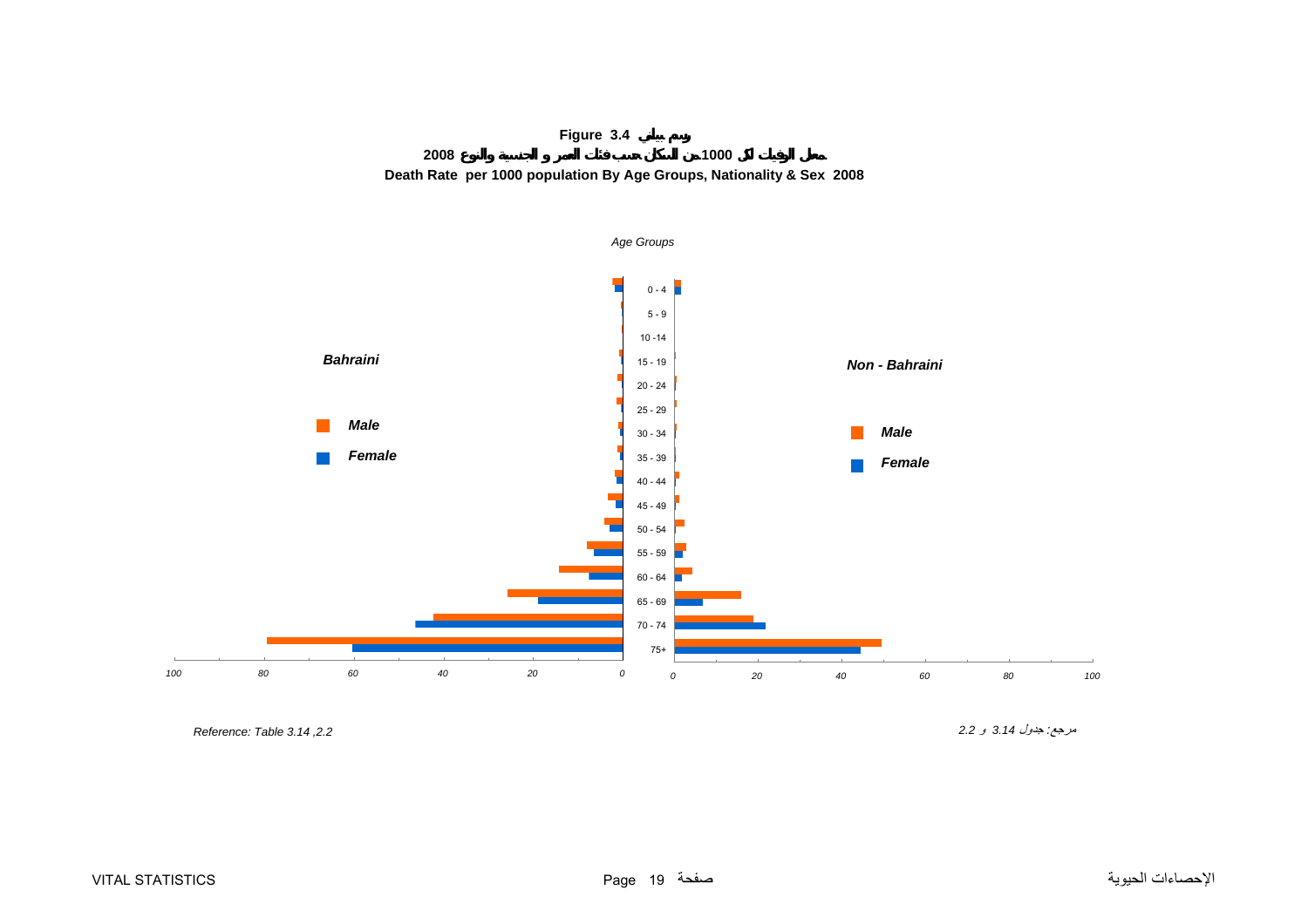#### **2008**

# **Reported Deaths by Cause of Death, Nationality and Sex 2008**

<span id="page-20-0"></span>

|                                                                                                           | <b>Nationality / Sex</b> |           |               |                |                     |                 |                |    |                 |           |     |     |          |
|-----------------------------------------------------------------------------------------------------------|--------------------------|-----------|---------------|----------------|---------------------|-----------------|----------------|----|-----------------|-----------|-----|-----|----------|
|                                                                                                           | <b>Total</b>             |           |               |                | <b>Non Bahraini</b> |                 |                |    | <b>Bahraini</b> |           |     |     |          |
|                                                                                                           | <b>Total</b>             |           |               |                | <b>Total</b>        |                 |                |    | <b>Total</b>    |           |     |     |          |
|                                                                                                           |                          |           |               |                |                     |                 |                |    |                 |           |     |     | $ICD-10$ |
| <b>Cause of Death</b>                                                                                     | %                        | No.       | $\mathcal{F}$ | M              | %                   | No.             | F              | M  | %               | No.       | F   | M   | Code     |
| Certain infectious & parasitic diseases                                                                   | 3.0                      | 72        | 33            | 39             | 2.5                 | 12              | 5              |    | 3.1             | <b>60</b> | 28  | 32  | A00-B99  |
| Neoplasms                                                                                                 | 10.7                     | 256       | 122           | 134            | 3.9                 | 19              | 10             | 9  | 12.4            | 237       | 112 | 125 | C00-D49  |
| Diseases of the blood and blood-forming<br>organs and certain disorders involving<br>the immune mechanism | 1.6                      | 38        | 15            | 23             | 0.8                 |                 |                |    | 1.8             | 34        | 15  | 19  | D50-D89  |
| Endocrine, nutritional and metabolic<br>diseases                                                          | 9.4                      | 225       | 107           | 118            | 2.3                 | 11              | 3 <sup>1</sup> | 8  | 11.2            | 214       | 104 | 110 | E00-E90  |
| Mental and behavioural disorders                                                                          | 0.13                     | 3         |               | $\overline{2}$ |                     |                 |                |    | 0.2             |           |     | 2   | F00-F99  |
| Diseases of the nervous system                                                                            | 2.0                      | 47        | 21            | 26             | 2.1                 | 10 <sup>1</sup> | 3              |    | 1.9             | 37        | 18  | 19  | G00-G99  |
| Diseases of the circulatory system                                                                        | 18.5                     | 443       | 208           | 235            | 12.6                | 61              | 13             | 48 | 20.0            | 382       | 195 | 187 | 100-199  |
| Diseases of the respiratory system                                                                        | 7.7                      | 183       | 71            | 112            | 3.3                 | 16 <sup>1</sup> | $\mathbf{3}$   | 13 | 8.8             | 167       | 68  | 99  | J00-J99  |
| Diseases of the digestive system                                                                          | 2.9                      | <b>70</b> | 31            | 39             | $1.7$               | 8               | 3              |    | 3.3             | 62        | 28  | 34  | K00-K99  |
| Diseases of the skin and subcutaneous<br>tissue                                                           | 0.8                      | <b>20</b> | 11            | g              | 0.2                 |                 |                |    | 1.0             | 19        | 10  | 9   | L00-L99  |
| Diseases of the musculoscletal system<br>and connective tissue                                            | 0.3                      | 7         | 6             |                | 0.6                 |                 | 2              |    | 0.2             |           |     |     | M00-M99  |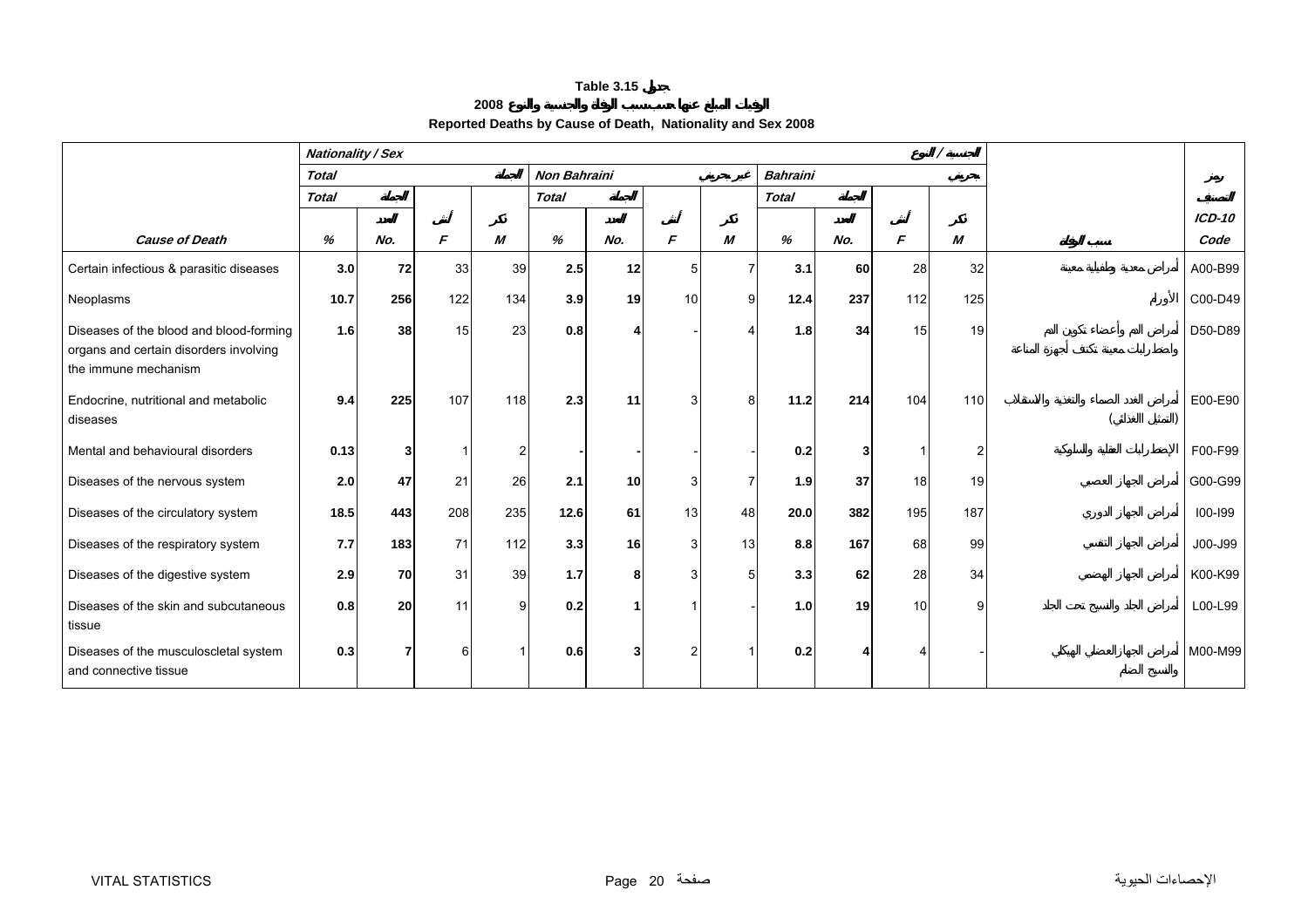# **(Cont'd) Table 3.15 ( )**

#### **2008**

# **Reported Deaths by Cause of Death, Nationality and Sex 2008**

|                                                                                              | <b>Nationality / Sex</b> |       |     |       |                     |     |    |                 |                 |       |     | $\prime$         |          |
|----------------------------------------------------------------------------------------------|--------------------------|-------|-----|-------|---------------------|-----|----|-----------------|-----------------|-------|-----|------------------|----------|
|                                                                                              | <b>Total</b>             |       |     |       | <b>Non Bahraini</b> |     |    |                 | <b>Bahraini</b> |       |     |                  |          |
|                                                                                              | <b>Total</b>             |       |     |       | <b>Total</b>        |     |    |                 | <b>Total</b>    |       |     |                  |          |
|                                                                                              |                          |       |     |       |                     |     |    |                 |                 |       |     |                  | $ICD-10$ |
| <b>Cause of Death</b>                                                                        | %                        | No.   | F   | M     | %                   | No. | F  | М               | %               | No.   | F   | $\boldsymbol{M}$ | Code     |
| Diseases of the genitourinary system                                                         | 5.4                      | 129   | 51  | 78    | 2.7                 | 13  | 3  | 10 <sup>1</sup> | 6.1             | 116   | 48  | 68               | N00-N99  |
| Pregnancy, childbirth and the<br>puerperium                                                  | 0.1                      |       | 3   |       | 0.2                 |     |    |                 | 0.1             |       |     |                  | O00-O99  |
| Certain conditions originating in the<br>perinatal period                                    | 2.4                      | 58    | 31  | 27    | 3.1                 | 15  |    | 8               | 2.3             | 43    | 24  | 19               | P00-P99  |
| Congenital malformation, deformations<br>and chromosomal abnormalities                       | 1.9                      | 45    | 22  | 23    | 2.3                 | 11  | 6  | 5               | 1.8             | 34    | 16  | 18               | Q00-Q99  |
| Symptoms, signs and abnormal clinical<br>and laboratory findings not elsewhere<br>classified | 23.6                     | 565   | 151 | 414   | 35.3                | 171 | 16 | 155             | 20.7            | 394   | 135 | 259              | R00-R99  |
| Injury, poisoning and certain other<br>consequences of external causes                       |                          |       |     |       |                     |     |    |                 |                 |       |     |                  | S00-T98  |
| External causes of morbidity and<br>mortality                                                | 9.5                      | 226   | 37  | 189   | 26.4                | 128 | 19 | 109             | 5.1             | 98    | 18  | 80               | V00-Y98  |
| Factors influencing health status and<br>contact with health services                        |                          |       |     |       |                     |     |    |                 |                 |       |     |                  | Z00-Z99  |
| <b>Total</b>                                                                                 | 100.0                    | 2,390 | 921 | 1,469 | 100.0               | 484 | 95 | 389             | 100.0           | 1,906 | 826 | 1,080            |          |

*Note : Deaths include some visitors .* . :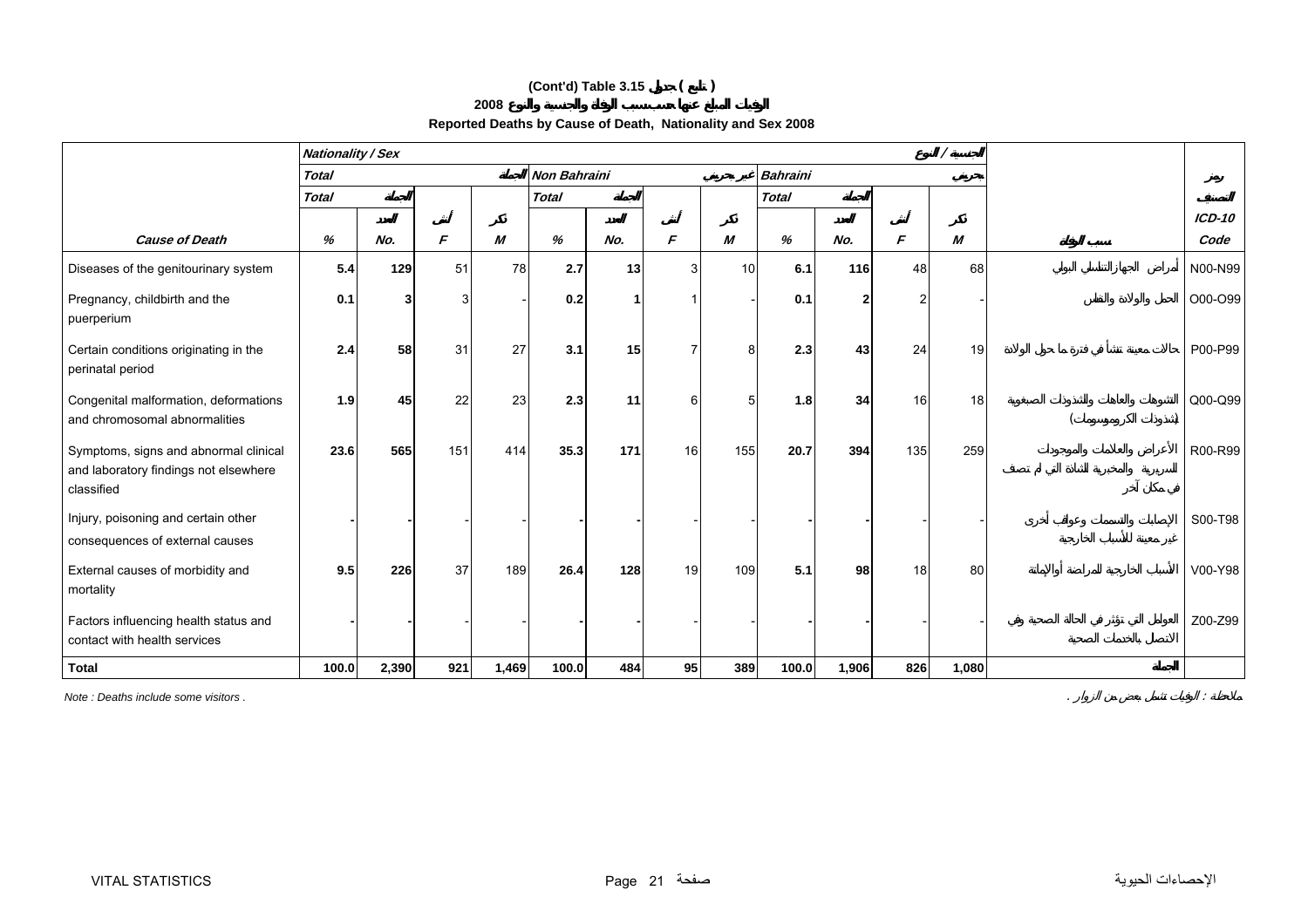**Figure 3.5**

**2008**

## **Number & Percentage of Reported Deaths by Nationality and Cause of Death 2008**

<span id="page-22-0"></span>

*Number & Percentage of Deaths*

*Reference: Table 3.15*

**3.15** : 3.15  $\sim$  7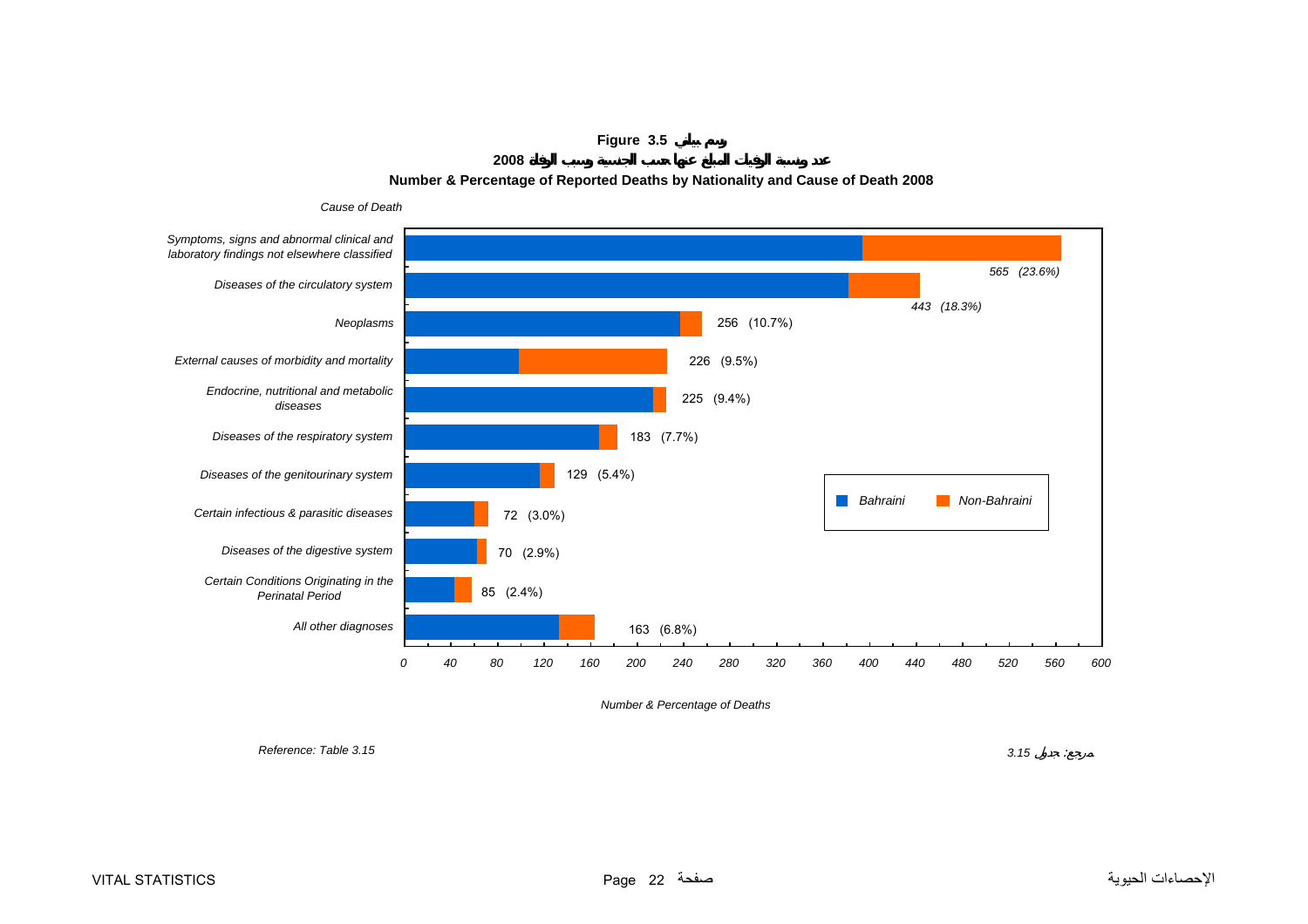|      | 140003.10                                                  |
|------|------------------------------------------------------------|
| 2008 |                                                            |
|      | Reported Deaths by Geographical Region and Age Groups 2008 |

<span id="page-23-0"></span>

|              |       | Age groups      |       |       |                |                |                 |                |                |                |                |           |       |           |                |                 |                 |                            |
|--------------|-------|-----------------|-------|-------|----------------|----------------|-----------------|----------------|----------------|----------------|----------------|-----------|-------|-----------|----------------|-----------------|-----------------|----------------------------|
|              |       |                 |       |       |                |                |                 |                |                |                |                |           |       |           |                |                 |                 |                            |
|              |       |                 |       |       |                |                |                 |                |                |                |                |           |       |           |                |                 |                 |                            |
| <b>Total</b> | $75+$ | 70-74           | 65-69 | 60-64 | 55-59          | 50-54          | 45-49           | 40-44          | 35-39          | 30-34          | 25-29          | $20 - 24$ | 15-19 | $10 - 14$ | $5 - 9$        | $1 - 4$         | $1 \text{ yr}$  | <b>Geographical Region</b> |
| 59           | 20    | 8               |       | 5     | 3              | $\mathbf{3}$   | 2               |                |                |                | 4              | 1         |       |           |                | 1               | 3               | Hidd                       |
| 406          | 157   | 65              | 35    | 14    | 25             | 18             | 11              | 16             | ⇁              | 9              | 6              | 13        | 4     | 1         | 3              | 2               |                 | 20 Muharraq                |
| 531          | 146   | 64              | 36    | 36    | 36             | 48             | 36              | 34             | 17             | 20             | 21             | 18        | 5     | 1         |                | 3               |                 | 9 Manama                   |
| 197          | 58    | 21              | 25    | 7     | 14             | 10             | $\overline{7}$  | $\overline{7}$ | $6 \mid$       | 8              | 9              | 6         | 3     |           |                | 4               | 10 <sup>1</sup> | Jidhafs                    |
| 142          | 57    | 13              | 10    | 3     | 9              | $\overline{2}$ | 7               | 4              | 3              | 5 <sup>1</sup> | 5              | 3         |       | 2         | $\overline{4}$ | $\overline{3}$  |                 | 11 Northern                |
| 187          | 36    | 22              | 19    | 14    | 10             | 8              | 6               | 12             | 9 <sub>l</sub> | 11             | 12             | 7         | 3     |           | 6              | 4               |                 | Sitra                      |
| 172          | 46    | 14 <sub>1</sub> | 14    | 7     | 12             | 14             | 11              | 12             | 6              | 8              | 12             | 2         | 2     |           |                | 4               |                 | 7 Central                  |
| 173          | 41    | 22              | 23    | 12    | 15             | 12             | 4               | 9              |                | 4              | 9              | 4         | 4     |           |                | 1               | 9               | Isa Town                   |
| 283          | 71    | 25              | 22    | 13    | 22             | 19             | 18 <sup>1</sup> | 13             | 12             | 15             | 8              | 4         |       | 5         | 4              | 6               | 22              | Riffa                      |
| 82           | 21    | 14              | 3     | 4     | 3 <sub>l</sub> | $\mathbf{3}$   | 5 <sup>1</sup>  | $\overline{a}$ |                |                | 1              | 1         | 2     |           |                | 2               |                 | 13 Western                 |
| 11           | 4     |                 |       |       |                |                | 2               |                | 2              |                |                |           |       |           |                | -1              |                 | Southern                   |
| 147          | 19    | 6               | 12    | 10    | 9              | 11             | 16              | 11             | $\overline{2}$ |                | 3 <sub>l</sub> | 9         | 10    | 3         |                | $\overline{c}$  |                 | 16 Hamad Town              |
| 2,390        | 676   | 274             | 206   | 125   | 158            | 149            | 125             | 120            | 72             | 91             | 91             | 68        | 39    | 15        | 21             | 33 <sup>1</sup> | 127             | <b>Total</b>               |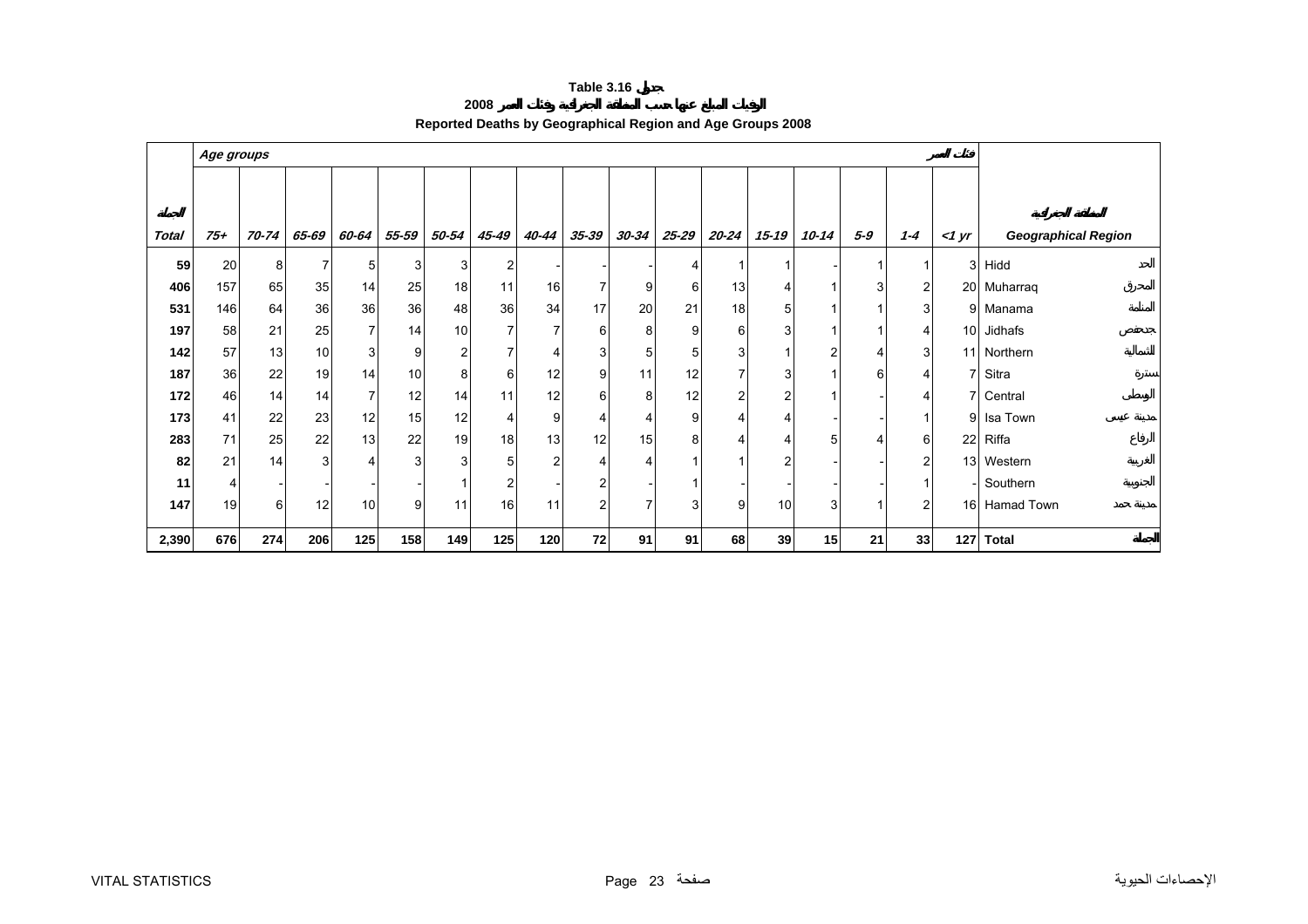**2008 / Reported Deaths by Health Region / Health Center and Age Groups 2008** 

<span id="page-24-0"></span>

|              |           | Age groups |                |                |                |                |                |                |                |                |           |                |                 |                |                |                  |              |                                      |
|--------------|-----------|------------|----------------|----------------|----------------|----------------|----------------|----------------|----------------|----------------|-----------|----------------|-----------------|----------------|----------------|------------------|--------------|--------------------------------------|
|              |           |            |                |                |                |                |                |                |                |                |           |                |                 |                |                |                  |              |                                      |
|              |           |            |                |                |                |                |                |                |                |                |           |                |                 |                |                |                  |              |                                      |
|              |           |            |                |                |                |                |                |                |                |                |           |                |                 |                | $5 - 9$        |                  |              | <b>Health Region / Health Center</b> |
| <b>Total</b> | 75+       | 70-74      | 65-69          | 60-64          | 55-59          | 50-54          | 45-49          | 40-44          | 35-39          | $30 - 34$      | $25 - 29$ | 20-24          | $15 - 19$       | 10-14          |                | $1 - 4$          | $<$ 1 yr     |                                      |
| 460          | 175       | 74         | 43             | 19             | 26             | 21             | 13             | 15             | 6 <sup>1</sup> | 9 <sub>l</sub> | 10        | 14             | 5               | $\mathbf 1$    | 4              | 3                |              | 22 Health Region I                   |
| 119          | 44        | 23         | 11             | 6              | 9              | 4              | 1              | 3              |                |                |           |                |                 |                |                | $\overline{1}$   |              | 9 Muharraq                           |
| 146          | 57        | 21         | 12             | 3              | 8              | 8              | 6              | 6              | 3              | 6              |           | 6              |                 |                | 2              |                  | 4            | Sh.Salman                            |
| 124          | 45        | 19         | 15             | 8              | 7              | 6              | 3              | 3              |                |                |           |                |                 |                |                | 2                |              | 5 National Bank of Bahrain - Arad    |
| 71           | 29        | 11         | 5              | $\overline{c}$ | $\overline{2}$ | 3              | 3              | 3              | 2              |                |           |                |                 |                |                |                  | 4            | National Bank of Bahrain - Dair      |
| 502          | 135       | 54         | 36             | 36             | 34             | 48             | 34             | 34             | 16             | 21             | 21        | 13             |                 | 1              |                | $\boldsymbol{2}$ |              | 11 Health Region II                  |
| 223          | 55        | 18         | 15             | 12             | 11             | 28             | 13             | 23             | 6              | 12             | 13        | $\overline{7}$ |                 |                |                | $\overline{1}$   |              | 4 Naim                               |
| 85           | 31        | 9          | 11             | 6              | 5              | $\overline{7}$ | $\overline{c}$ | 5              | 2              | 2              |           |                |                 |                |                | $\mathbf{1}$     | 2            | Ibn Sinna                            |
| 121          | 39        | 18         | 6              | 12             | 9              | $\overline{7}$ | 10             | $\overline{2}$ |                | 3              |           |                |                 |                |                |                  | 2            | Sh.Sabah Al Salem                    |
| 73           | 10        | 9          | 4              | 6              | 9              | 6              | 9              | $\overline{4}$ | 4              | 4              |           |                |                 |                |                |                  |              | 3 Hoora                              |
| 723          | 216       | 79         | 74             | 29             | 53             | 37             | 31             | 33             | 22             | 25             | 35        | 20             | 10 <sup>1</sup> | 4              | 5              | 14               |              | 36 Health Region III                 |
| 269          | 67        | 29         | 30             | 17             | 19             | 20             | 12             | 17             | 11             | 10             | 14        | 5              | 3               |                |                | 3                | 12           | Isa Town                             |
| 180          | 53        | 21         | 22             | 6              | 14             | 9              | $\overline{7}$ | 5              | 5              | 7              |           | 6              |                 |                |                | $\overline{4}$   | 9            | Jidhafs                              |
| 143          | 57        | 11         | 11             | $\overline{c}$ | $10$           | $\overline{c}$ | 7              | 5              | 3              | 5              | 6         |                |                 |                | 4              | 3                |              | 11 Budayia                           |
| 54           | 18        | 11         | 4              | -1             | 3              |                | $\overline{c}$ | $\overline{c}$ |                |                |           |                |                 |                |                | $\overline{2}$   |              | <b>Bilad Al Kadeem</b>               |
| 77           | 21        | 7          | 7              | 3              | 7              | 6              | 3              | $\overline{4}$ | $\mathbf 1$    | 2              |           |                |                 | -1             |                | $\overline{c}$   | 3            | A' Ali                               |
| 705          | 150       | 67         | 53             | 41             | 45             | 43             | 47             | 38             | 28             | 36             | 25        | 21             | 19              | 9              | 11             | 14               |              | 58 Health Region IV                  |
| 118          | 14        | 5          | 7              | 10             | $\overline{7}$ | 11             | 13             | 5              | 3              | 5              | 2         | 8              | 6               | $\overline{4}$ | $\overline{2}$ | $\overline{c}$   |              | 14 Hamad Town                        |
| 187          | 35        | 22         | 19             | 14             | 11             | 8              | 6              | 12             | 9              | 11             | 12        |                |                 |                | 6              | $\overline{4}$   | 7            | Sitra                                |
| 120          | 38        | 10         | $\overline{7}$ | $\overline{4}$ | 8              | 6              | 9              | 11             | 4              | 5              |           |                |                 | 3              |                | $\overline{1}$   |              | 5 Hamad Kanoo                        |
| 162          | 37        | 13         | 13             | 8              | 15             | 11             | 11             | 3              | 8              | 10             |           |                |                 |                | $\overline{2}$ | $\overline{4}$   | 17           | East Riffa                           |
| 60           | 16        | 12         | 2              | $\overline{4}$ | $\overline{2}$ | $\overline{2}$ | $\overline{2}$ |                |                | $\overline{2}$ |           |                |                 |                |                | $\mathbf{1}$     |              | 10 Kuwait                            |
| 47           | 8         | 5          | 5              | -1             | $\overline{2}$ | 3              | 4              | $\overline{7}$ |                |                |           |                |                 |                |                | $\mathbf{1}$     | 3            | Mohammed Jassim Kanoo                |
| 11           | 2         |            |                |                |                | $\overline{2}$ | 2              |                |                | 2              |           |                |                 |                |                | $\overline{1}$   | $\mathbf{2}$ | Zallaq                               |
| <b>NA</b>    | <b>NA</b> | <b>NA</b>  | <b>NA</b>      | <b>NA</b>      | <b>NA</b>      | <b>NA</b>      | <b>NA</b>      | <b>NA</b>      | <b>NA</b>      | <b>NA</b>      | <b>NA</b> | <b>NA</b>      | <b>NA</b>       | <b>NA</b>      | <b>NA</b>      | <b>NA</b>        | <b>NA</b>    | $\star$<br>Jaw & Asker Clinic *      |
| 2,390        | 676       | 274        | 206            | 125            | 158            | 149            | 125            | 120            | 72             | 91             | 91        | 68             | 39              | 15             | 21             | 33               |              | 127 Total                            |
|              |           |            |                |                |                |                |                |                |                |                |           |                |                 |                |                |                  |              |                                      |

*\* Jaw and Asker Clinic deaths registered at Mohammed Jassim Kanoo Health Center.* . *\**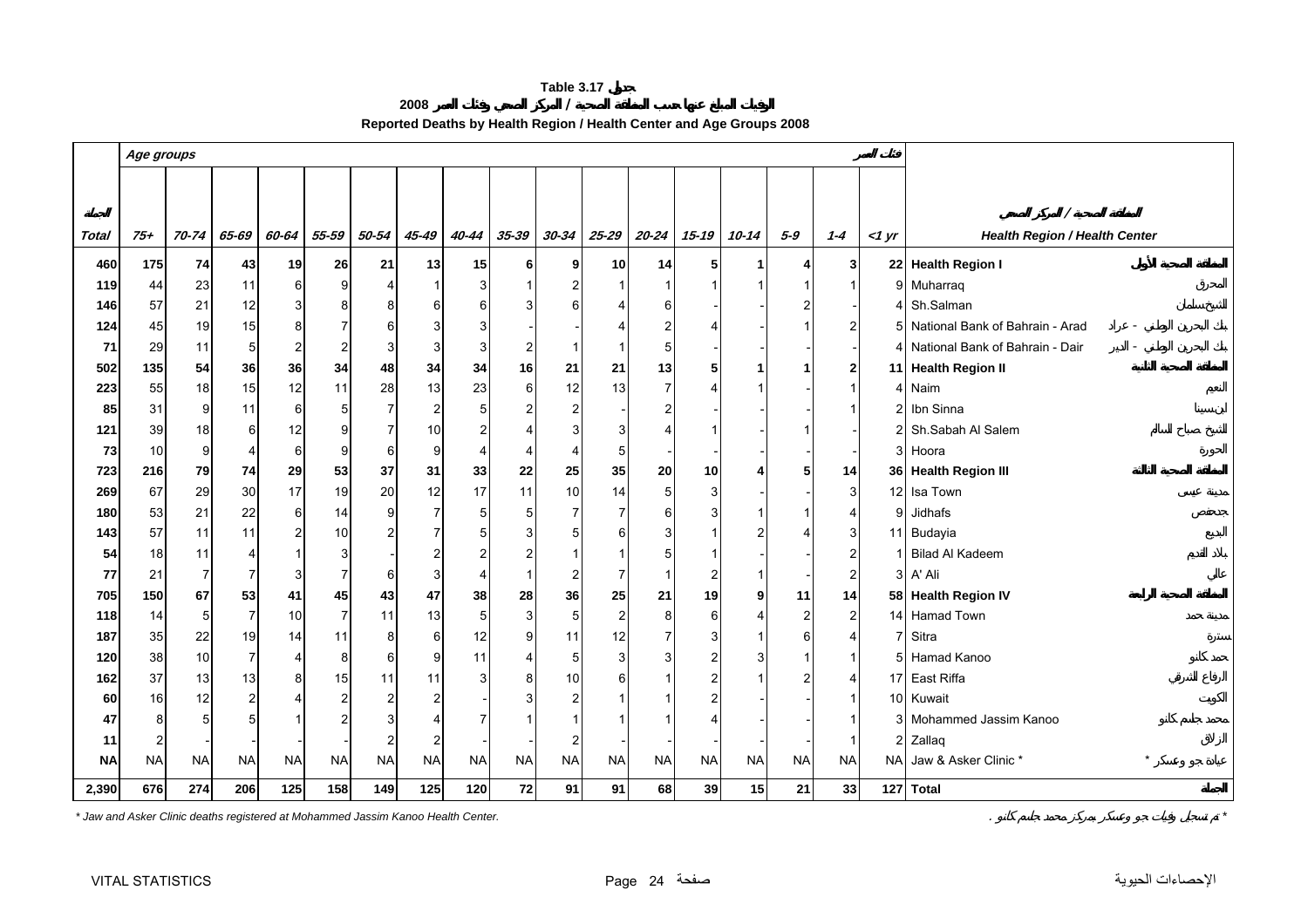| 2008 |
|------|
|------|

| Reported Deaths by Cause of Death and Age Groups 2008 |  |  |
|-------------------------------------------------------|--|--|
|                                                       |  |  |

<span id="page-25-0"></span>

|                                                                                                           |              |          | Age groups     |                |       |                |                |                |                |                |           |           |                |           |           |             |         |          |          |
|-----------------------------------------------------------------------------------------------------------|--------------|----------|----------------|----------------|-------|----------------|----------------|----------------|----------------|----------------|-----------|-----------|----------------|-----------|-----------|-------------|---------|----------|----------|
|                                                                                                           |              |          |                |                |       |                |                |                |                |                |           |           |                |           |           |             |         |          | $ICD-10$ |
| <b>Cause of Death</b>                                                                                     | <b>Total</b> | $75 +$   | 70-74          | 65-69          | 60-64 | 55-59          | 50-54          | 45-49          | 40-44          | $35 - 39$      | $30 - 34$ | $25 - 29$ | 20-24          | $15 - 19$ | $10 - 14$ | $5-9$       | $1 - 4$ | $<$ 1 yr | Code     |
| Certain infectious &<br>parasitic diseases                                                                | 72           | 26       | 9              | 4              | 5     | ⊿              | Δ              |                | 6              | 3              |           | 2         | $\overline{2}$ |           |           |             |         | 3        | A00-B99  |
| Neoplasms                                                                                                 | 256          | 62       | 24             | 36             | 24    | 31             | 23             | 10             | 16             | $\overline{7}$ | 6         | Δ         | $\overline{2}$ | 4         | 3         | 3           |         |          | C00-D49  |
| Diseases of the blood<br>and blood-forming organs<br>and certain disorders<br>and the immune<br>mechanism | 38           | 5        | $\overline{2}$ | $\overline{c}$ | 2     | $\overline{2}$ | $\overline{2}$ | $\overline{2}$ | 6              | $\overline{c}$ |           | 5         | $\overline{2}$ |           |           | 1           |         |          | D50-D89  |
| Endocrine, nutritional and<br>metabolic diseases                                                          | 225          | 79       | 47             | 29             | 14    | 22             | g              | 8              |                | 3              |           |           |                |           |           | 3           |         | 5        | E00-E90  |
| Mental and behavioural<br>disorders                                                                       | 3            |          |                |                |       |                |                |                |                |                |           | 2         |                |           |           |             |         |          | F00-F99  |
| Diseases of the nervous<br>system                                                                         | 47           | $\Delta$ | 5              | 3              |       | 5              |                |                | $\overline{2}$ | 3              |           | 3         | $\overline{2}$ | 3         | 5         | $\mathbf 1$ |         | Δ        | G00-G99  |
| Diseases of the<br>circulatory system                                                                     | 443          | 176      | 85             | 57             | 19    | 15             | 25             | 26             | 17             | $\overline{7}$ |           | 5         |                | 2         |           |             |         |          | 100-199  |
| Diseases of the<br>respiratory system                                                                     | 183          | 90       | 30             | 12             | 12    | 6              | 8              | 6              | 2              | $\overline{2}$ |           |           | 2              |           |           |             |         | З        | J00-J99  |
| Diseases of the digestive<br>system                                                                       | 70           | 28       | 9              | $6 \,$         |       | 6              | Δ              |                |                |                |           |           |                |           |           |             |         | 2        | K00-K99  |
| Diseases of the skin and<br>subcutaneous tissue                                                           | 20           | 12       | 3              | $\mathbf{3}$   |       |                |                |                |                |                |           |           |                |           |           |             |         |          | L00-L99  |
| Diseases of the and<br>musculoscletal system<br>connective tissue                                         | 7            |          |                |                |       |                |                |                |                |                |           |           |                |           |           |             |         |          | M00-M99  |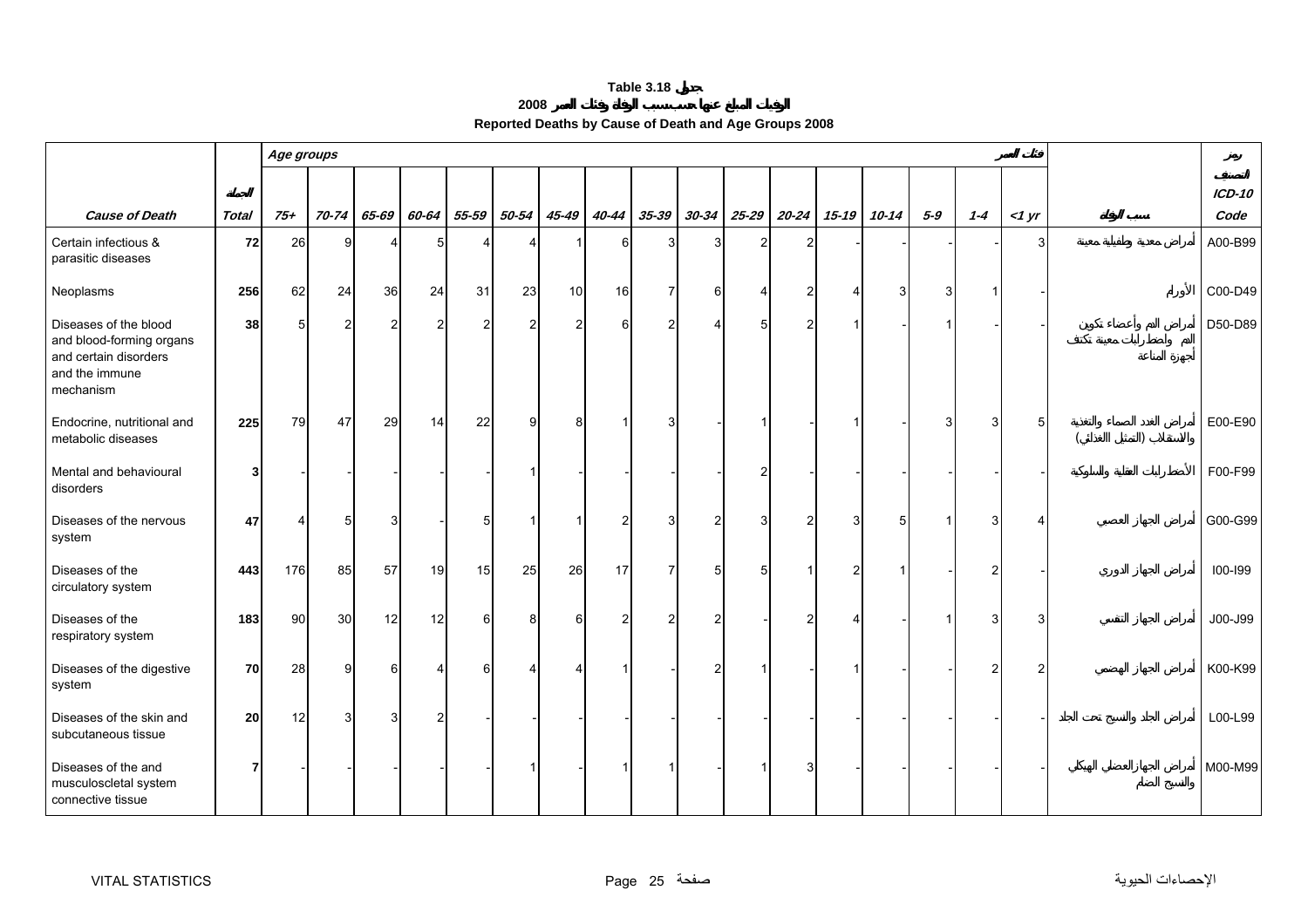# **(Cont'd) Table 3.18 ( )**

**2008**

| Reported Deaths by Cause of Death and Age Groups 2008 |  |  |
|-------------------------------------------------------|--|--|
|                                                       |  |  |

|                                                                                                 |              | Age groups |       |       |       |       |       |       |                       |           |           |           |           |           |                |       |         |       |                       |
|-------------------------------------------------------------------------------------------------|--------------|------------|-------|-------|-------|-------|-------|-------|-----------------------|-----------|-----------|-----------|-----------|-----------|----------------|-------|---------|-------|-----------------------|
| <b>Cause of Death</b>                                                                           | <b>Total</b> | $75+$      | 70-74 | 65-69 | 60-64 | 55-59 | 50-54 | 45-49 | 40-44                 | $35 - 39$ | $30 - 34$ | $25 - 29$ | $20 - 24$ | $15 - 19$ | $10 - 14$      | $5-9$ | $1 - 4$ | <1 yr | <b>ICD-10</b><br>Code |
| Diseases of the<br>genitourinary system                                                         | 129          | 53         | 18    | 18    | 9     | 9     | 9     |       | $\boldsymbol{\Delta}$ |           | 2         |           |           |           |                |       |         |       | N00-N99               |
| Pregnancy, childbirth<br>and the puerperium                                                     | 3            |            |       |       |       |       |       |       |                       |           |           |           |           |           |                |       |         |       | O00-O99               |
| Certain conditions<br>originating in the<br>perinatal period                                    | 58           |            |       |       |       |       |       |       |                       |           |           |           |           |           |                |       |         | 58    | P00-P99               |
| Congenital malformations,<br>deformations and<br>chromosomal<br>abnormalities                   | 45           |            |       |       |       |       |       |       |                       |           |           |           |           |           |                |       | З       | 42    | Q00-Q99               |
| Symptoms, signs and<br>abnormal clinical and<br>laboratory findings not<br>elsewhere classified | 565          | 138        | 37    | 33    | 29    | 53    | 51    | 53    | 42                    | 24        | 29        | 30        | 19        | 5         | 3              |       |         | 6     | R00-R99               |
| Injury, poisoning and<br>certain other consequences<br>of external causes                       |              |            |       |       |       |       |       |       |                       |           |           |           |           |           |                |       |         |       | S00-T98               |
| External causes of<br>morbidity and mortality                                                   | 226          | 3          | 5     |       | 5     | 5     | 11    | 10    | 22                    | 19        | 34        | 36        | 35        | 18        | $\overline{2}$ |       |         |       | V00-Y98               |
| Factors influencing<br>health status and<br>contact with health<br>services                     |              |            |       |       |       |       |       |       |                       |           |           |           |           |           |                |       |         |       | Z00-Z99               |
| <b>Total</b>                                                                                    | 2,390        | 676        | 274   | 206   | 125   | 158   | 149   | 125   | 120                   | 72        | 91        | 91        | 68        | 39        | 15             | 21    | 33      | 127   |                       |

*Note : Deaths include some visitors .* . :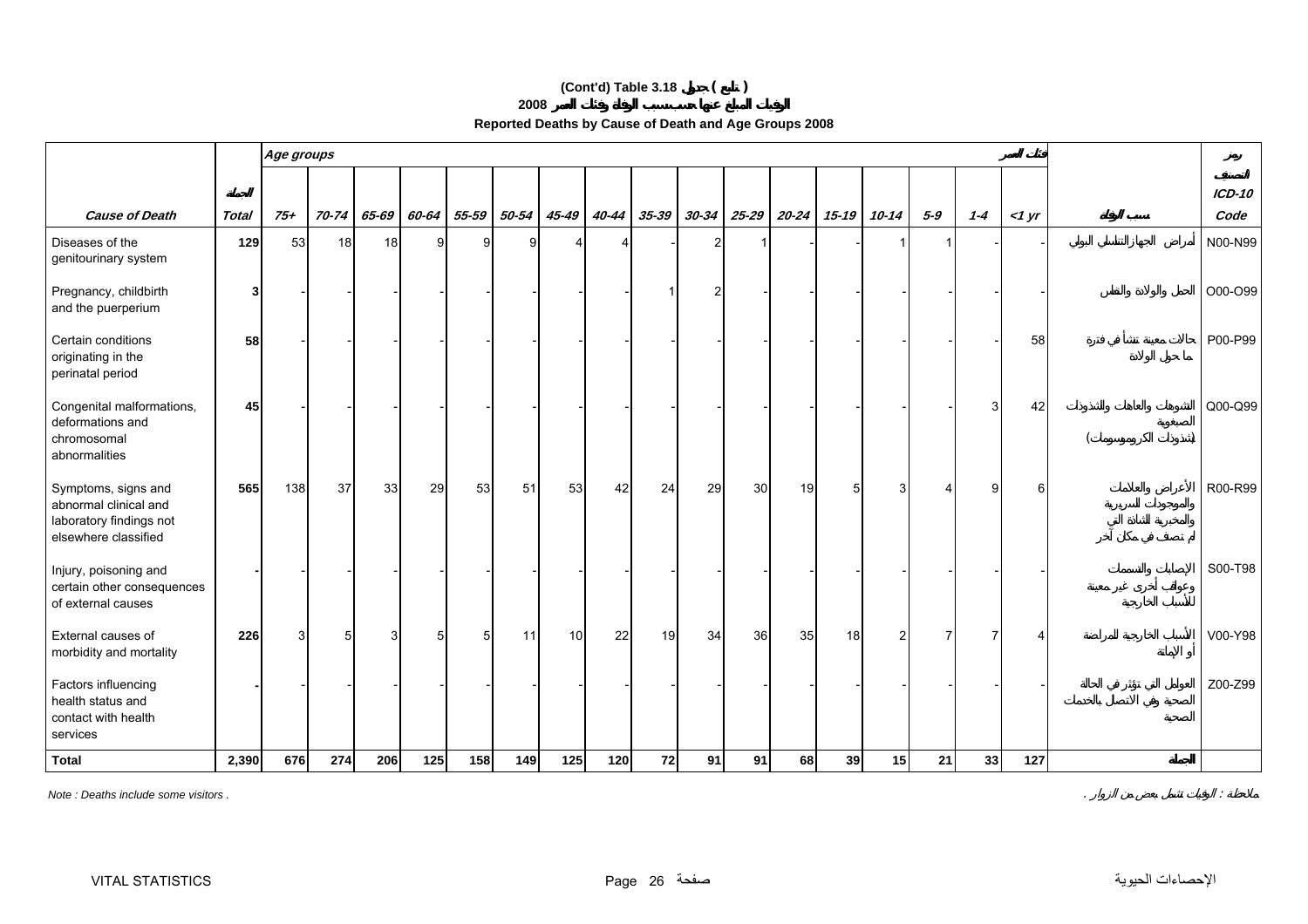#### **2008**

| Reported Deaths by Geographical Region and Cause of Death 2008 |  |  |  |
|----------------------------------------------------------------|--|--|--|
|----------------------------------------------------------------|--|--|--|

<span id="page-27-0"></span>

|                                                                                                              |              | Region          |              |         |        |                |                |                |                 |               |     |                 |                |           |           |
|--------------------------------------------------------------------------------------------------------------|--------------|-----------------|--------------|---------|--------|----------------|----------------|----------------|-----------------|---------------|-----|-----------------|----------------|-----------|-----------|
|                                                                                                              |              |                 | مدينة        |         |        |                |                |                |                 |               |     |                 |                |           |           |
|                                                                                                              | <b>Total</b> |                 | <b>Hamad</b> |         |        |                |                |                |                 |               |     |                 |                |           | $ICD-10$  |
| <b>Cause of Death</b>                                                                                        |              | <b>Southern</b> | Town         | Western | Riffa  | Isa Town       | Central        | Sitra          | <b>Northern</b> | Jidhafs       |     | Manama Muharraq | <b>Hidd</b>    |           | Code      |
| Certain infectious and<br>parasitic diseases                                                                 | 72           |                 | 5            |         | 8      | 5              | 6              |                | 3               | 6             | 17  | 11              | $\overline{3}$ |           | A00-B99   |
| Neoplasms                                                                                                    | 256          |                 | 31           | 3       | 23     | 21             | 19             | 25             | $\overline{7}$  | 28            | 56  | 39              |                |           | $COO-D49$ |
| Diseases of the blood and<br>blood-forming organs and<br>certain disorders involving<br>the immune mechanism | 38           |                 |              | Δ       | 6      | $\overline{2}$ | 5              | $\overline{2}$ | 3               | 6             | 7   | 3               |                |           | D50-D89   |
| Endocrine, nutritional and<br>metabolic diseases                                                             | 225          |                 | 2            | 3       | 28     | 22             | 18             | 17             | 19              | 26            | 41  | 45              |                | $\lambda$ | E00-E90   |
| Mental and behavioural<br>disorders                                                                          | 3            |                 |              |         |        |                |                |                |                 |               |     |                 |                |           | F00-F99   |
| Diseases of the nervous<br>system                                                                            | 47           |                 | 4            | 2       | 8      | 3              | 3              | Δ              | $\overline{2}$  | $\mathcal{P}$ | 8   | 10              |                |           | G00-G99   |
| Diseases of the circulatory<br>system                                                                        | 443          | $\overline{2}$  | 17           | 15      | 45     | 27             | 34             | 33             | 28              | 37            | 104 | 87              | 14             |           | 100-199   |
| Diseases of the respiratory<br>system                                                                        | 183          |                 | 10           | 8       | 22     | 15             | 9              | 15             | 13              | 9             | 43  | 35              | 3              |           | J00-J99   |
| Diseases of the digestive sys                                                                                | 70           |                 | 6            | 3       | $6 \,$ | 7              | $\overline{a}$ | 5              | 5               | $\mathbf{q}$  | 18  | $\overline{7}$  | $\mathfrak{p}$ |           | K00-K99   |
| Diseases of the skin and<br>subcutaneous tissue                                                              | 20           |                 |              |         | 3      |                | 5 <sup>1</sup> | 3              |                 |               | 2   |                 |                |           | L00-L99   |
| Diseases of the<br>musculoscletal system<br>and connective tissue                                            | 7            |                 |              |         |        |                | 2              |                |                 |               |     |                 |                |           | M00-M99   |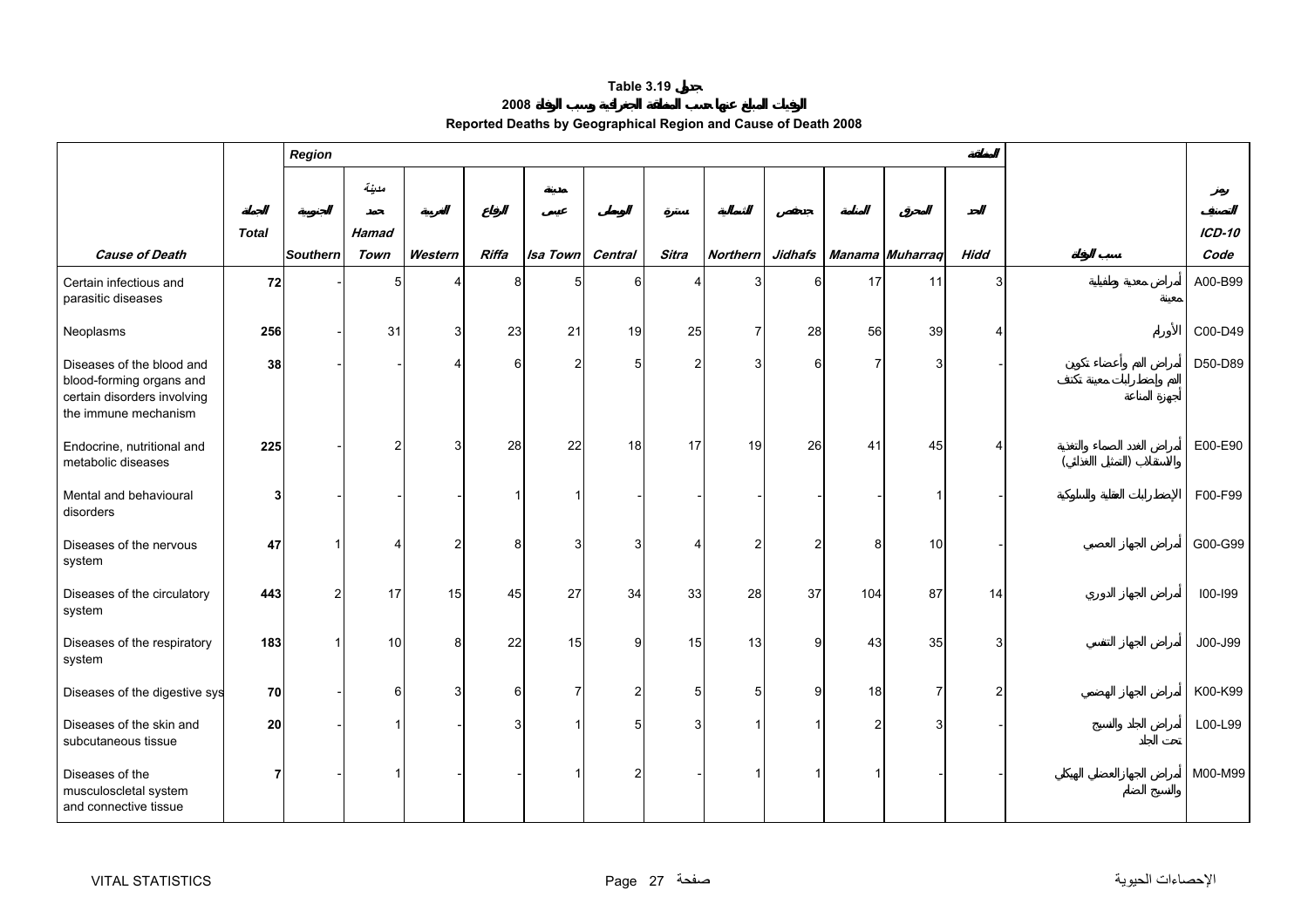# **(Cont'd) Table 3.19 ( )**

**2008**

| Reported Deaths by Geographical Region and Cause of Death 2008 |  |  |  |
|----------------------------------------------------------------|--|--|--|
|----------------------------------------------------------------|--|--|--|

|                                                                                                 |              | Region         |              |               |              |          |         |                |                 |                |     |                 |             |               |
|-------------------------------------------------------------------------------------------------|--------------|----------------|--------------|---------------|--------------|----------|---------|----------------|-----------------|----------------|-----|-----------------|-------------|---------------|
|                                                                                                 |              |                | مدينة        |               |              |          |         |                |                 |                |     |                 |             |               |
|                                                                                                 | <b>Total</b> |                | <b>Hamad</b> |               |              |          |         |                |                 |                |     |                 |             | <b>ICD-10</b> |
| <b>Cause of Death</b>                                                                           |              | Southern       | Town         | Western       | <b>Riffa</b> | Isa Town | Central | Sitra          | <b>Northern</b> | <b>Jidhafs</b> |     | Manama Muharraq | <b>Hidd</b> | Code          |
| Diseases of the<br>genitourinary system                                                         | 129          |                | 11           | 3             | 14           | 12       | 13      | 5 <sub>5</sub> |                 | 12             | 21  | 26              | 5           | N00-N99       |
| Pregnancy, childbirth and<br>the puerperium                                                     | 3            |                |              |               |              |          |         |                |                 |                |     |                 |             | O00-O99       |
| Certain conditions<br>originating in the<br>perinatal period                                    | 58           |                | г.           | $\mathcal{P}$ | 12           | 5        | Δ.      | 3              | g               |                |     | 6               |             | P00-P99       |
| Congenital malformations,<br>deformations and<br>chromosomal abnormalities                      | 45           |                | 8            | 5             | 6            | 3        | 4       | 3              | $\overline{2}$  | Δ              |     | 8               |             | $Q00-Q99$     |
| Symptoms, signs and<br>abnormal clinical and<br>laboratory findings not<br>elsewhere classified | 565          | 5              | 23           | 22            | 72           | 34       | 37      | 35             | 33              | 38             | 160 | 88              | 18          | R00-R99       |
| Injury, poisoning and<br>certain other<br>consequences of external<br>causes                    |              |                |              |               |              |          |         |                |                 |                |     |                 |             | S00-T98       |
| External causes of<br>morbidity and mortality                                                   | 226          | $\overline{2}$ | 23           | 8             | 29           | 14       | 10      | 33             | 9 <sub>l</sub>  | 13             | 46  | 36              | 3           | V00-Y98       |
| Factors influencing health<br>status and contact with<br>health services                        |              |                |              |               |              |          |         |                |                 |                |     |                 |             | Z00-Z99       |
| <b>Total</b>                                                                                    | 2,390        | 11             | 147          | 82            | 283          | 173      | 172     | 187            | 142             | 197            | 531 | 406             | 59          |               |

*Note : Deaths include some visitors .* . :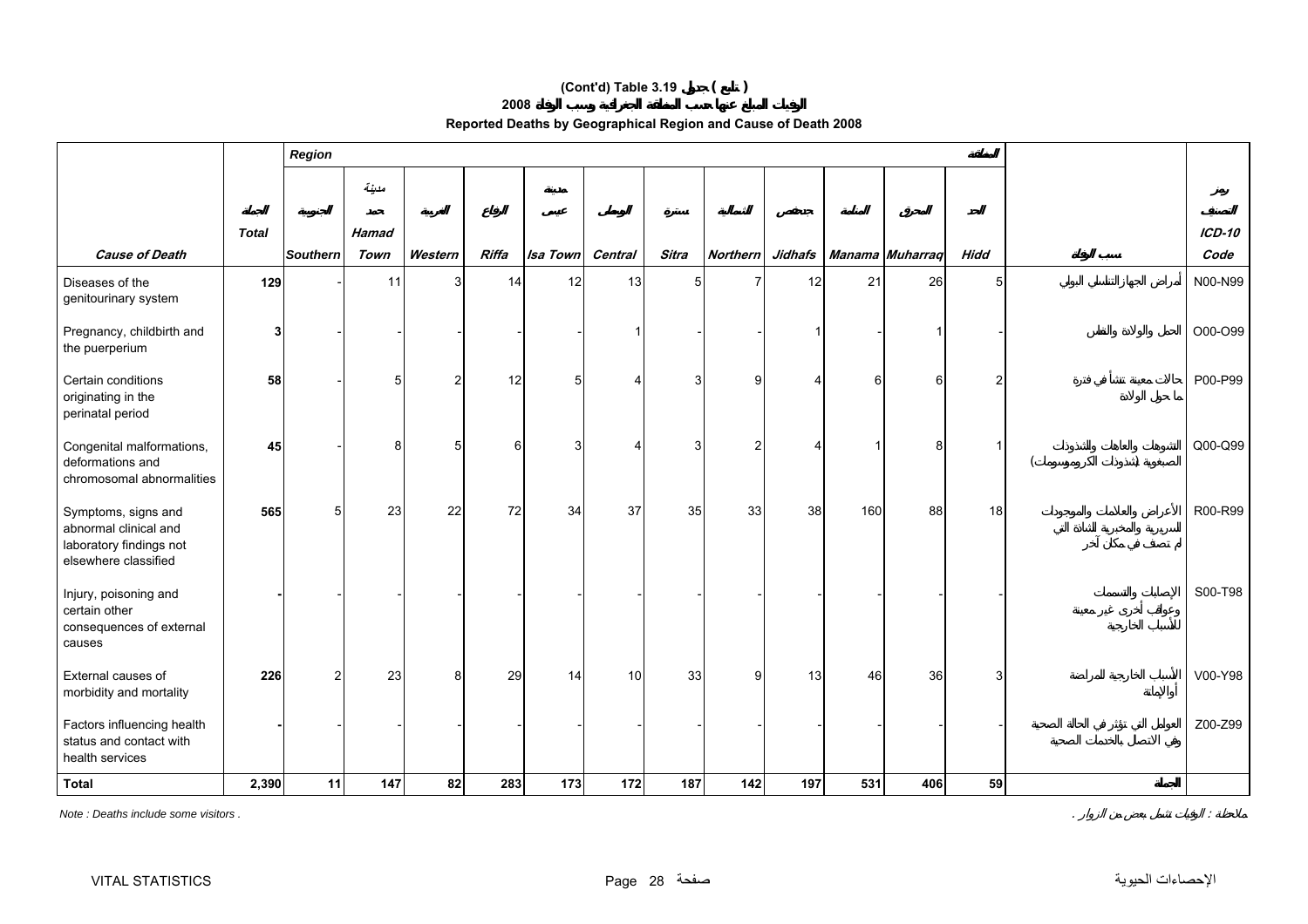#### **2008 - 2004 100,000 Death Rates per 100,000 Population by Cause of Death and Nationality 2004 - 2008**

<span id="page-29-0"></span>

|                                                                                                              | 2008    |            |         | 2007       | 2006    |            |         | 2005       |         | 2004       | دمغر        |
|--------------------------------------------------------------------------------------------------------------|---------|------------|---------|------------|---------|------------|---------|------------|---------|------------|-------------|
|                                                                                                              |         |            |         |            |         |            |         |            |         |            | $ICD-10$    |
| <b>Cause of Death</b>                                                                                        | Non-Bah | <b>Bah</b> | Non-Bah | <b>Bah</b> | Non-Bah | <b>Bah</b> | Non-Bah | <b>Bah</b> | Non-Bah | <b>Bah</b> | Code        |
| Certain infectious & parasitic<br>diseases                                                                   | 2.1     | 11.2       | 3.1     | 10.0       | 4.9     | 15.5       | 3.6     | 18.7       | 4.1     | 15.5       | A00-B99     |
| Neoplasms                                                                                                    | 3.3     | 44.1       | 5.3     | 40.4       | 8.5     | 49.9       | 7.6     | 54.9       | 9.7     | 54.1       | C00-D49     |
| Diseases of the blood and<br>blood-forming organs and<br>certain disorders involving the<br>immune mechanism | 0.7     | 6.3        | 0.2     | 6.6        | 0.4     | 6.1        | 0.4     | 8.2        | 0.4     | 9.1        | D50-D89     |
| Endocrine, nutritional and<br>metabolic diseases                                                             | 1.9     | 39.8       | 4.7     | 42.8       | 12.0    | 67.5       | 9.8     | 45.9       | 8.9     | 40.8       | E00-E90     |
| Mental and behavioural<br>disorders                                                                          |         | 0.6        | 0.4     | 0.8        | 1.1     | 1.1        |         | 1.8        | 0.7     | 0.7        | F00-F99     |
| Diseases of the nervous<br>system                                                                            | 1.8     | 6.9        | 1.6     | 7.8        | 3.9     | 7.2        | 2.5     | 9.1        | 1.9     | 8.4        | G00-G99     |
| Diseases of the circulatory<br>system                                                                        | 10.7    | 71.0       | 16.0    | 69.2       | 29.6    | 79.5       | 27.2    | 80.0       | 27.9    | 94.2       | $100 - 199$ |
| Diseases of the respiratory<br>system                                                                        | 2.8     | 31.1       | 3.9     | 29.0       | 2.1     | 26.4       | 6.5     | 27.9       | 3.3     | 26.5       | J00-J99     |
| Diseases of the digestive<br>system                                                                          | 1.4     | 11.5       | 1.6     | 10.0       | 2.1     | 11.3       | 3.6     | 12.3       | 3.7     | 13.2       | K00-K99     |
| Diseases of the skin and<br>subcutaneous tissue                                                              | 0.2     | 3.5        |         | 4.4        | 1.1     | 4.1        | 0.7     | 10.5       | 0.7     | 8.9        | L00-L99     |
| Diseases of the musculoscletal<br>system and connective tissue                                               | 0.5     | 0.7        | 0.2     | 1.3        | 0.4     | 1.1        | 0.7     | 0.4        | 0.7     | 0.9        | M00-M99     |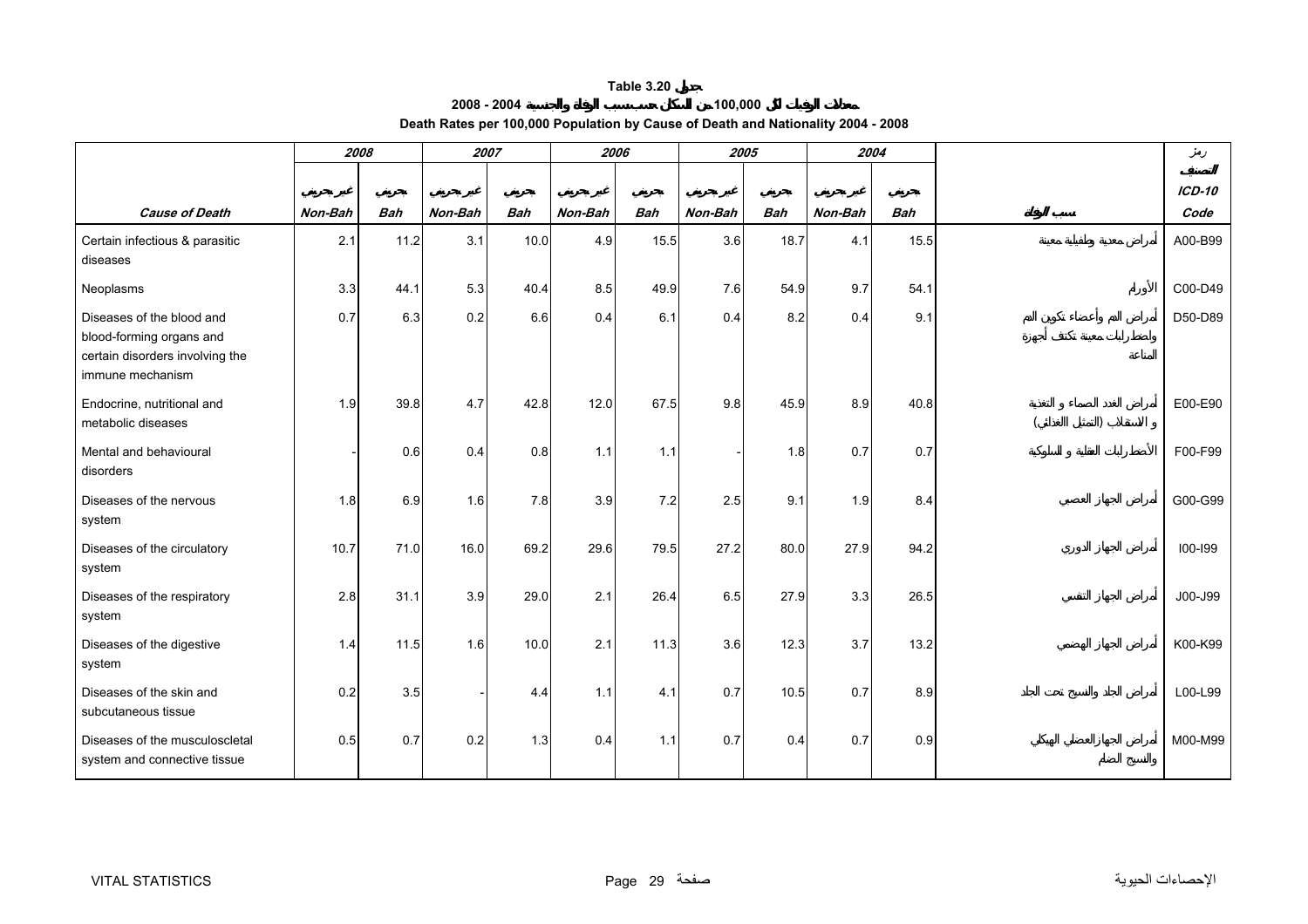## **100,000 (Cont'd) Table 3.20 ( )**

### **2008 - 2004**

**Death Rates per 100,000 Population by Cause of Death and Nationality 2004 - 2008** 

|                                                                                              | 2008    |            |         | 2007       | 2006    |            |         | 2005       |         | 2004       | دمغر          |
|----------------------------------------------------------------------------------------------|---------|------------|---------|------------|---------|------------|---------|------------|---------|------------|---------------|
|                                                                                              |         |            |         |            |         |            |         |            |         |            | <b>ICD-10</b> |
| <b>Cause of Death</b>                                                                        | Non-Bah | <b>Bah</b> | Non-Bah | <b>Bah</b> | Non-Bah | <b>Bah</b> | Non-Bah | <b>Bah</b> | Non-Bah | <b>Bah</b> | Code          |
| Diseases of the genitourinary<br>system                                                      | 2.3     | 21.6       | 1.4     | 18.4       | 2.5     | 16.1       | 3.3     | 18.3       | 2.2     | 18.0       | N00-N99       |
| Pregnancy, childbirth and the<br>puerperium                                                  | 0.2     | 0.4        |         | 0.6        |         | 0.4        |         |            |         | 0.7        | O00-O99       |
| Certain conditions originating in<br>the perinatal period                                    | 2.6     | 8.0        | 2.3     | 7.2        | 4.9     | 9.4        | 3.6     | 11.6       | 7.8     | 14.6       | P00-P99       |
| Congenital malformations,<br>deformations and<br>chromosomal abnormalities                   | 1.9     | 6.3        | 3.7     | 7.8        | 3.5     | 6.3        | 3.3     | 8.5        | 4.1     | 8.2        | Q00-Q99       |
| Symptoms, signs and abnormal<br>clinical and laboratory findings<br>not elsewhere classified | 30.1    | 73.3       | 25.4    | 63.7       | 41.3    | 70.6       | 38.4    | 72.0       | 35.7    | 77.4       | R00-R99       |
| Injury, poisoning and certain other<br>consequences of external causes                       |         |            |         |            |         |            |         |            |         |            | S00-T98       |
| External causes of morbidity<br>and mortality                                                | 22.5    | 18.2       | 27.2    | 16.3       | 62.4    | 20.7       | 39.8    | 21.2       | 41.6    | 19.9       | V00-Y98       |
| Factors influencing health<br>status and contact with health<br>services                     |         |            |         |            |         |            |         | 1.1        |         |            | Z00-Z99       |
| <b>Total</b>                                                                                 | 85.1    | 354.5      | 96.9    | 336.3      | 180.6   | 393.2      | 151.0   | 402.5      | 153.6   | 411.2      |               |

*Note : Deaths include some visitors .* . :

*Please refer to conventions regarding the rates mentioned in this table .* .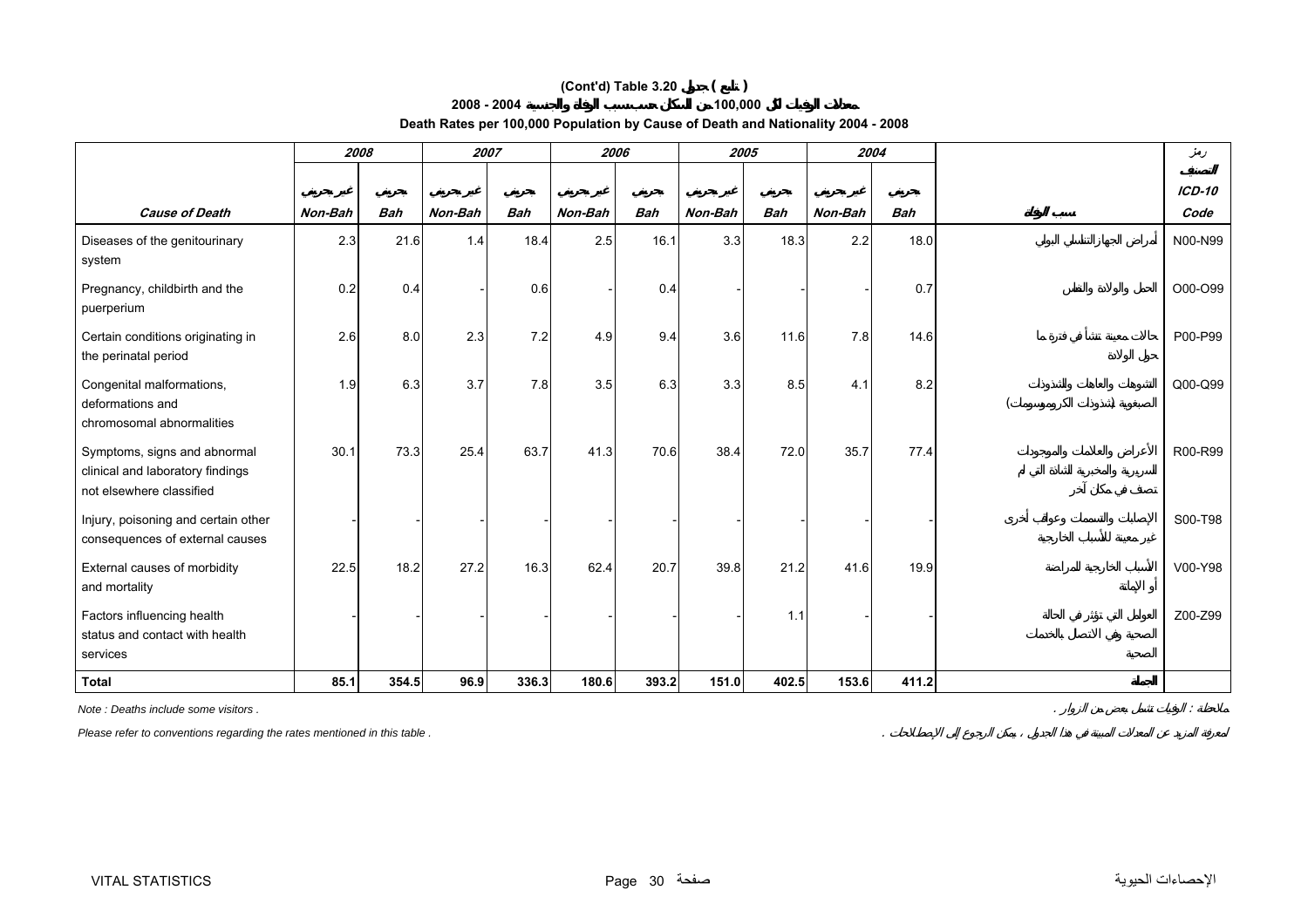<span id="page-31-0"></span>

| %change | %change | %change | %change |      |      |      |      |      |                                                                                           | $ICD-10$ |
|---------|---------|---------|---------|------|------|------|------|------|-------------------------------------------------------------------------------------------|----------|
| 08-07   | 07-06   | 06-05   | 05-04   | 2008 | 2007 | 2006 | 2005 | 2004 | <b>Principal Diagnosis</b>                                                                | Code     |
| 14.0    | $-24.6$ | 0.3     | $-3.8$  | 51.1 | 44.8 | 59.4 | 59.2 | 61.5 |                                                                                           | R00-R99  |
|         |         |         |         |      |      |      |      |      | Symptoms, signs and abnormal clinical and<br>laboratory findings not elsewhere classified |          |
| $-6.9$  | $-28.9$ | 1.0     | $-13.2$ | 40.0 | 43.0 | 60.5 | 59.9 | 69.0 | Diseases of the circulatory system                                                        | 100-199  |
| 0.2     | $-32.3$ | $-7.5$  | $-0.9$  | 23.1 | 23.1 | 34.1 | 36.8 | 37.2 | Neoplasms                                                                                 | C00-D49  |
| $-5.4$  | $-41.0$ | 29.5    | 0.5     | 20.4 | 21.6 | 36.6 | 28.3 | 28.1 | External causes of morbidity and mortality                                                | V00-Y98  |
| $-15.6$ | $-48.0$ | 44.1    | 12.0    | 20.3 | 24.1 | 46.3 | 32.2 | 28.7 | Endocrine, nutritional and metabolic diseases                                             | E00-E90  |
| $-0.4$  | $-2.9$  | $-13.3$ | 11.6    | 16.5 | 16.6 | 17.1 | 19.7 | 17.7 | Diseases of the respiratory system                                                        | J00-J99  |
| 16.6    | $-8.3$  | $-13.1$ | 4.5     | 11.7 | 10.0 | 10.9 | 12.6 | 12.0 | Diseases of the genitourinary system                                                      | N00-N99  |
| $-1.4$  | $-42.3$ | $-11.8$ | 16.1    | 6.5  | 6.6  | 11.4 | 13.0 | 11.2 | Certain infectious & parasitic diseases                                                   | A00-B99  |
| 7.2     | $-24.5$ | $-13.2$ | $-6.4$  | 6.3  | 5.9  | 7.8  | 9.0  | 9.6  | Diseases of the digestive system                                                          | K00-K99  |
| 9.2     | $-37.7$ | $-10.5$ | $-28.3$ | 5.2  | 4.8  | 7.7  | 8.6  | 12.0 | Certain Conditions Originating in the Perinatal Period                                    | P00-P99  |

**Table 3.212008 - 2004 100,000 The Top Ten Leading Causes of Death Rates Per 100,000 Population 2004 - 2008**

*Note: a) Deaths include some visitors .* . ( :

 *b) Occurrence of the 10 leading causes are based on the fasal year,* (

 *therefore some previous years rates might be affected .* .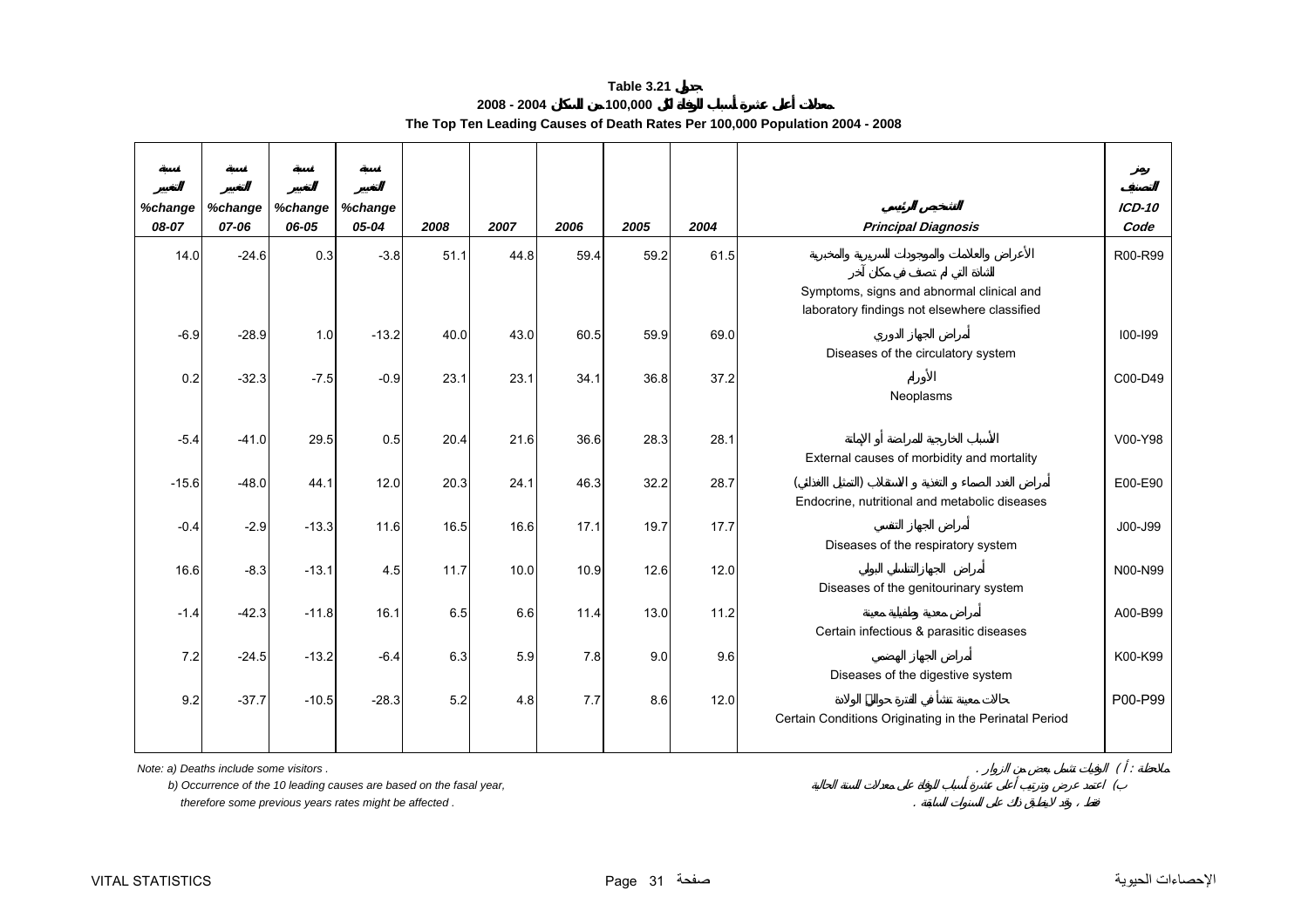**Figure 3.6 2008 - 2004 100,000 The Top Ten Leading Causes of Death Rates Per 100,000 Population 2004 - 2008**

<span id="page-32-0"></span>







*Year*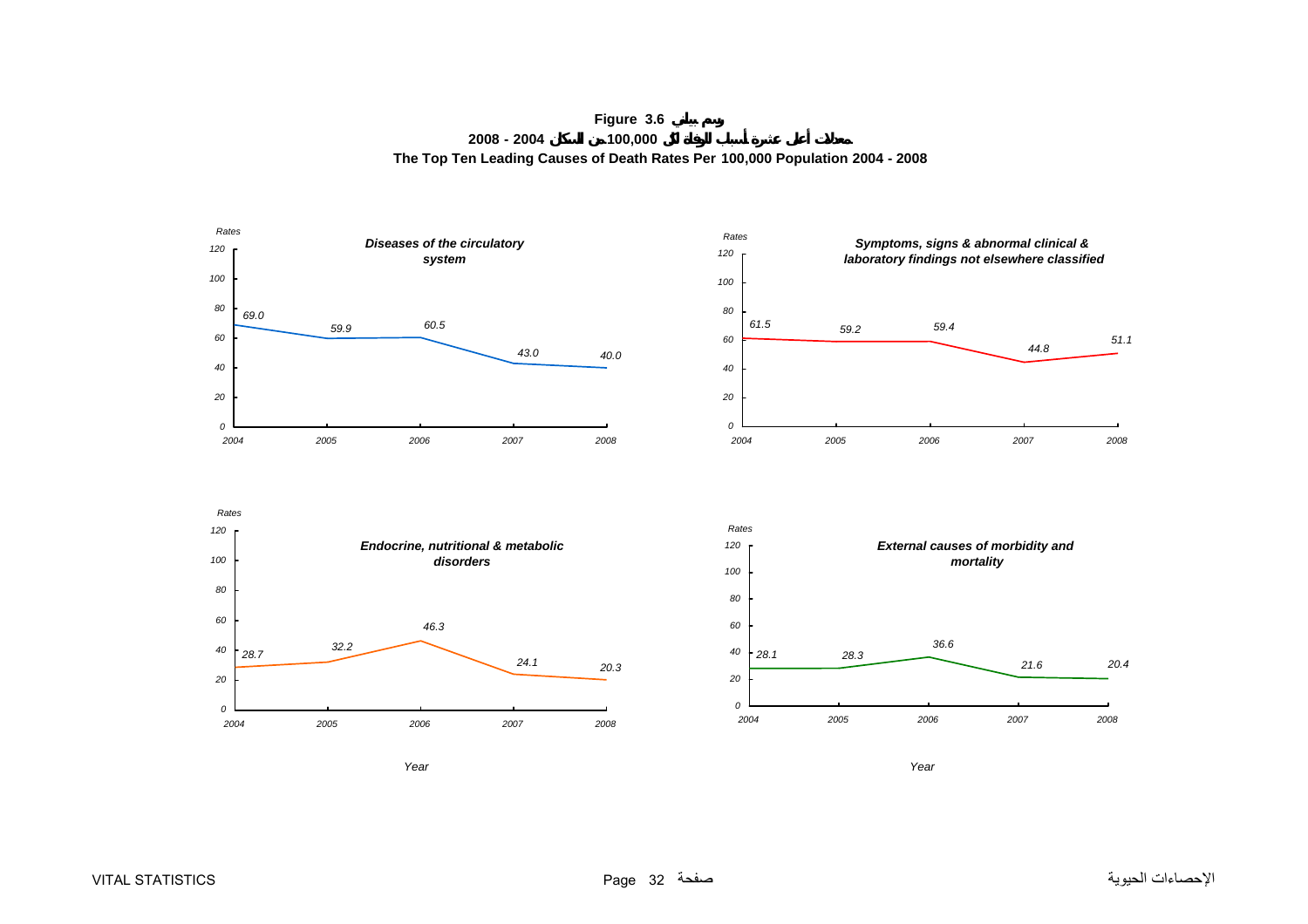#### **(Cont'd) Figure 3.6 ( ) 2008 - 2004 100,000 The Top Ten Leading Causes of Death Rates Per 100,000 Population 2004 - 2008**

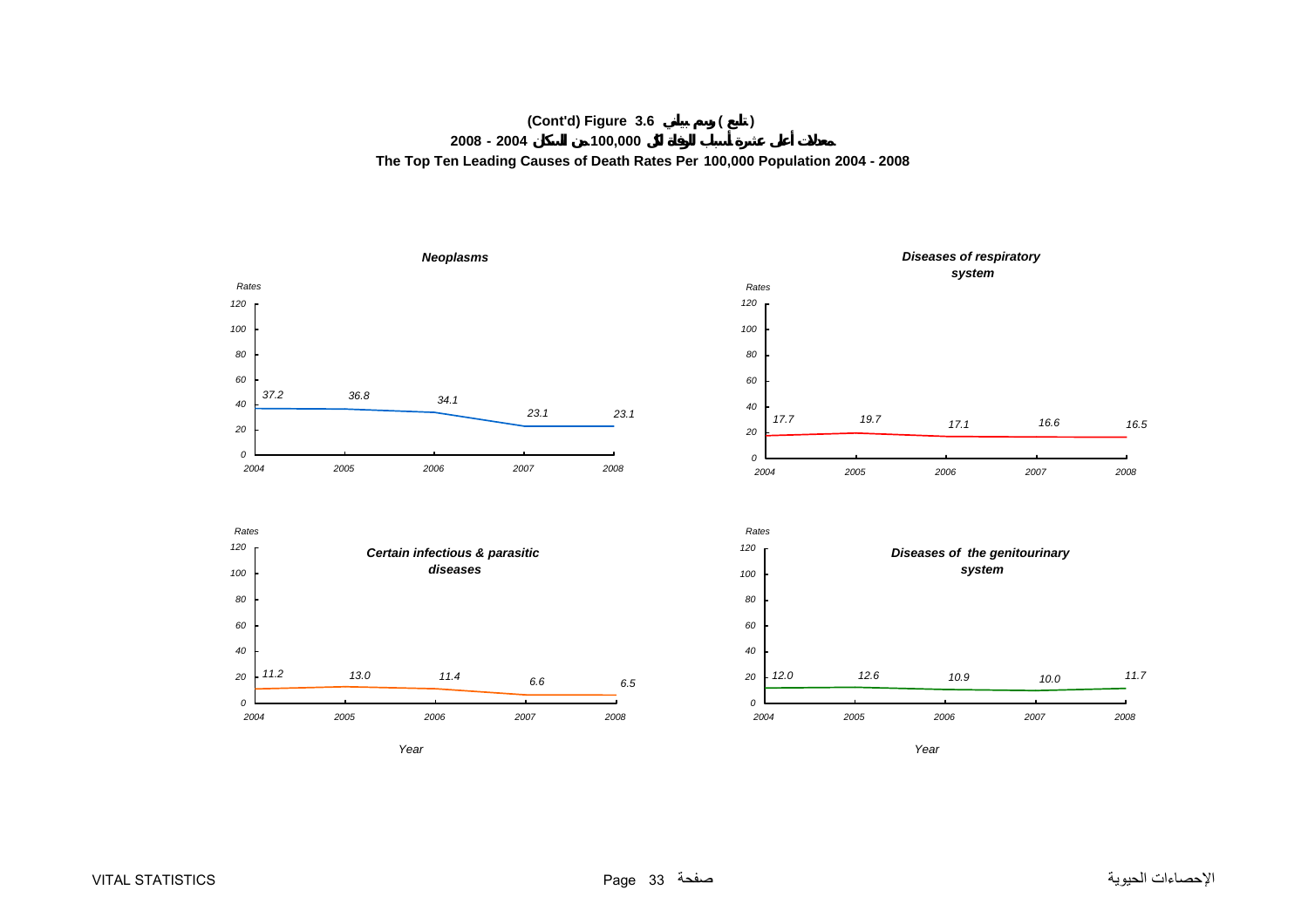



مرجع*:* جدول *3.21 3.21 Table :Reference*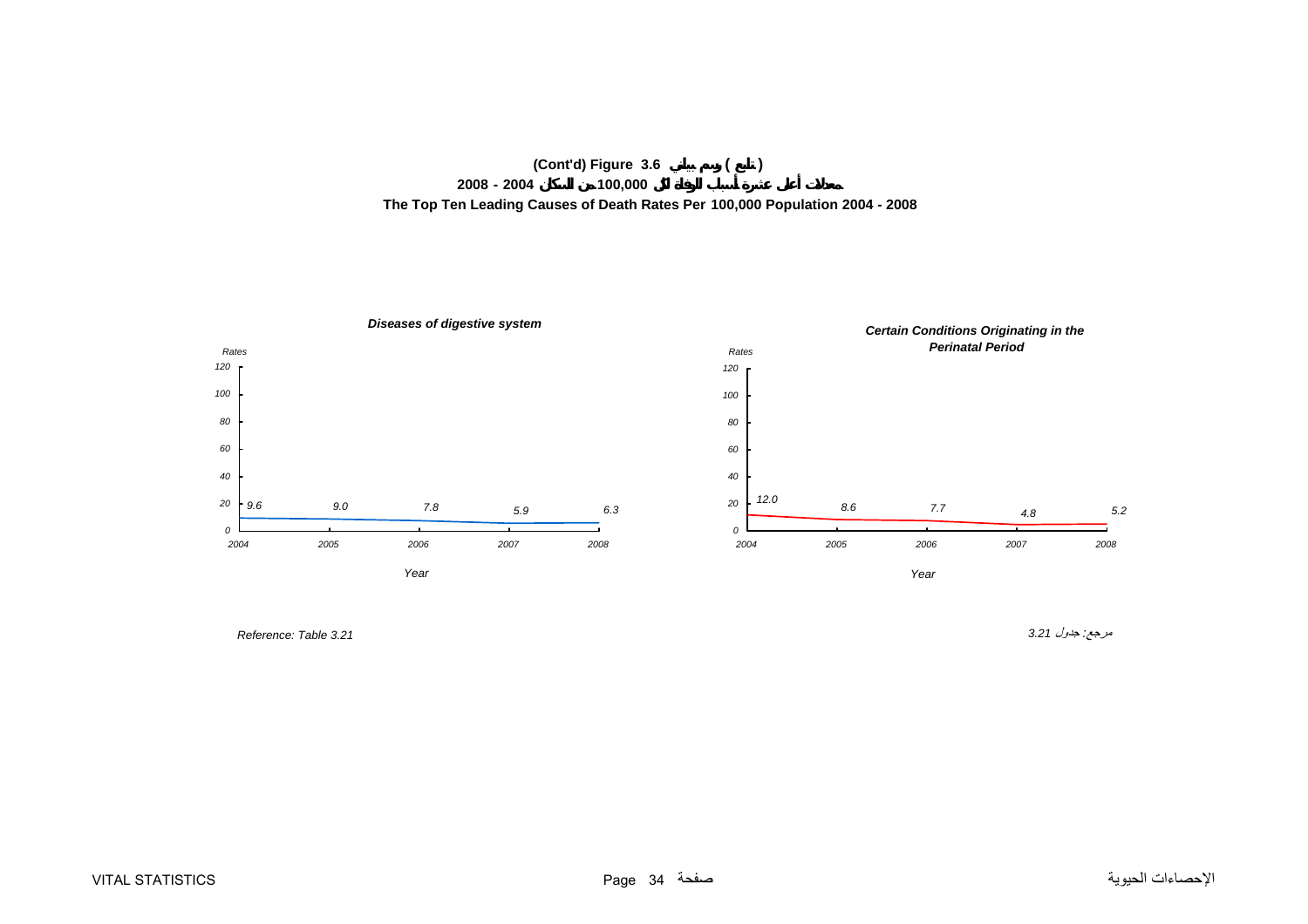## **جدول 3.22 Table**

# **2008The Top Ten Leading Causes of Death by Principal Diagnosis, Nationality and Sex 2008**

<span id="page-35-0"></span>

|       | <b>Total</b> |        |             | Non-Bahraini |        |                | <b>Bahraini</b> |        |             |                                                                                            |               |
|-------|--------------|--------|-------------|--------------|--------|----------------|-----------------|--------|-------------|--------------------------------------------------------------------------------------------|---------------|
|       |              |        |             |              |        |                |                 |        |             |                                                                                            |               |
| %     |              |        |             |              |        |                |                 |        |             |                                                                                            |               |
|       | <b>Total</b> | Female | <b>Male</b> | <b>Total</b> | Female | <b>Male</b>    | <b>Total</b>    | Female | <b>Male</b> | <b>Principal Diagnosis</b>                                                                 | <b>ICD-10</b> |
| 23.6  | 565          | 151    | 414         | 171          | 16     | 155            | 394             | 135    | 259         |                                                                                            | R00-R99       |
|       |              |        |             |              |        |                |                 |        |             | Symptoms, Signs and Abnormal Clinical and<br>Laboratory Findings, not elsewhere classified |               |
| 18.5  | 443          | 208    | 235         | 61           | 13     | 48             | 382             | 195    | 187         |                                                                                            | 100-199       |
|       |              |        |             |              |        |                |                 |        |             | Diseases of the Circulatory System                                                         |               |
| 10.7  | 256          | 122    | 134         | 19           | 10     | 9              | 237             | 112    | 125         |                                                                                            | C00-D49       |
|       |              |        |             |              |        |                |                 |        |             | Neoplasms                                                                                  |               |
| 9.5   | 226          | 37     | 189         | 128          | 19     | 109            | 98              | 18     | 80          | External Causes of Morbidity and Mortality                                                 | V00-Y98       |
| 9.4   | 225          | 107    | 118         | 11           | 3      | 8              | 214             | 104    | 110         |                                                                                            | E00-E90       |
|       |              |        |             |              |        |                |                 |        |             | Endocrine, Nutritional and Metabolic Diseases                                              |               |
| 7.7   | 183          | 71     | 112         | 16           | 3      | 13             | 167             | 68     | 99          |                                                                                            | J00-J99       |
|       |              |        |             |              |        |                |                 |        |             | Diseases of the Respiratory System                                                         |               |
| 5.4   | 129          | 51     | 78          | 13           | 3      | 10             | 116             | 48     | 68          |                                                                                            | N00-N99       |
|       |              |        |             |              |        |                |                 |        |             | Diseases of the Genitourinary System                                                       |               |
| 3.0   | 72           | 33     | 39          | 12           | 5      | $\overline{7}$ | 60              | 28     | 32          | Certain Infectious & Parasitic Diseases                                                    | A00-B99       |
|       |              | 31     | 39          |              | 3      |                | 62              | 28     |             |                                                                                            |               |
| 2.9   | 70           |        |             | 8            |        | 5              |                 |        | 34          | Diseases of the Digestive System                                                           | K00-K99       |
| 2.4   | 58           | 31     | 27          | 15           | 7      | 8              | 43              | 24     | 19          |                                                                                            | P00-P99       |
|       |              |        |             |              |        |                |                 |        |             | Certain Conditions Originating in the Perinatal Period                                     |               |
|       |              |        |             |              |        |                |                 |        |             |                                                                                            |               |
| 93.2  | 2,227        | 842    | 1,385       | 454          | 82     | 372            | 1,773           | 760    | 1,013       | <b>Total</b>                                                                               |               |
| 6.8   | 163          | 79     | 84          | 30           | 13     | 17             | 133             | 66     | 67          | <b>Others</b>                                                                              |               |
| 100.0 | 2,390        | 921    | 1,469       | 484          | 95     | 389            | 1,906           | 826    | 1,080       | <b>Grand Total</b>                                                                         |               |